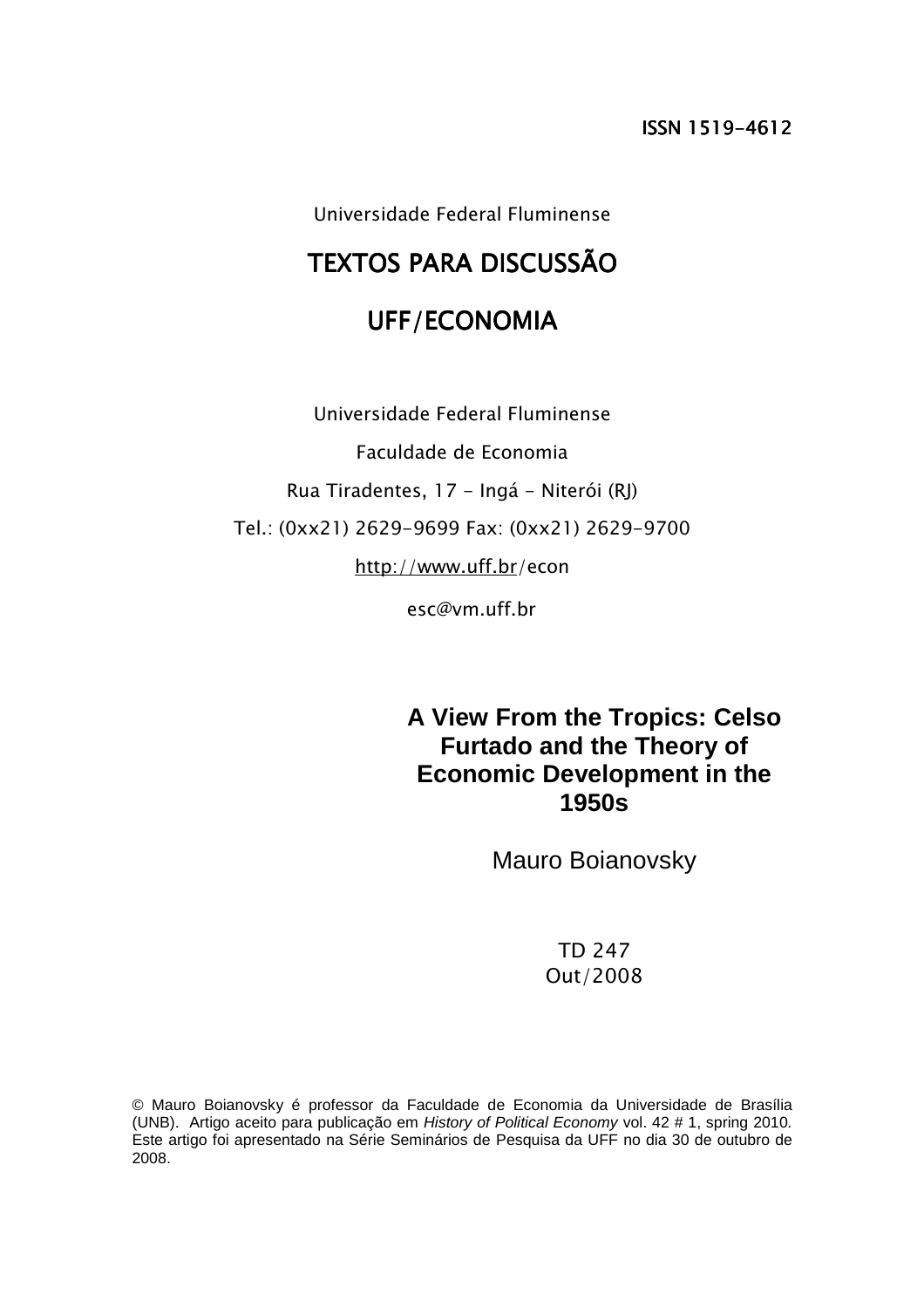

### **Resumo**

 O artigo mostra como a interpretação de Celso Furtado do desenvolvimento e subdesenvolvimento como fenômenos interdependentes era parte do surgimento da literatura de economia do desenvolvimento na década de 1950. Suas contribuições são comparadas à discussão histórica do "atraso econômico" por Gerschenkron, ao modelo de "economia dual" de Lewis, ao conceito de "sistema centro-periferia" de Prebisch, e à abordagem de "crescimento equilibrado" de Rosentein-Rodan e Nurkse, entre outros.

**Palavras chaves**: Celso Furtado, economia do desenvolvimento, heterogeneidade tecnológica, modelo Harrod-Domar, acumulação de capital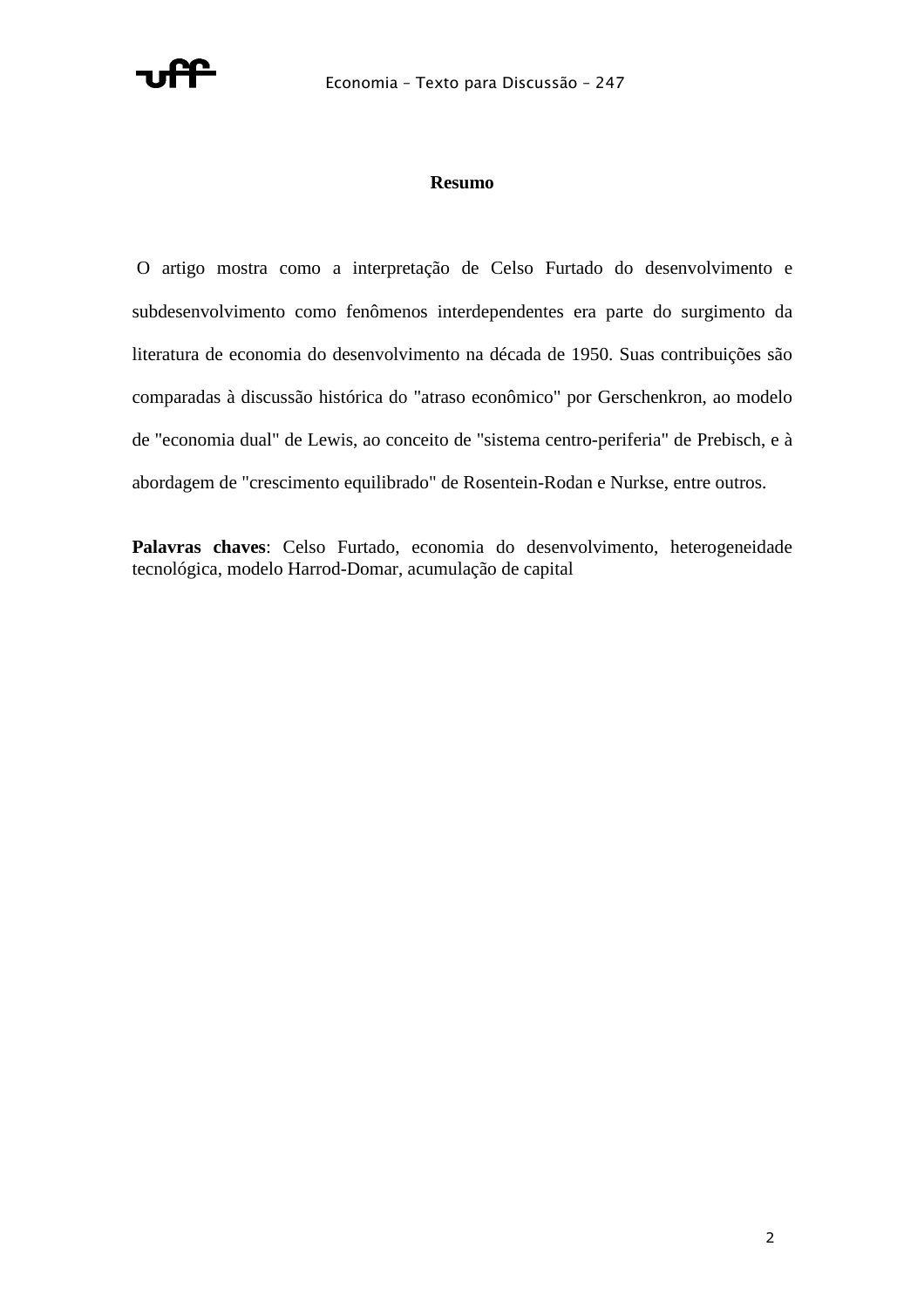

### **1. Introduction**

During the 1950s the economic development of less developed countries became a major focus of economic policy and theory. Those were the years of "high development theory" (Krugman 1993, p. 16; see also Arndt 1987, chapter 3), when a set of ideas put forward by a relatively small set of economists - many of them with links with new international institutions such as the United Nations (UN) - established development economics as a new field. The "pioneers in development" (see the two volumes with that title edited for the World Bank by Meier and Seers 1984 and Meier 1987) included, among others, Paul Rosenstein-Rodan, Raul Prebisch, Ragnar Nurkse, Arthur Lewis, Albert Hirschman, Walt Rostow, Alexander Gerschenkron, Simon Kuznets, Paul Baran, Hans Singer and the Brazilian economist Celso Furtado. As suggested by Toye and Toye (2004, pp. 10, 13), Furtado was one of the UN economists who contributed new insights to interpret underdeveloped economies and were seen as mavericks inside and outside the institution (the list includes Nicholas Kaldor, Michal Kalecki, Sidney Dell, Juan Noyola, Prebisch and Singer). The present paper shows how Furtado's interpretation of development and underdevelopment as interdependent phenomena was part of the emergence of the economic development literature, together with contributions made at the time by other development economists, especially Gerschenkron's (1952) historical discussion of "economic backwardness", Lewis's (1954) model of the "dual economy" and surplus labor, Prebisch's (1949) concept of the "center-periphery system", and the "balanced growth" approach of Rosenstein-Rodan (1943, 1961) and Nurkse (1951, 1953a).

 The emergence of development economics as a research field in the 1950s should be seen against the background of the role played not just by the UN and its regional commissions, but also by other institutions originally born in the 1940s as part of the UN system - like the International Monetary Fund (IMF) and the International Bank for Reconstruction and Development (IBRD, known as the World Bank) – or created to enhance communication between economists at the international level, such as the International Economic Association (IEA) founded in 1950. It is worth noting that the issue of economic development was not on the Bretton Woods Conference agenda (Meier 2005, chapter 3). The World Bank turned to developing countries after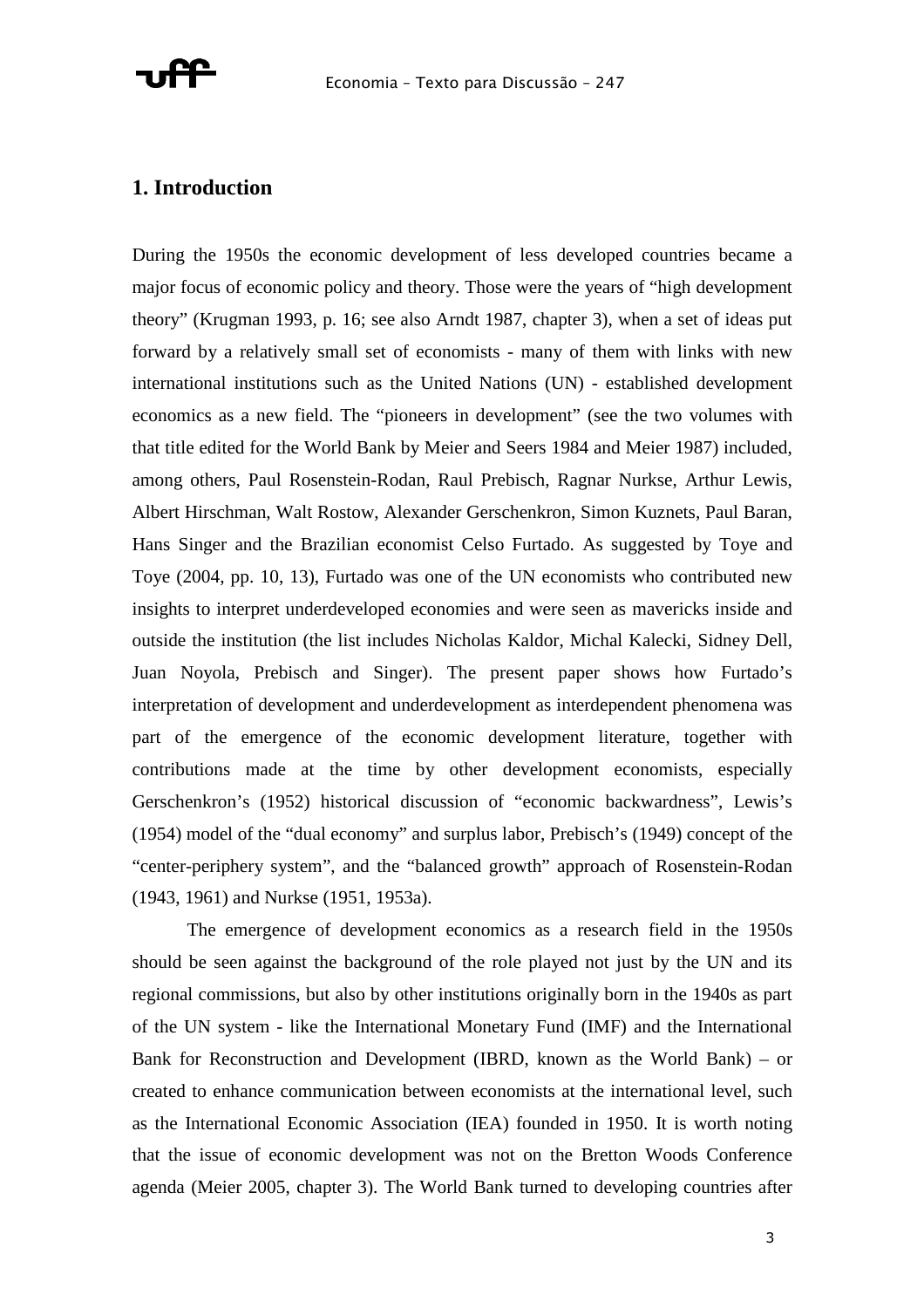

its initial participation in the financing of European reconstruction, but the emphasis in the 1950s was on project lending instead of intellectual contribution to the subject of development economics, which started to change only in the late 1960s (Mason and Asher 1973, ch. 14; Stern and Ferreira 1997). The IMF naturally focused on the relation between balance of payment problems and macroeconomic disequilibrium, which often led to conflicting interpretations with development economists (especially in Latin America) about the design of stabilization policies (Little 1982, ch. 15; Polak 1996; Furtado [1961] 1964, ch. 5).

 The paper also discusses how the overall emphasis by the contemporary literature on development as a process of economic growth led by capital accumulation was reflected in Furtado's application of the Harrod-Domar model to explain the "mechanism of development" and to plan economic growth. Furtado's (1954, chapter VI; [1961] 1964, chapters 1 and 2) early interest in the Harrod and Domar formulations - as many other development economists' at the time - should be seen as part of his critical attitude to the role of the tendency to the stationary state, in both classical and, especially, (pre-Solovian) neoclassical approaches to growth. However, abstract models are only helpful in understanding economic underdevelopment phenomena if applied to historic realities, as often claimed by Furtado. In particular, careful historical account indicated that patterns of economic evolution were diversified among underdeveloped countries, and that it would be a mistake to discuss them en bloc (see e.g. [1961] 1964, chapter 4). In the late 1940s, when Furtado started his career as a development economist, the field had not been established yet. Upon visiting some top economic departments in the US in 1951, he felt that underdevelopment theory was seen by the American academic establishment just as an "imperfection in search of its Chamberlain" (Furtado 1985, p. 91; 1987b, p. 101).

 From 1950 to 1957 Celso Furtado (b. 1920; d. 2004; see Boianovsky 2008a for background information on his life and work) was head of the development division of the United Nations Economic Commission for Latin America (ECLA; known as CEPAL in Latin American countries), created in 1948 and directed by the Argentinean economist Raul Prebisch from 1950 to 1963 (on the key role of CEPAL in the formation of Latin American economic thought see Montecinos 1996, pp. 286-91). His first piece on economic development theory was published in 1952, as a critical reaction to an influential set of lectures delivered by Nurkse during his visit to Brazil in 1951 (Nurkse 1951a, 1953a), under a grant from the American Department of State (Nurkse 1951b).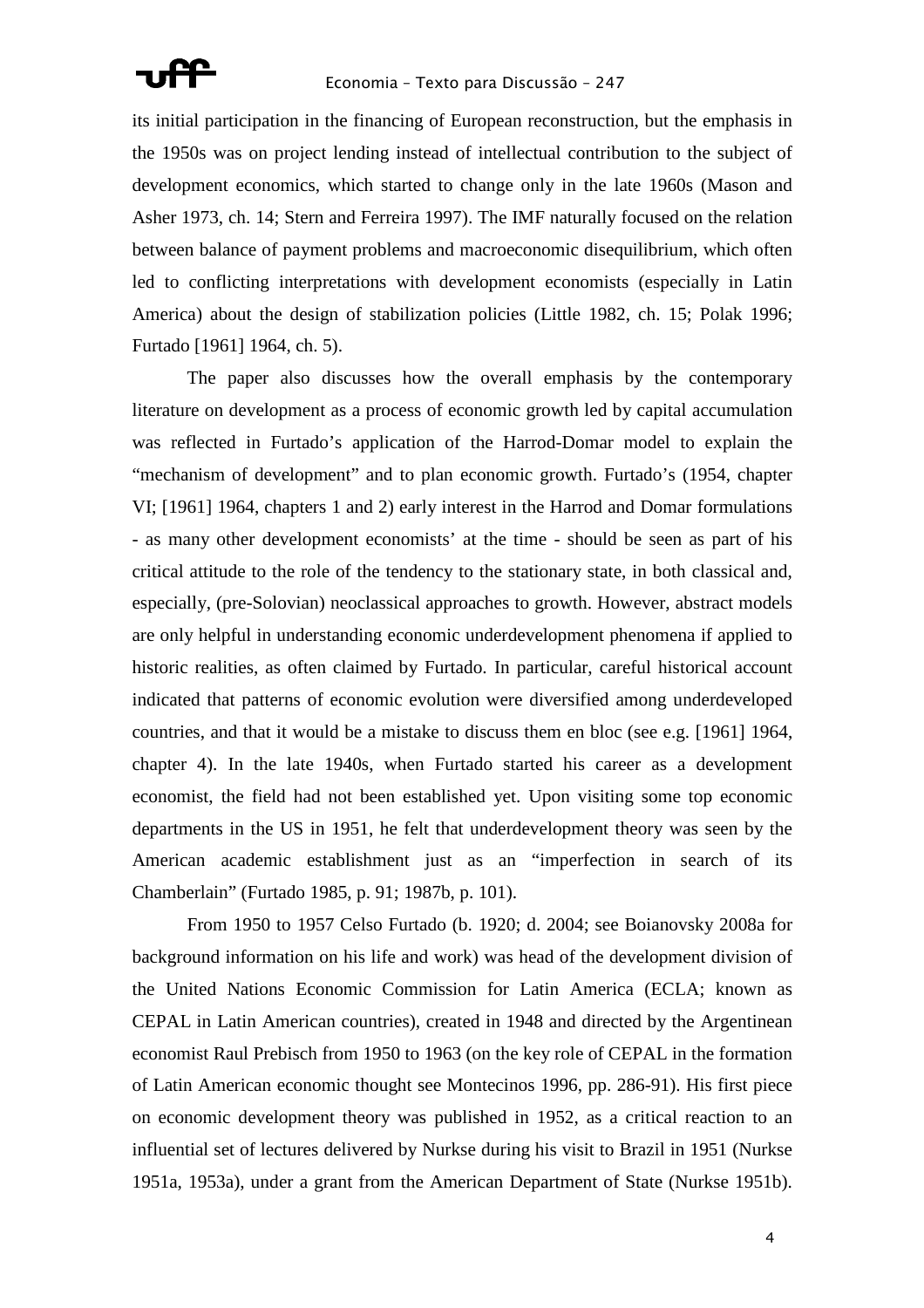

An English version of Furtado's article came out two years later in the *International Economic Papers* - a series of translations launched by the IEA at the time - and was reprinted in the well-known volume of readings edited by Agarwala and Singh (1958). Most of Furtado's (1954) first book - about development theory and the economic history of Brazil - was later incorporated into his two major works ([1959] 1963; [1961] 1964).

 In his classic 1959 volume, written during the academic year he spent in Cambridge in 1957-58 after leaving CEPAL, the structuralist approach was applied for the first time to the interpretation of the economic history of a Latin American country (Love 1996, chapter 10). The 1961 book on economic development collected revised versions of essays written during the 1950s, including the 1952 article as chapter 2. With some exceptions, it contained his main contributions to the field at the time (some of them first published in *Econômica Brasileira*, the outlet of the "Economists Club" founded in 1955 by Furtado and a couple of other Brazilian economists, which lasted until 1962). The exceptions are Furtado's (1958a, 1961b) comment on Rosenstein-Rodan's (1961) theory of the "big push" presented to the IEA conference held in Rio in 1957, and an essay written by Furtado (1957a) for the Gudin Festschrift (published also in Spanish, 1956).<sup>1</sup> Also excluded from the 1961 volume are Furtado's contributions to the methodology of economic planning, which may be found in an influential anonymous study drafted by a team of CEPAL economists under his direction (CEPAL 1953, revised 1955; Furtado 1985 and 1987, chapter IX; see Hirschman [1961] 1971, pp. 285-87, and Little 1982, p. 54) and in a couple of signed publications (Furtado 1957b, 1958b).<sup>2</sup> Planning was regarded by Furtado as the only way to overcome the defining feature of underdeveloped economies as distinguished from developed ones, that is, "technological heterogeneity" – in the sense of significant differences in the capital-labor ratio between two or more sectors - and underemployment caused by a maladjustment between the availability of factors and irreversible production methods. Furtado's enthusiasm for economic planning is explained, just like in much of the contemporary economic development literature, by the prominent role of market failures in his theoretical framework.

 Although Furtado continued to write extensively on development economics after he left Brazil, following the 1964 military coup, to take up appointments at American and European universities (see Szmrecsanyi 2005), his most sharp and innovative ideas in the theory and historiography of economic development were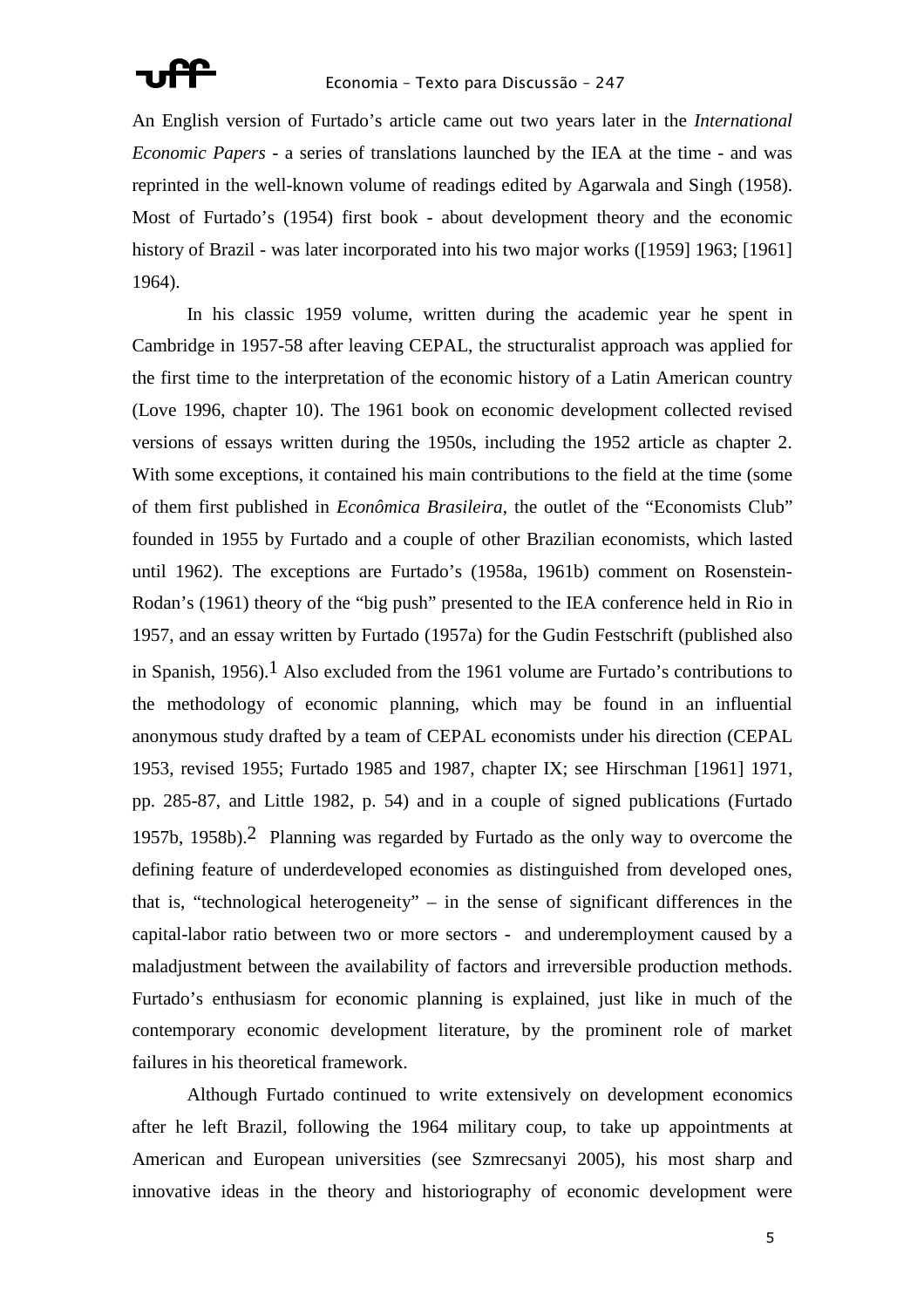

formulated back in the 1950s - a partial exception was his contribution to dependency theory (Furtado 1971; 1974 and 1984, chapter II), which was a further elaboration of some insights advanced by him earlier on. Several parts of Nurkse's (1953b) reply to Furtado's 1952 criticism were incorporated into Nurkse's (1953a) book, although without referring to Furtado. The 1954 translation of Furtado's 1952 essay in *International Economic Papers*, and its reprint in the Agarwala-Singh collection – which defined the discipline of development economics – made him known in the international scene (see e.g. Dagnino-Pastore 1963). That was confirmed by the positive reception to his 1959 and 1961 volumes (Lester 1960; Mueller 1963; Hasson 1964; Dobb 1965; King 1965). Furtado's role in the formative period of CEPAL and his participation in the first (1957) IEA conference dedicated to development economics also helped to establish links with scholars such as Gunnar Myrdal and Nicholas Kaldor, who would invite him to spend the academic year of 1957-58 in Cambridge. Indeed, we can say with hindsight that Furtado's lifelong research agenda was set out at the 1957 IEA meetings. According to Furtado (1958a, p. 120; 1961b, p. 69), development economists should be able to answer to three main questions:

(i) "What conditions and factors accounted for the advent of the first industrial economies?" Economic development and underdevelopment phenomena resulted from the break up of the world economy by the industrial revolution, as revealed by economic history (sections 2 and 3 below).

(ii) "The world economy being divided into [dynamic] industrial and stationary nonindustrial systems, what are the requisites for the advancement of a system from the second group to the first?" This is the matter tackled by the theories of "big push", "take off" etc (sections 4 and 5 below).

(iii) "Under what conditions can economies whose development is retarded bridge the gap separating them from those economies whose industrial development began between the end of the eighteenth and the first half of the nineteenth century?" This is the convergence issue, regarded by Furtado as central to the theory and policy of development (sections 2 and 5 below).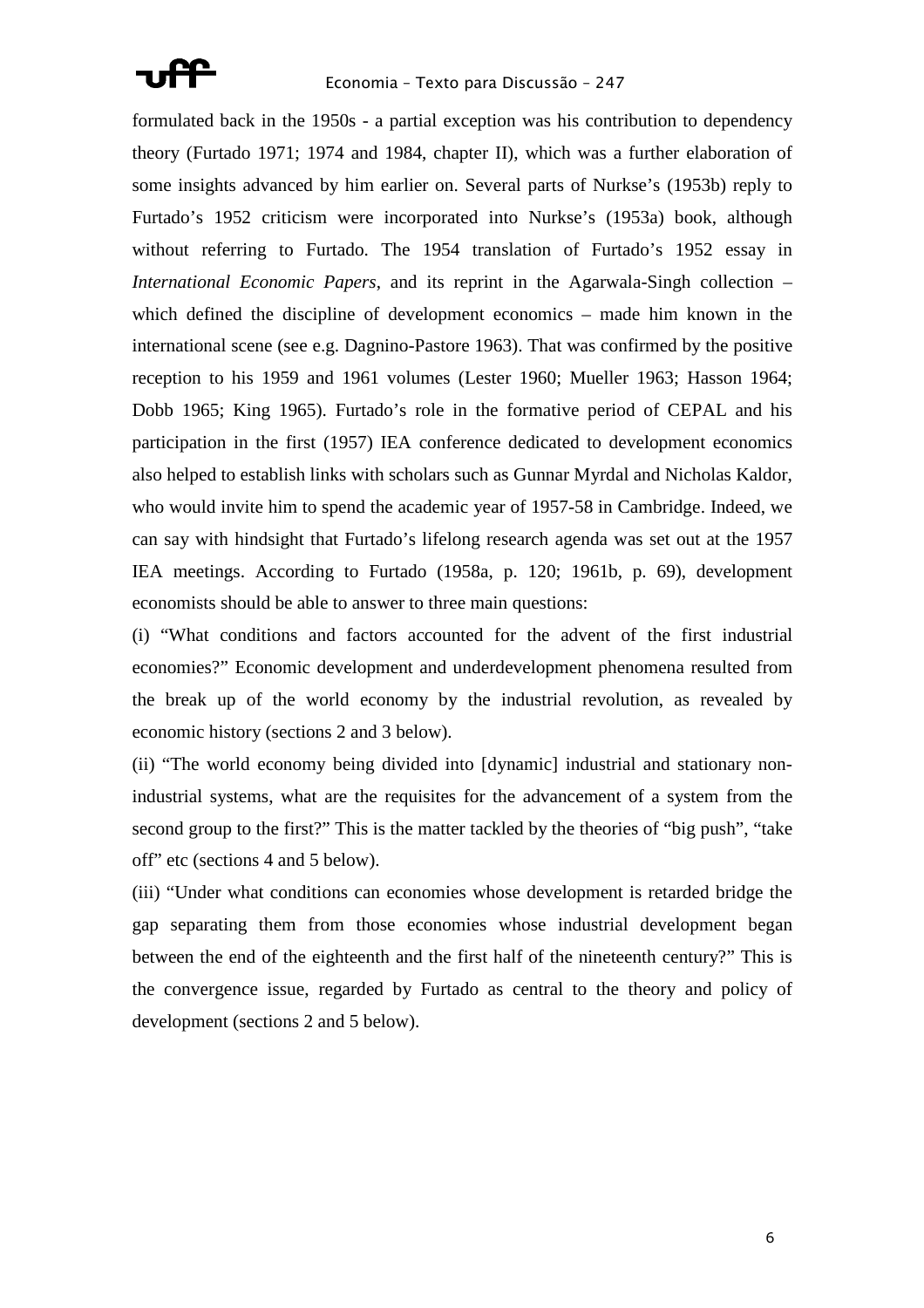

### **2. The historical approach to economic development**

As stated in his 1987 World Bank lecture, Furtado's methodological starting-point was that only through careful historical investigation one could grasp underdevelopment phenomenon.

Why have countries that emerged as a result of the economic expansion of Europe - and that were organized to facilitate that expansion - lagged so far behind in their development? This question is at the heart of my thinking about underdevelopment. The theory of growth that blossomed immediately after World War II was a conventional dynamization of macroeconomic models... But inquiry into the reasons for backwardness is meaningful only in the historical context, which demands a different theoretical approach (1987a, p. 205).

Furtado, however, was at pains to emphasize that the economist should not limit itself to a "mere description of historic cases of development" (1954, p. 213; [1961] 1964, p. 4). Analytical tools are necessary in order to interpret the connection between the main variables. The theory of economic development moves on two planes: first, abstract formulations of the "actual mechanism of the process of growth" based on models with stable relationships, followed by their application to historic realities (1954, p. 211; [1961] 1964, p. 1). The role of historical investigation in development theory comes from acknowledging the "irreversibility of the historic economic process" that makes it impossible to eliminate the time factor, and the "structural differences of economies in different states of development" ([1961] 1964, p. 2).

 Of course, Furtado was not the only economist at the time to adopt a historical perspective in interpreting economic backwardness. In his influential essay, Gerschenkron (1952) advanced the hypothesis that the level of development reached by a particular country - called "relative economic backwardness" - decides the characteristics of its industrialization process. The "advantage of backwardness" became the centerpiece of Gerschenkron's interpretation of late industrialization of continental European countries (see Dawidoff 2002, chapter 6; Crafts 2001; Meier 2005, chapter 5). Backward countries tend to borrow modern techniques of production from advanced countries, and to search for "substitutes for prerequisites" for the productive factors, internal demand or institutions they lack. The patterns of substitution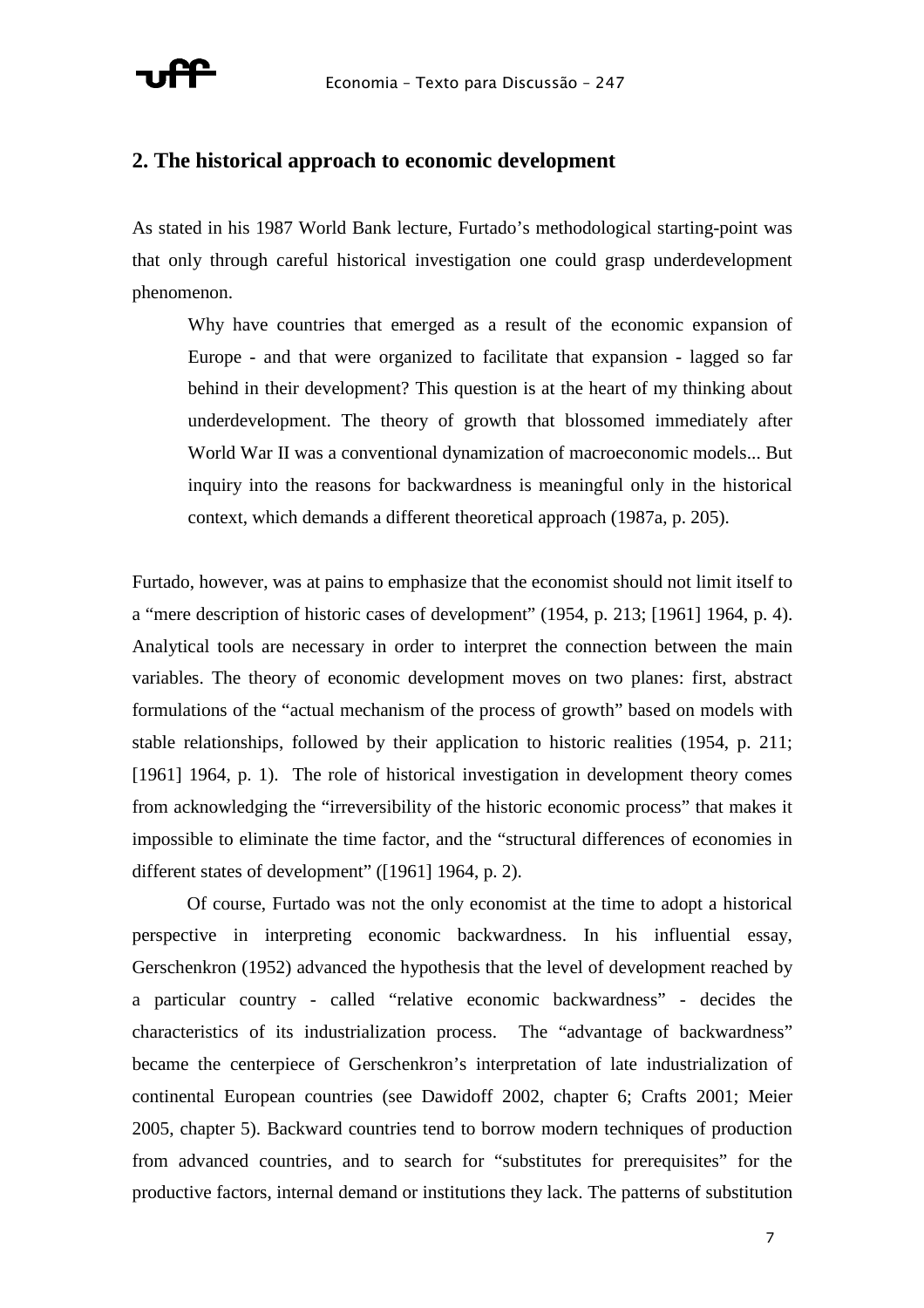

for prerequisites were interpreted by Gerschenkron as responses to economic backwardness at the start of the industrialization process, with the implication that latecomers will grow faster than the pioneers did at earlier stages and eventually catch up. Gerschenkron never applied his hypothesis to Latin American and other tropical countries and, with the exception of his former Harvard colleague Albert Hirschman (1968; 1981, ch. 1), was rarely mentioned in discussions about Latin American industrialization (see Gootenberg 2001).

 Furtado (1974, p. 22, n. 7; 1984, p. 23, n. 7; 1992, p. 58, n. 2) would refer to Gerschenkron's 1952 "classic work" in connection with the specific institutional aspects of late industrialization in Europe, such as the role of the banking system and of the state as substitutes for entrepreneurship and private capital market respectively. However, it is likely that Furtado came across Gerschenkron's essay much earlier. Indeed, Furtado (1985, pp. 89-95; 1987b, pp. 98-105) reported in his autobiography an American tour he made in the spring of 1951 to get to know the state of research on development economics at universities in Cambridge (Mass.) and Chicago. Gerschenkron is not mentioned among the economists he met during the tour (the list includes Wassily Leontief, Rostow, Charles Kindleberger, Bert Hoselitz, Melville Herskovits, Theodore Schultz and E. J. Hamilton), but Furtado (1985, p. 89; 1987b, p. 98) did refer to the interdisciplinary seminar on economic development that took place in June 18-21 1951 at the University of Chicago, when Gerschenkron's essay was first presented. Although Furtado is not listed among the participants (see Hoselitz 1952, pp. 287-88), he probably attended the seminar, since he was still in the United States by 29 June 1951, when he got a letter from an economist from Duke University - the letter is not signed, but it was probably written by Robert Smith, an expert on Latin American economics with whom Furtado corresponded in the early 1950s - calling his attention to Nurkse's lectures scheduled for July of that year in Rio. In any event, Furtado was certainly aware of the Chicago 1951 seminar (or of the 1952 published proceedings), which he mentioned in his 1952 reaction to Nurkse.

The theory of economic development in its general form does not fall within the categories of economic analysis. This is a point of view fairly widely accepted nowadays, and it should hardly be necessary to refer to the seminar on Economic Development held at the University of Chicago in 1951, at which sociologists, anthropologists and historians sat side by side with economists. Economic analysis cannot say why any society starts developing and to what social agents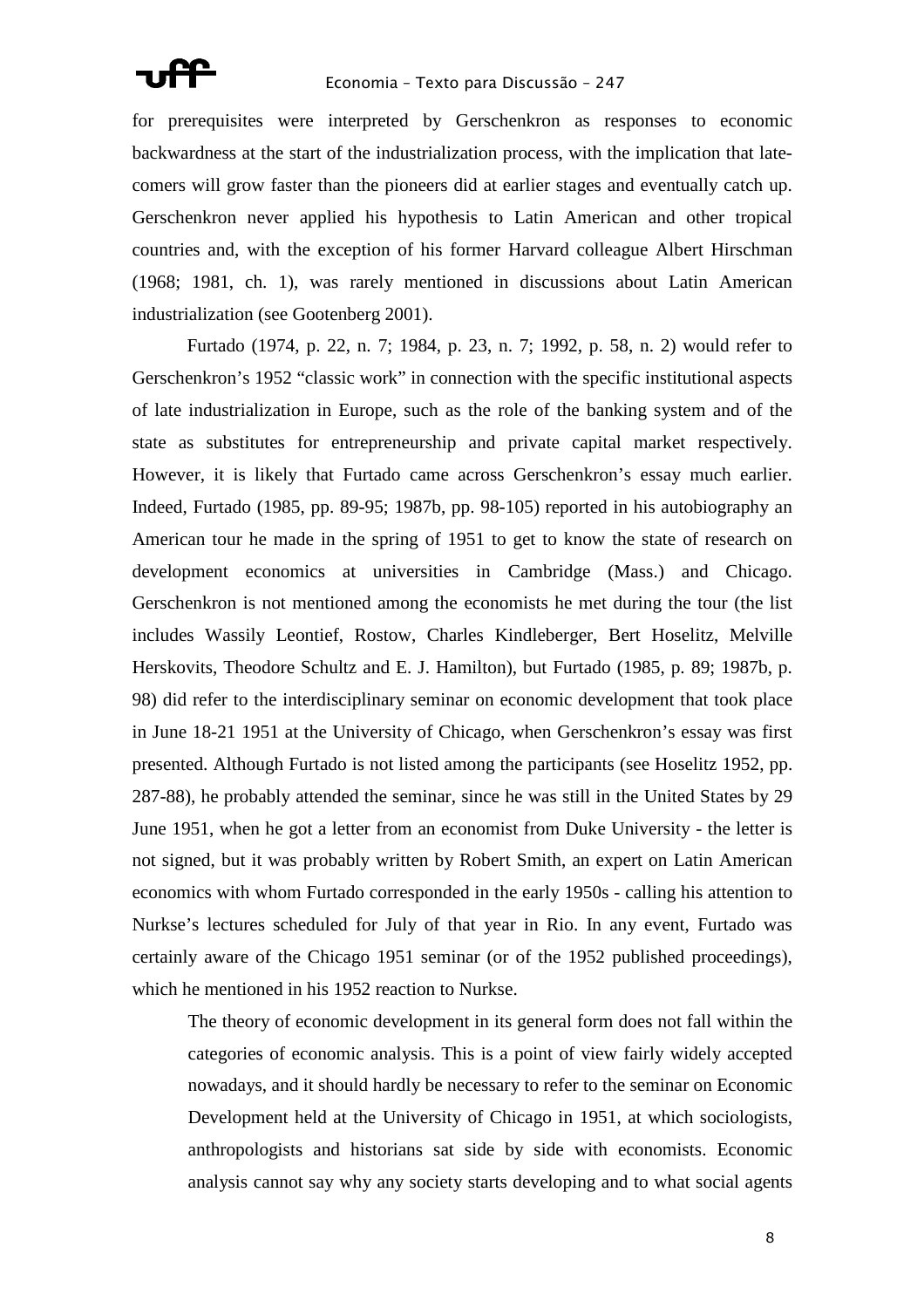this process is due. Nevertheless it can describe the mechanism of economic development and it this description which we now propose to discuss (Furtado [1952] 1954, p. 129; [1961] 1964, p. 60).

As recalled by Furtado (1985, pp. 90-91; 1987b, p. 100), his meeting with Rostow at MIT in 1951 was less than successful. Rostow gave him a copy of the typescript of *The Process of Economic Growth* (1952), which contained the basic elements of the proposition that the economic development of different countries historically goes through a succession of phases to which a single analytical framework can be applied, fully elaborated later in Rostow's 1960 book. Rostow's thesis was the opposite of Furtado's view that differences rather than similarities should be stressed in the historical investigation of the process of industrialization. Hence, "Rostow showed no interest in what I was concerned about", that is, the specific features of the modernization process in underdeveloped countries. Like Gerschenkron, Furtado ([1967] 1975, ch. 10) would reject Rostow's (and Marx's) framework that backward countries historically tend to reproduce the development pattern of the first-comers.

 Historical comparisons between underdeveloped countries and the earlier phase of the industrialization process in developed economies were also a matter of concern for the UN. Kuznets ([1954] 1958) was requested by that institution to undertake a historical-statistical investigation of the theme for presentation at the 1954 World Population Conference. Similarly to Gerschenkron and Furtado, Kuznets was no supporter of Rostow's stages approach (see Toye and Toye 2004, pp. 170-71; Little 1982, p. 102). Kuznets concluded from his quantitative research that, in contrast with current underdeveloped economies, developed countries had not been in the past backward in comparison with others. Moreover, income per capita differences among developed and underdeveloped countries persisted and even increased between the mid XIX and XX centuries, that is, there was no convergence. Kuznets's ([1954] 1958, p. 151) result - that the absolute and relative economic position of the developed countries in their pre-industrial phase was "cardinally different" from the economic position of the underdeveloped countries of the 1950s - was consistent with Furtado's historical framework.

 Some of the main aspects of Furtado's historical approach to economic development were established already in his 1950 article about the Brazilian economy, before he came to know of Gerschenkron 1952. Differently from Gerschenkron's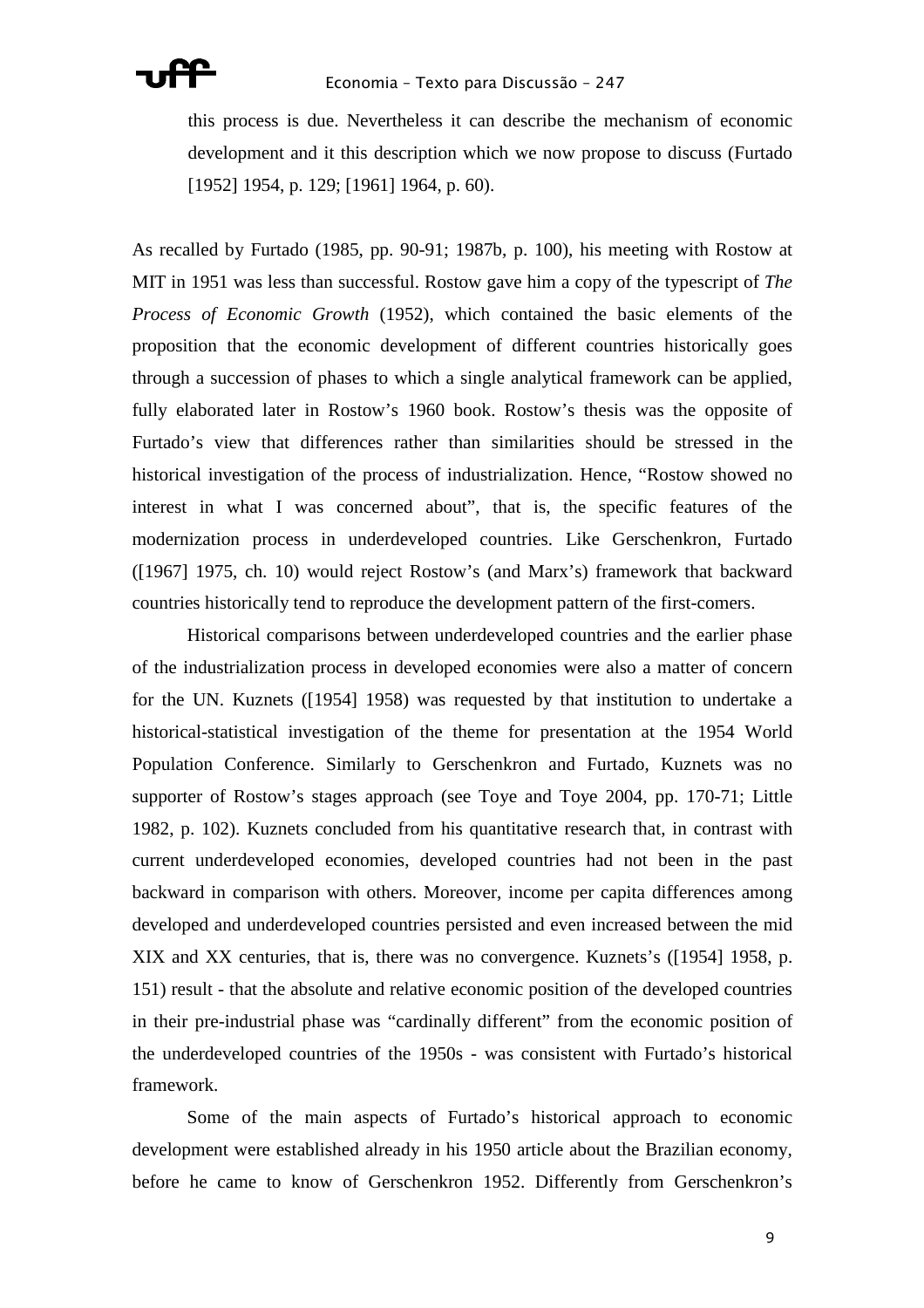

interpretation of European industrialization in the late 19th century, Furtado argued that the industrialization process of Brazil and other Latin American economies in the 1930s and after could only be understood in the context of the historical evolution of the international economic system. The economic history of tropical countries must be based on an open growth model with international trade treated as an endogenous variable, since these countries' economies evolved as suppliers of raw materials to the world market.

 Furtado ([1952] 1954, p. 129) distinguished between the economic growth process in developed and underdeveloped economies. In both cases the process of development involves the increase of labor productivity through new combinations of factors or introduction of technical innovations. However, whereas the growth of a developed economy is "mainly a problem of accumulation of new scientific knowledge and progress in the application of that knowledge", the increase of productivity in underdeveloped economies results from the simple introduction of techniques which are already known, that is, it is "above all a process of assimilation of the techniques existing at the time". The notion that underdeveloped economies adopt – through foreign investment, imports of capital goods and import substitution industrialization the modern technology made available in developed countries and, therefore, do not go through the same historical stages, was often pointed out by him (see e.g. the CEPAL 1955 document on economic planning, p. 16, drafted by a team under Furtado's direction).

 In contrast with Gerschenkron, this apparent "advantage of backwardness" was seen as problematic because of its implications for income distribution and employment, and therefore for the convergence process. The puzzle that excited Furtado's mind at the time was to explain why underdeveloped economies (like Brazil), with a net investment rate in 1950 similar to that registered for developed economies (like the United States) in 1875, accompanied by a much more advanced technique than in 1875, have not attained by mid twentieth century a rate of growth and an income per capita higher than that of the United States in the last quarter of the 19th century. The progress of technique had made necessary a greater concentration of resources, in the sense that the technology utilized by underdeveloped countries did not reflect their relative supply of factors. Furtado (1958a, p. 124; 1961b, p. 72) borrowed Kindleberger's (1953, p. 461) phrase "disequilibrium at the factor level" to describe the phenomenon.3 The assimilation of new technology may have little impact on the average labor productivity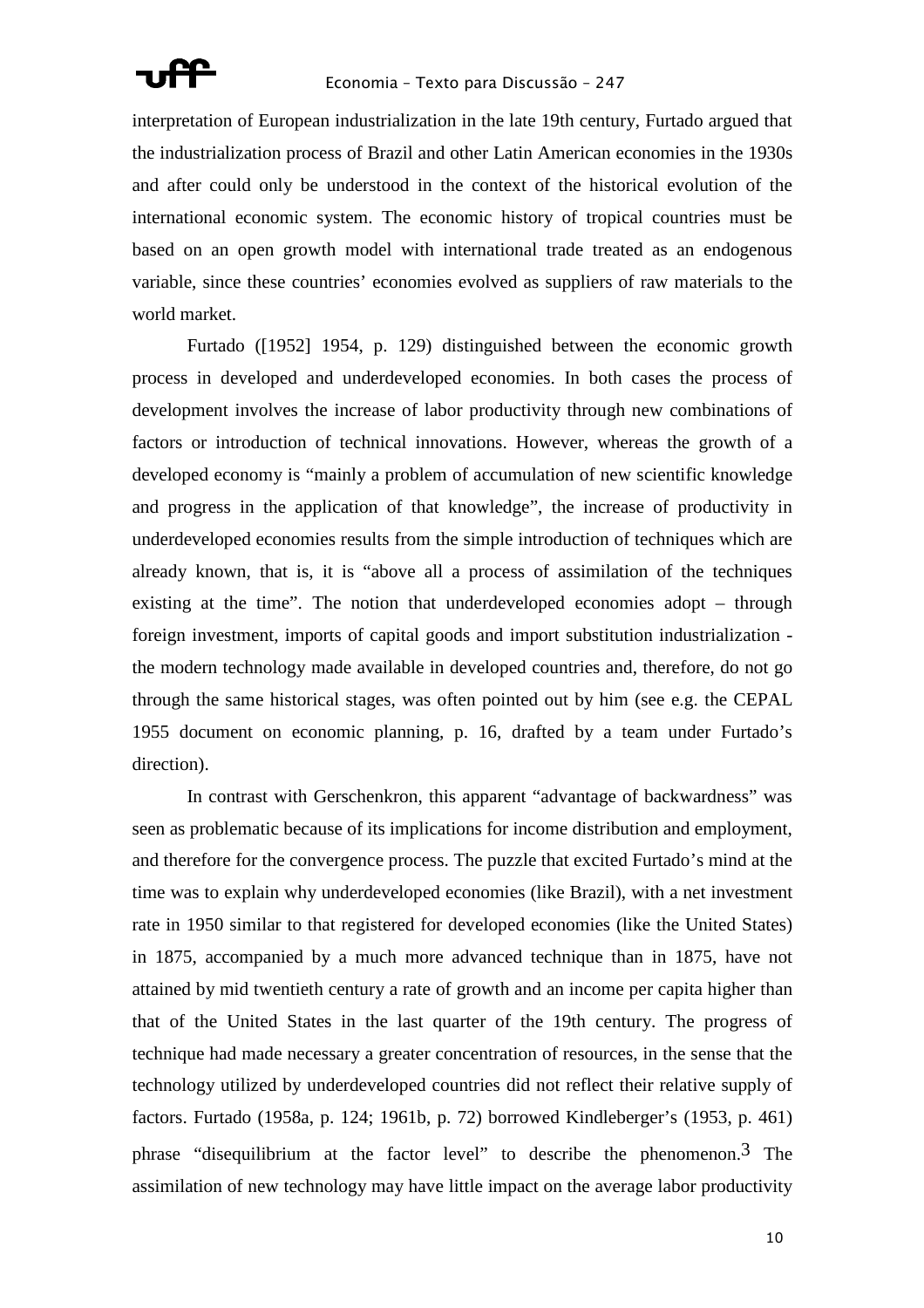if there is no alternative means of employing the workers released in backward economies. "In other words, the marginal physical productivity of specific sectors such as manufacturing may substantially increase without any improvement in the average productivity of the system as a whole" (Furtado 1958a, p. 124; 1961b, p. 72). Structural unemployment of labor caused by capital scarcity means that average productivity of factors in underdeveloped economies is lower than in developed ones using a similar technology, with no convergence of income per capita in the long-run (Furtado [1961] 1964, p. 61).

 The introduction of modern techniques generally calls for an increase in capital supply, which is lacking in backward economies. Hence, such communities have the tendency to remain stagnant, unless they are affected by an initial impulse coming from outside, as has historically been the case.

In certain circumstances it is possible to introduce more productive combinations without increasing the amount of capital available, provided it is possible to integrate the economy in question into a wider market. The opening of foreign trade will allow the economy to make a fuller and more rational use of those factors which are available to it in relative abundance, i.e. land and labor. By obtaining larger quantities of goods than would be possible if production were only for the home market, the economy will have increased its productivity. The increase in real income thus obtained will provide the necessary margin to enable the process of capital accumulation to begin ([1952] 1954, pp. 131-32; [1961] 1964, p. 64).

International trade, from that perspective, may be seen as a "substitute for prerequisites" in Gerschenkron's sense. The rise in productivity in response to the expanding world demand for raw materials, and the consequent increase of the mass of real wages brings about a diversification in the pattern of demand ([1961] 1964, pp. 67, 133). The growth of the domestic market, as a byproduct of export expansion, is the starting point of industrialization, especially if accompanied by (implicit or explicit) protectionist policy. The formation of an "industrial nucleus" producing non-durable consumer goods corresponded to the first phase of the economic development of tropical countries, which lasted until the late 1920s. With the sharp decline in external demand and prices of exported goods following the great depression of the 1930s, the change in relative prices spurred an increase in the demand for domestically produced manufactured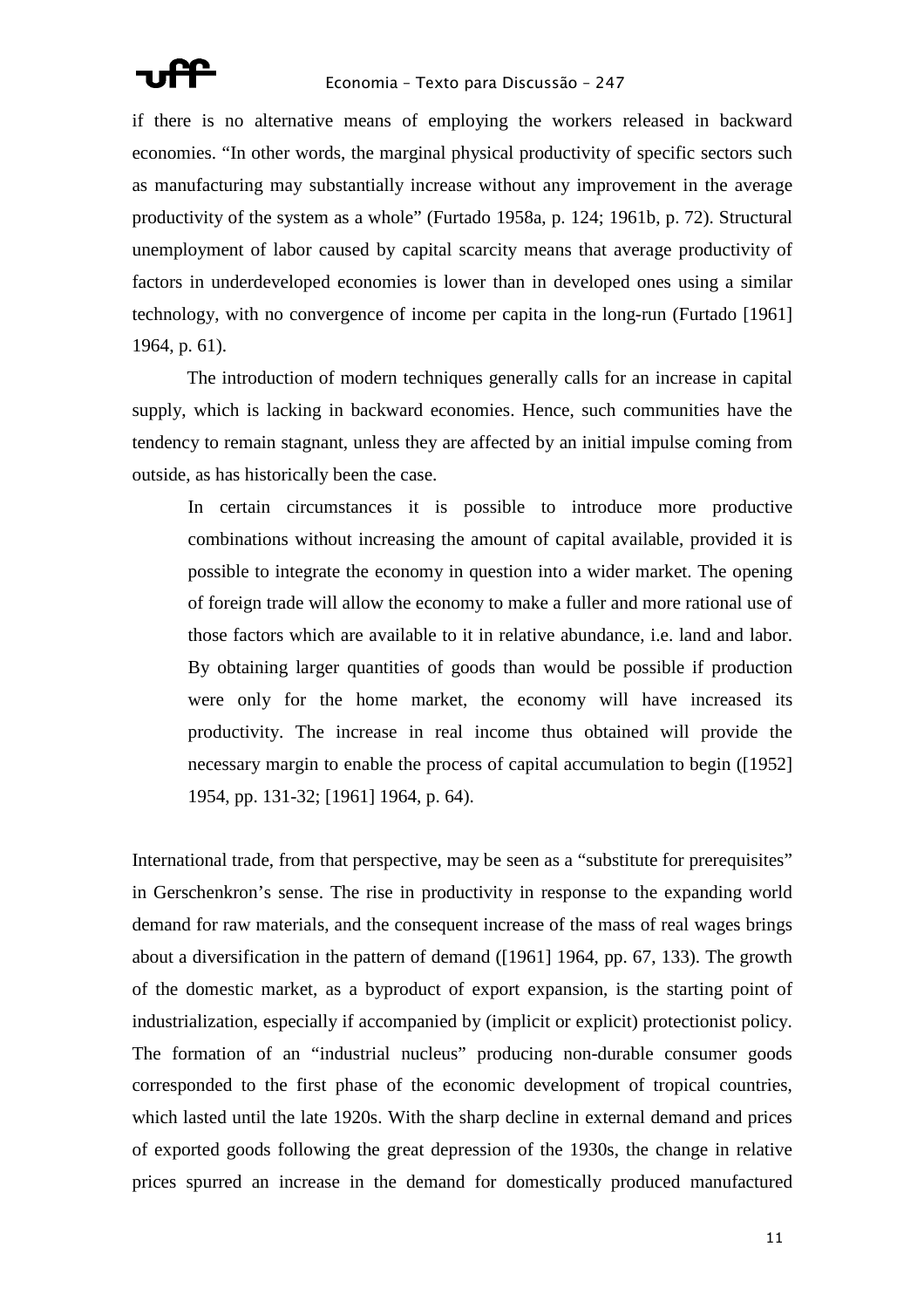goods, which marked the start of the phase of import-substituting industrialization (ISI; see also the next section).4

 The driving force of the industrialization process is the previously existing demand created by "external induction" – that is, by changes in domestic income brought about by exports. This is in contrast with developed industrial economies, where the dynamic element was represented by technical change in the productive process. Therefore, according to Furtado ([1961] 1964, pp. 135-38), whereas the economic development of industrially advanced countries had been based on an internal supply-side dynamics, the development of tropical backward countries was induced from without and determined by the demand side (see also Hunt 1989, pp. 123-28).5

 The upshot is that "underdevelopment is not a necessary stage in the process of formation of the modern capitalist economies". Rather, it is a "special process due to the penetration of modern capitalistic enterprises into archaic structures". It is a specific phenomenon that "calls for an effort of autonomous theorization" (Furtado [1961] 1964, pp. 138-39). This is different from late European industrialization examined by Gerschenkron, since, once "relative backwardness" reaches a certain point, the industrialization process changes qualitatively: it is no longer a matter of building a national economic system but becoming part of the international economy (Furtado, 1974, p. 23; 1984, p. 24). In contrast with the industrialization of European countries in the second half of the 19th century, the import-substitution process in Latin America based on consumption goods demand - did not lead to the "verticalization" of the productive structure - in the sense of the intensive development of producer goods industries accompanied by technological autonomy – with its corresponding changes in international trade (exports of manufactured goods and imports of raw materials). The evolution of trade patterns in Latin American countries after the 1930s was quite the opposite: exports were still based on a few commodities and imports concentrated on goods whose production required huge investments and/or advanced technology (Furtado 1980, p. 130; 1989, p. 120; see also Hirschman 1968, pp. 8-9).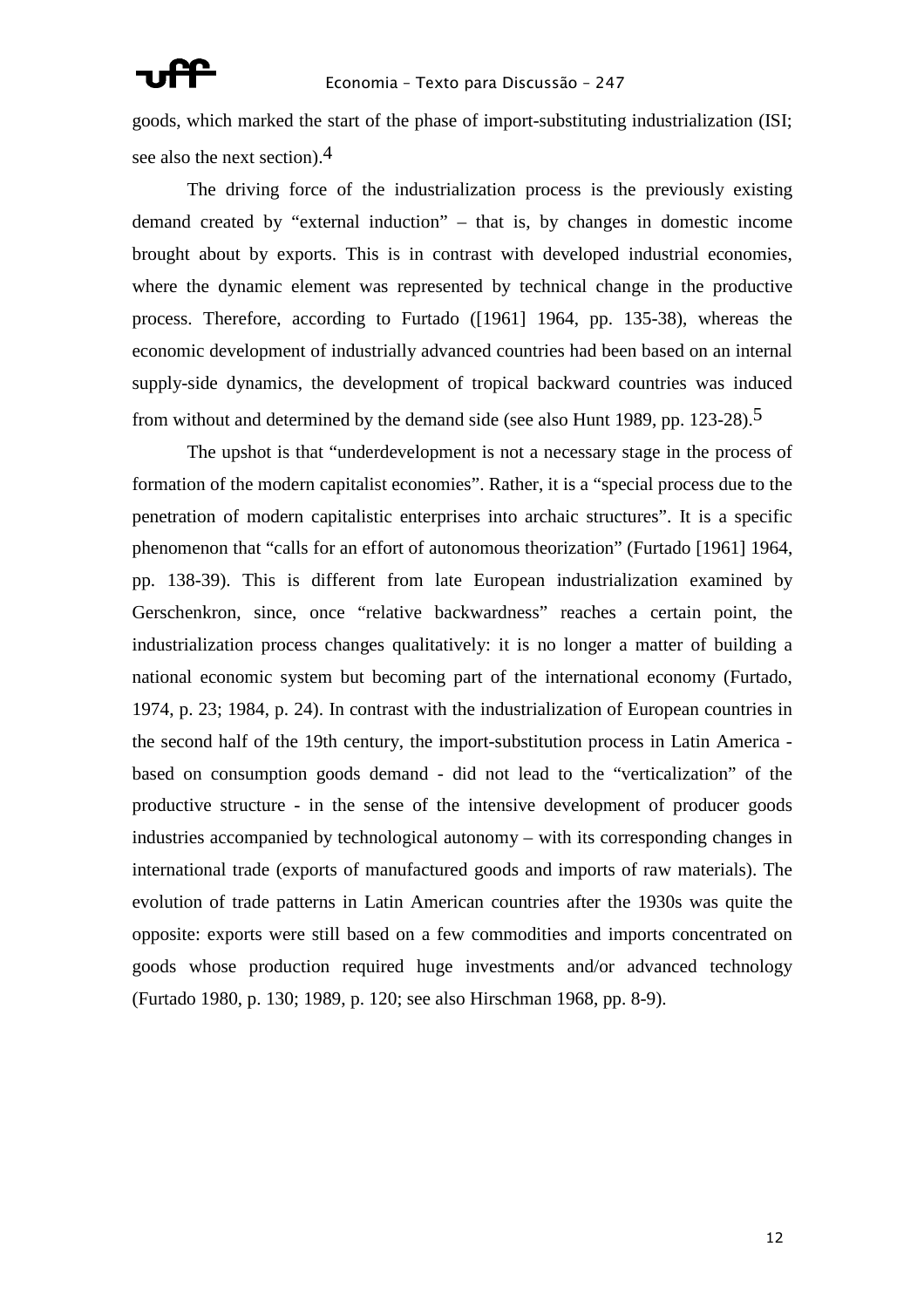

### **3. Trade and growth**

Furtado's view that economic development and underdevelopment are interdependent phenomena is consistent with the concept of the center-periphery system advanced by Prebisch (1949) at CEPAL, although the Brazilian economist paid more attention to the historical dimension of the relation between developed and underdeveloped (called "dependent" or "colonial" by Furtado instead of "peripheral") economies than Prebisch had done. The growth of colonial or dependent economic systems, specializing in exports of raw materials, can only happen as a result of economic growth in other systems, that is, they are not able to generate their own growth impulse (Furtado 1954, p. 15; see also his 1956 book titled *A dependent economy*, formed by parts of the 1954 volume).

 Prebisch's CEPAL document on "The economic development of Latin America and its principal problems" was translated from the Spanish original into Portuguese (with a long English abstract) by Furtado and published in *Revista Brasileira de Economia* (*RBE*) in September 1949, together with another study by the UN (written anonymously by Singer; see Toye and Toye 2003, p. 448) about the secular trend in the terms of trade. It was only after the publication of that article in the Brazilian journal that Prebisch's influence spread worldwide (ibid., p. 458), especially his claim that the terms of trade between primary products and manufactures had been subject to a longrun downward trend. In particular, that was probably how Singer, whose statistical report about price trends was translated in that same issue, got to know of Prebisch's essay (see United Nations 1949). As observed by Furtado (1985, p. 138; 1987b, p. 153), Gudin sent out reprints of Prebisch's 1949 article to economists abroad, including Jacob Viner and Gottfried Haberler, asking for (critical) reactions. Under Gudin's invitation, Viner gave his famous lectures on trade and development in Rio between July and August 1950; the lectures were published in *RBE* the year after, followed by the English version in 1953. Commenting on the relation between trade and growth, Viner (1951, pp. 81-82; 1953, p. 43, slightly changed) wrote that "since my arrival in Brazil, it has been brought to my attention, as a place where I could get needed enlightenment on these matters, a United Nations document … by Professor Raul Prebisch.".

 However, the Prebisch-Singer thesis of secular fall in the terms of trade and its implication that - against the pure theory of international trade - there is no equalization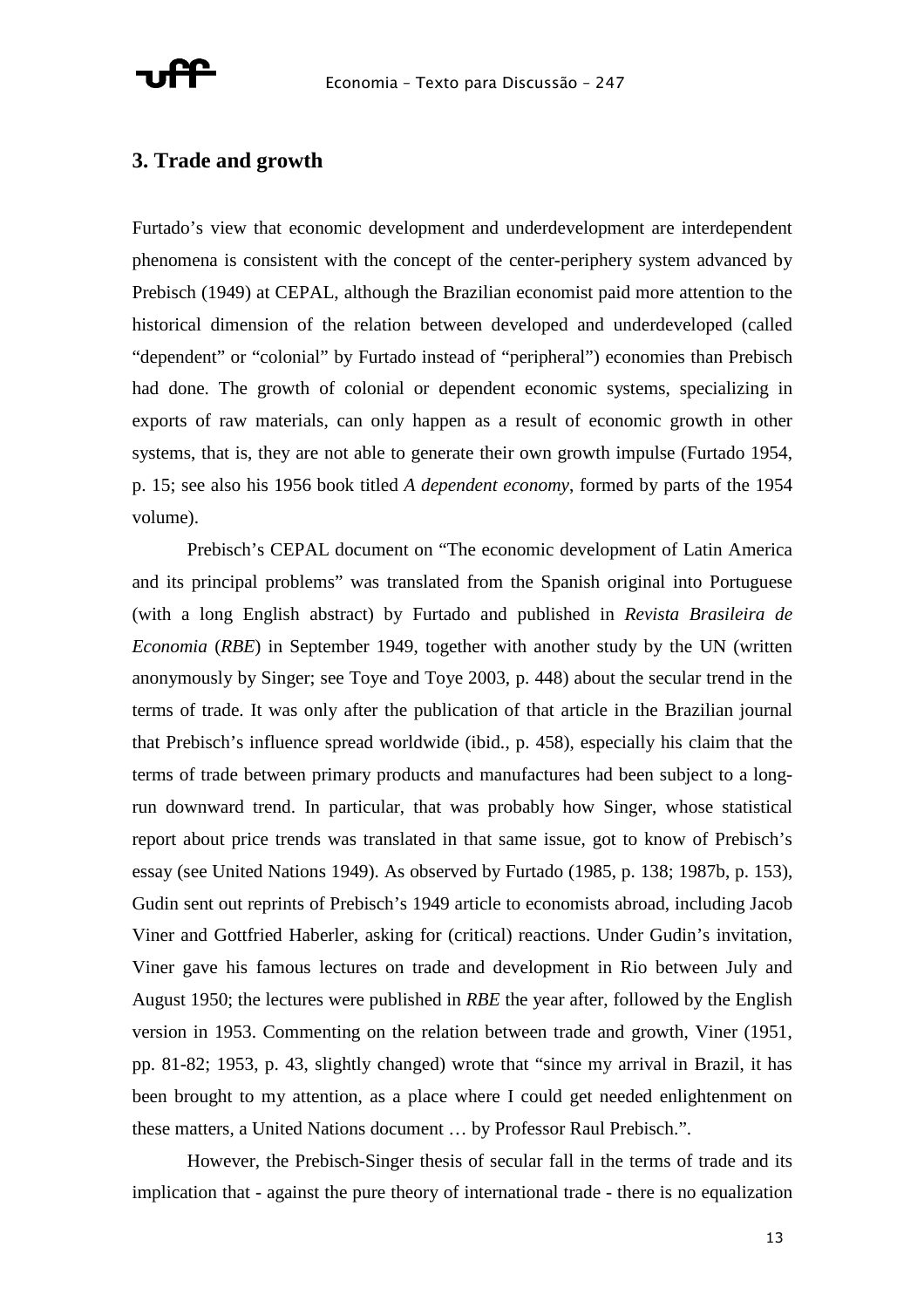

of factor prices, did not play a prominent role in Furtado's historical analysis of the growth dynamics in the center and periphery or in his theoretical interpretation of underdevelopment (see also Hunt 1989, p. 133; Bielschowsky 1988, p. 163). The secular fall in the terms of trade was discussed at the outset of Furtado (1950), but was conspicuously absent from his two books (1954, 1959) about Brazilian economic history and from his 1961 volume on development economics. In the concluding section of his comments at the 1957 IEA conference, Furtado pointed out that

It is essential to recognize that the mere existence of economies with widely different degrees of development, although all of them in process of growth, constitutes in itself a vitally important topic for study. It is not enough to acknowledge that international trade alone does not help to reduce inequalities in the remuneration of the factors. It must be determined in what conditions the expansion of a stationary economy's foreign trade can initiate a process of economic growth capable of generating its own momentum (Furtado 1958a, p. 125; 1961b, p. 73).

Indeed, Furtado ([1952] 1954 rejected Nurkse's (1951) view that, due to the small size of their markets and the indivisibilities of modern production methods, underdeveloped economies faced a "vicious circle of poverty" which could be only broken by inducing investment through a "balanced growth" strategy. While broadly agreeing with Nurkse's demand approach to economic development (Taylor and Arida 1988), Furtado ([1952] 1954, p. 126) argued that the lack of investment incentives depends on the assumption made about the dynamics of the external market. Nurkse's argument applied to backward economies with stagnant demand for exports, called "stagnation at a low development level" by Furtado ([1967] 1975, chapter 20). In Furtado's view, it did not apply to underdeveloped economies that had previously gone through a period of productivity growth caused by international trade. The increase of real income in periods of growing foreign demand brings about diversification of consumer demand and ensuing changes in relative prices, which will direct the allocation of new investment to some sectors. "The new investment will call forth increases in productivity in other sectors and the previous chain reaction will be repeated" (Furtado, [1952] 1954, p. 133). If this process is interrupted by a long and deep stagnation in trade (as it happened in the 1930s), its effect is to provoke "structural tensions" that open the way to import-substitution industrialization.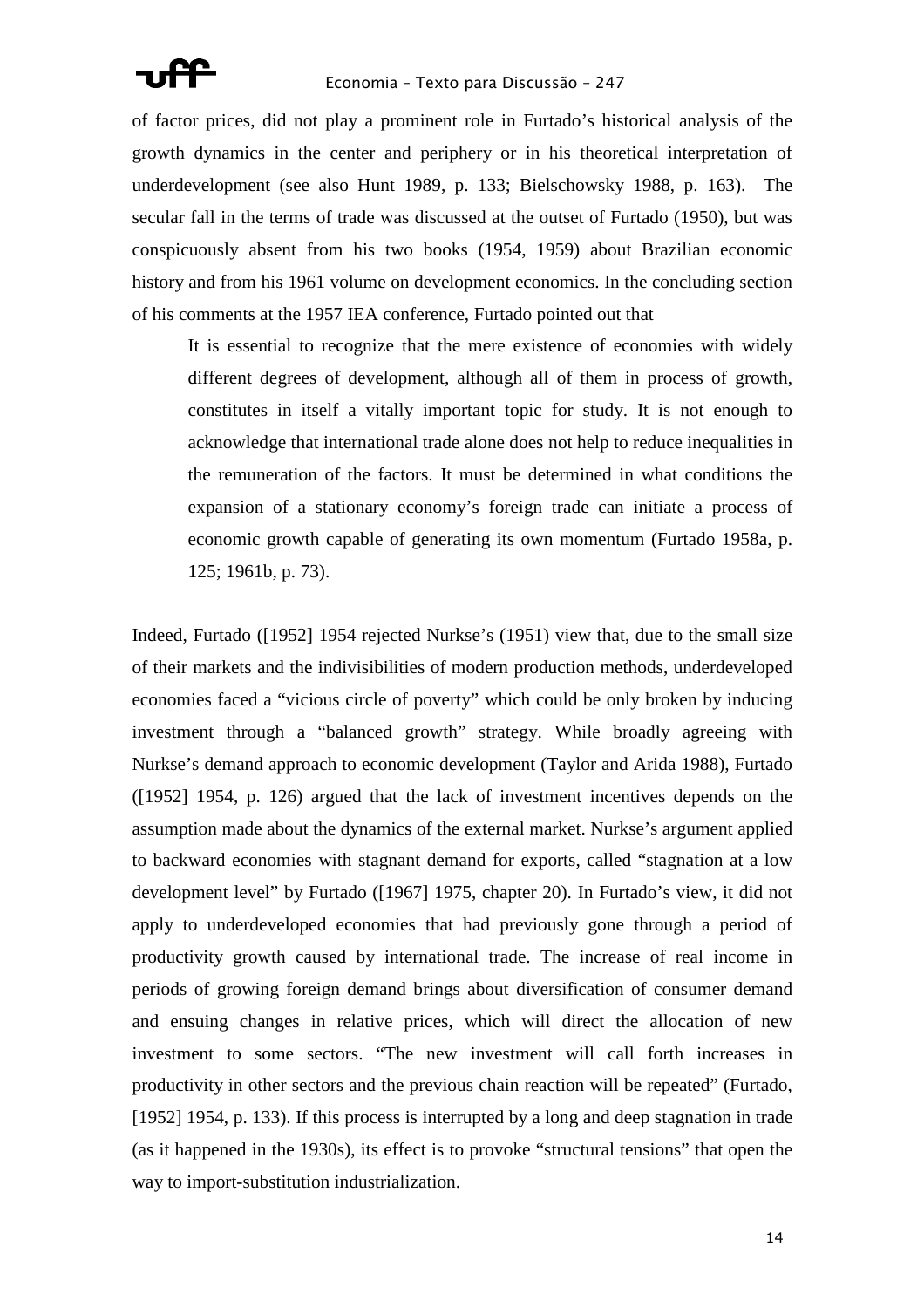That may be described as a case of "unbalanced growth", as later called by Hirschman (1958), since disequilibria between the configuration of demand and the structure of supply produce concentration of investments in a few sectors, accompanied by a change in the shape of imports (Furtado [1967] 1975, pp. 279-80; 1976, pp. 233- 34). It should be noted, however, that the matter of scale economies and the small size of the market becomes relevant if the import-substitution industrialization process is accompanied by increasing capital-output and declining labor-output ratios. "This may happen if import substitution is intensified in countries whose markets are not big enough to absorb the output resulting from investments with high density. Therefore, beyond certain limits - which are very narrow in some cases - the small size of the market is one of the greatest obstacles to economic development" (CEPAL 1955, p. 17). Furtado (1965) would came back to that in his interpretation - produced as a visiting researcher at the Economic Growth Center of Yale University - of the stagnation of Latin American economies in the early 1960s as the result of the exhaustion of importsubstituting industrialization and falling productivity of capital in intermediate and durable consumer goods industries which are not able to operate at their optimal output level  $6$ 

 Furtado's conjecture that international trade increases productivity through its positive impact on the absorption of resources that otherwise would remain idle is similar to Myint's later (1958) vindication of Adam Smith's "vent for surplus" theory of international trade. It differs from Ricardian comparative-costs theory insofar as its emphasis is not on the increase of efficiency through reallocation of resources in a fullemployment economy, but on the effects of trade in providing effective demand for the output of surplus resources (see also Meier 2005, chapter 2). Just like Myint, Furtado ([1961] 1964, pp. 64-65) associated the vent for surplus theory to Smith's proposition that the division of labor is limited by the size of the market. Demand diversification was an important part of the argument, since, otherwise, higher productivity would only create "more leisure" and idle capacity, without any increase in the marginal utility of the fruits of work (Furtado [1952] 1954, pp. 133-34). Apart from the quotation from his 1952 article given in section 2 above, another relevant passage may be found in Furtado's historical account of the Brazilian economy before the great depression of the 1930s (which he called "colonial economy"):

Permitting better utilization of the resources of the soil and preexisting manpower supply, the external impulse creates the increase in productivity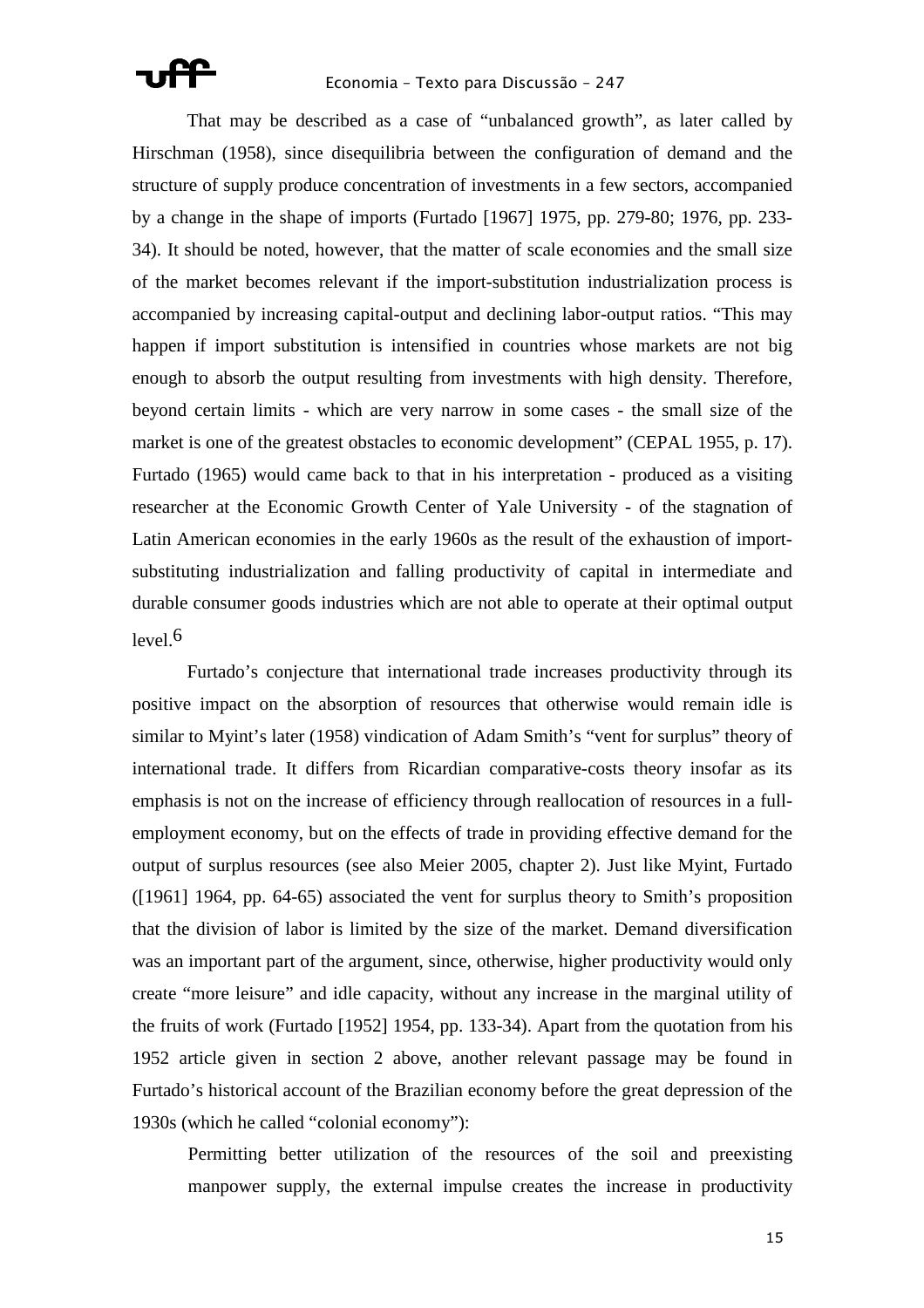

which is the starting point for the capital accumulation process. The mass of wages and other payments to factors created in the export sector represents the embryo of the domestic market. When the external impulse grows, indirect expansion of internal demand tends to integrate into the monetary economy those manpower and soil resources that had been underemployed in the subsistence sector (Furtado 1954, pp. 141-42; [1959] 1963, pp. 220-21).

Depending on the price-elastiticity of demand for exports, the positive effects on income of an increase in the physical productivity of labor may be wiped out by the market mechanism. If the demand schedule is inelastic, as usually assumed by Prebisch and CEPAL at the time, the benefit of higher productivity in the export sector may be completely transferred abroad by a fall in the terms of trade. Furtado ([1952] 1954, p. 132) referred to those circumstances as "special cases" and assumed that "real income closely follows the movement of the average physical productivity of labor". Sometimes he accepted the demand price-inelasticity assumption, but contended that the positive nexus between trade expansion and growth could be still maintained by generalizing the Brazilian historical experience of maintaining the coffee price through a policy of artificial control of coffee supply ([1967] 1975, p. 198, n. 2; [1959] 1963, ch. 31; 1954, ch. 4; 1987a, p. 206).7

 Furtado generally stressed cyclical changes in the terms of trade, instead of its secular trend. In a "colonial economy", characterized by the determination of its level of activity by export demand, the cyclical decline of the external impulse results in contraction of monetary income and ensuing underutilization of capacity and underemployment in the sector connected with the domestic market. However, the pattern of propagation of depressions - originated by cyclical falls in the exports sector tends to change after the economy reaches a certain degree of diversification of its productive structure. Through a combination of several factors - such as exchange rate depreciation, fiscal deficit and accumulation of stocks of primary commodities through internal funding - domestic demand does not collapse when external demand shrinks, which leads to higher relative prices of domestic industrial goods. Hence, in contrast with the "colonial economy", a fall in external demand is accompanied by increasing industrial production in the second (import-substitution) phase of the industrialization process started in the 1930s, when trade ceased to act as an "engine of growth" (Furtado [1967] 1975, chapters 16 and 17; 1954, chapter 4; 1950).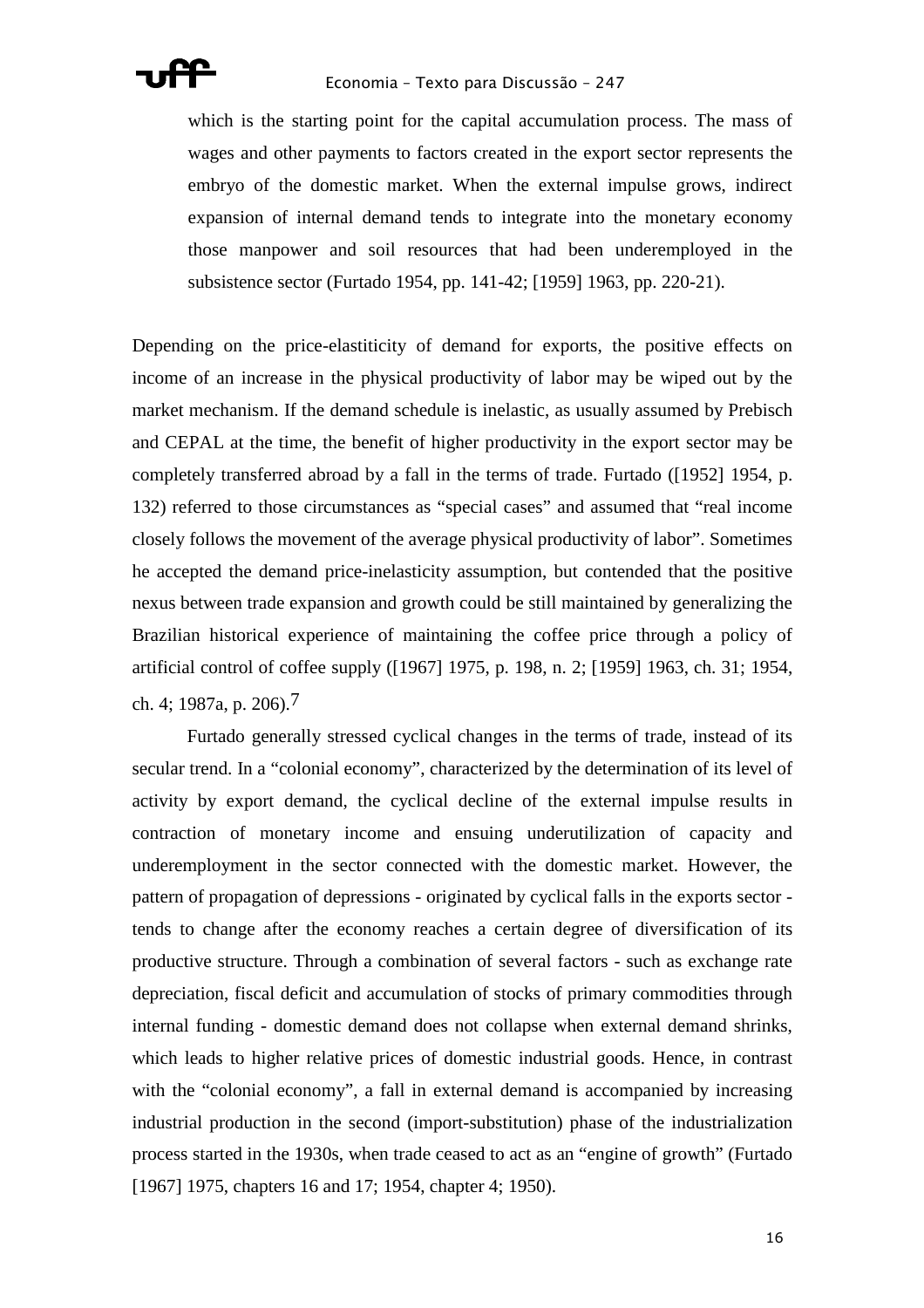The main obstacle to economic growth posed by the external sector is not represented by hypothetical secular falling terms of trade, but by restrictions to the capacity to import caused by changes in the economic structure for a given rate of growth of exports. Furtado (1958c; [1961] 1964, ch. 5) showed, in a two-sector model featuring a modern and a backward sector, how balance of payments disequilibrium could constrain the growth process under the assumption that the coefficient of imports in the investment sector is larger than in the consumption sector, as is typically the case in underdeveloped countries. Such chronic disequilibrium has structural (not monetary) causes; it may lead to the "strangulation" of the growth process unless the planning of the import-substitution process succeeds in increasing domestic production of capital goods. That notion could be already found in Furtado [1952] 1954, p. 143), and was criticized by Nurkse (1953b, p. 73) in his reply. Furtado (1958c) was written during his 1957-58 stay in Cambridge, where he attended James Meade's lectures on trade. He showed the paper to Meade at the time, who remarked that the way out of external disequilibrium in underdeveloped economies was the resumption of capital exports by industrialized countries to their pre-1929 levels (Furtado 1985, p. 225; 1987b, p. 252). Furtado agreed, but replied that that would not rule out structural problems in late industrializing countries. As recalled by Furtado (ibid), Meade "did not take seriously what I was saying… He was undertaking a great theoretical effort to dynamize a neoclassical macroeconomic production function model… There was no reason to infect economic science with institutional impurities" (see Meade 1961).

 Some ideas of Furtado's 1958 article could be traced back to section V ("Industrialization and Foreign Trade") of chapter I of the first CEPAL *Economic Survey*, produced in 1948, before Prebisch became a member of the commission (CEPAL 1949, pp. 44-54; see also Fitzgerald 1994, pp. 96-98). Furtado - who wrote that section (Furtado 1985 and 1987b, chapter III; Toye and Toye 2004, pp. 148-49) argued that the process of industrialization and growth is generally accompanied by both an expansion of imports in absolute terms (because of the greater than one incomeelasticity of imports of manufactured goods) and a change in their composition in favor of capital goods (CEPAL 1949, pp. 44-45) - the source of that hypothesis was an extensive empirical study made by F. Hilgerdt for the League of Nations in 1945; see Endres and Fleming, pp. 208-13. In order to increase the 1939 per capita supply of manufactures in a group of Latin American countries (Argentina, Brazil, Chile and Mexico) to 50% of the Canadian level of that year it would be necessary to increase the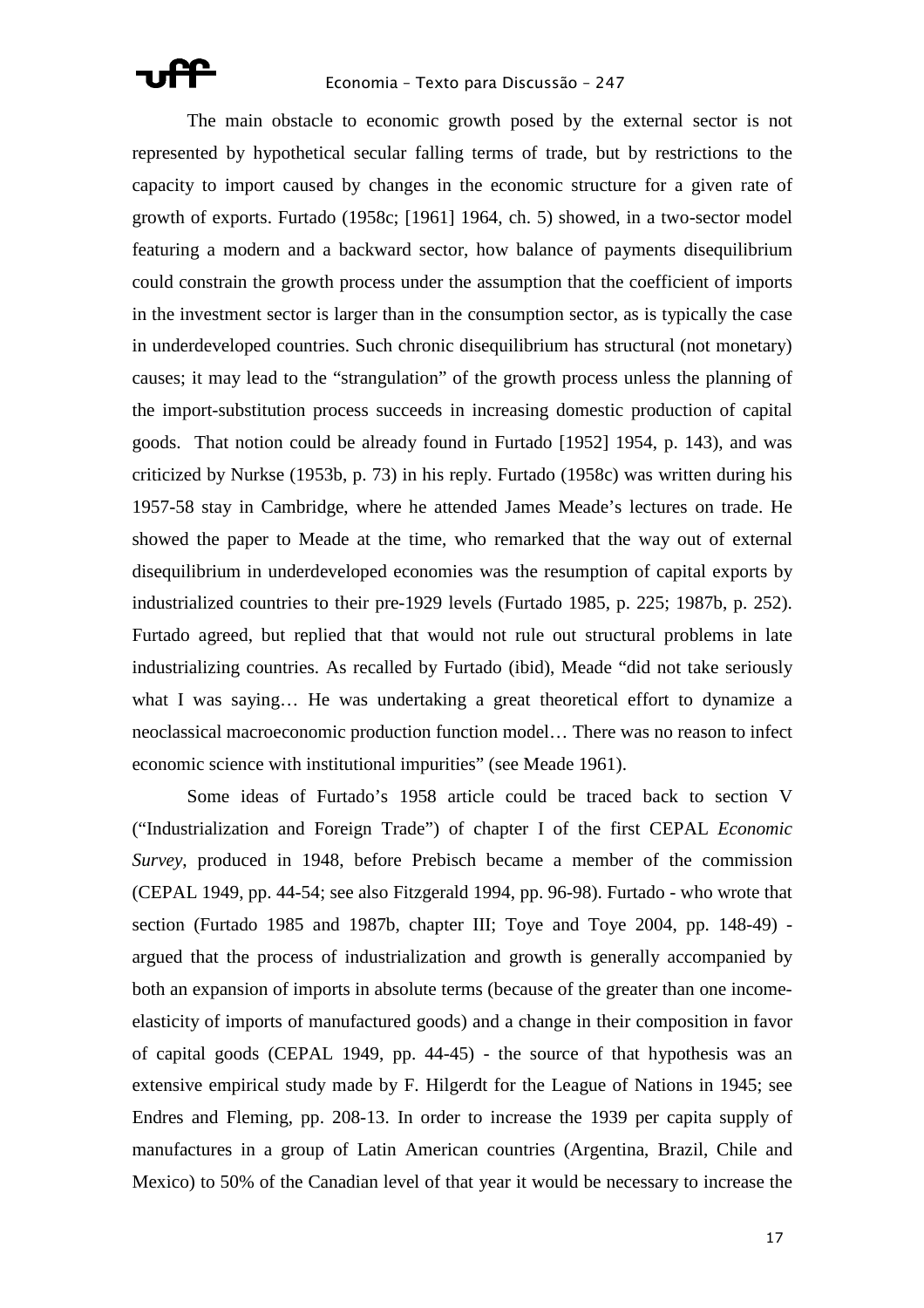imports of manufactures to an amount corresponding to 30% of total world imports (CEPAL 1949, p. 51). However, "the possibility of a multiple increase in the exports of primary commodities can be contemplated only in exceptional cases. In a general way, the expansion of Latin American exports is limited by the low [income] elasticity of the demand for raw materials and foodstuffs in the world markets" (ibid).

 Whereas the 1949 survey addressed mainly the possibility of increasing the supply of manufactures by means of an increase in trade with industrialized countries, Furtado's 1958 article elaborated on the consequence on foreign trade of an increase in domestic manufacturing output, a question asked but not discussed in any detail in the survey (CEPAL 1949, p. 51). The argument - which led to the strong conclusion that "in the long run industrialization appears to be the principal means whereby a substantial increase in the standards of living in Latin America can be achieved" (CEPAL 1949, p. 53) - is not incompatible with the Prebisch-Singer thesis, but both in the 1949 survey and in the 1958 article Furtado's focus was on quantity, not price effects.

 The view advanced by Furtado (1958c; [1961] 1964, ch. 5) and by CEPAL about foreign exchange constraint - in addition to (and often more important than) savings - as a limiting factor of growth in peripheral countries would soon be formalized in the twogap model set out by Chenery and Bruno (1962). Indeed, Chenery started working on that model after visiting CEPAL headquarters in Santiago in the late 1950s (Taylor and Arida 1988, p. 172). The two-gap framework would be eventually turned into the backbone of the World Bank's approach to foreign aid, largely thanks to the influence of Chenery, who became chief economic adviser of the Bank in 1971 (Little 1982, pp. 147-49; Easterly 2001, p. 34).

 Apart from its role in planning growth through ISI, Furtado's notion of foreign exchange constraint was instrumental in the criticism of the IMF's view that excess aggregate demand was behind both inflation and balance of payments problems that beset Latin American countries in the 1950s (Furtado [1961] 1964, pp. 154-71; Boianovsky 2008b). Edward Bernstein, head of the Research Department of the Fund (see Polak 1996, p. 215), visited Latin America regularly in the 1950s. One of the targets of Furtado ([1961] 1964, ch. 5) was Bernstein's (1956) claim that persistent external disequilibrium could only be caused by a process of chronic inflation. Instead, Furtado argued that inflation and balance of payments disequilibrium result from structural maladjustments which are characteristic of the growth process of underdeveloped countries (on the conflict between CEPAL and IMF about stabilization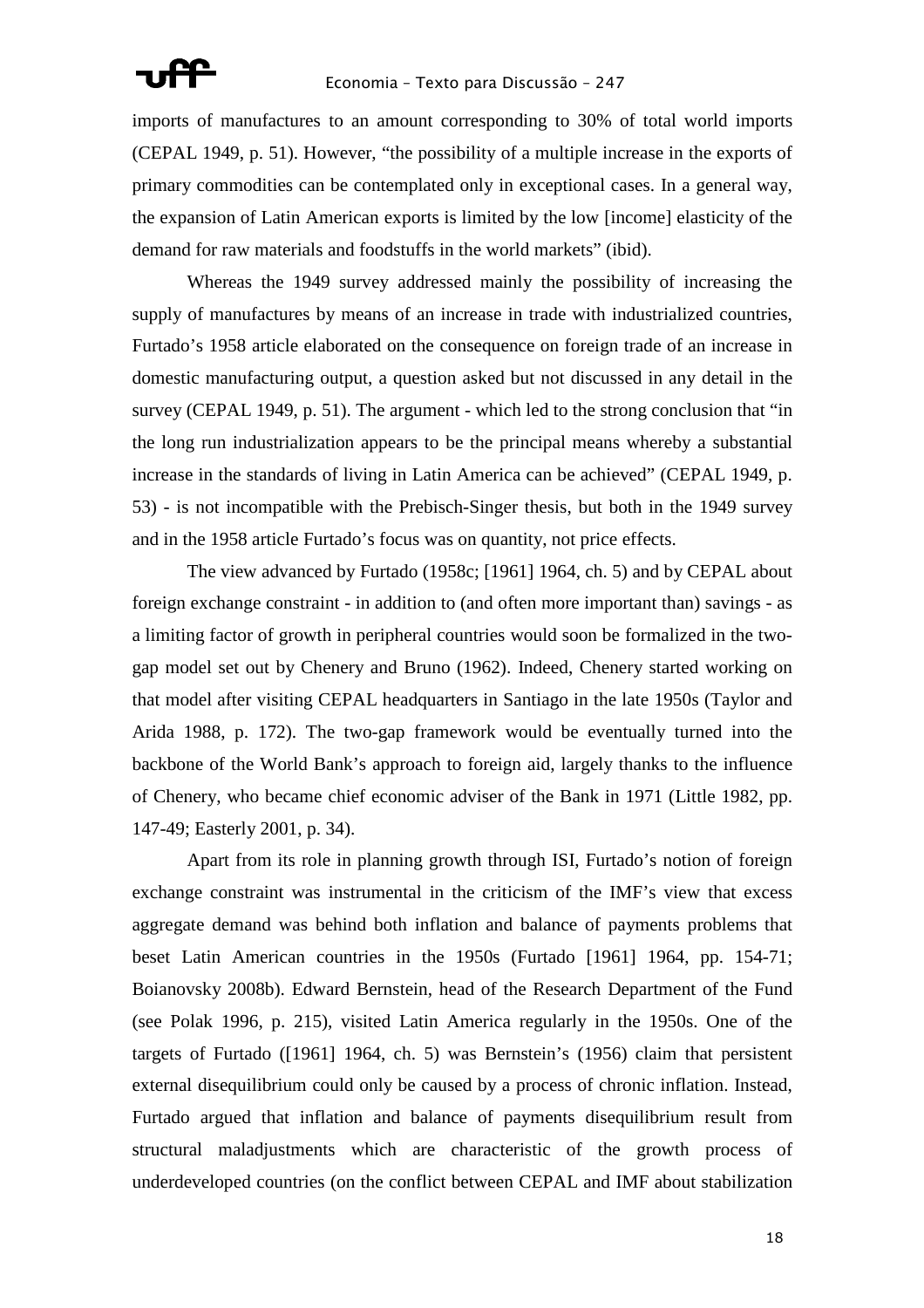

and development policies in the 1950s from Prebisch's perspective see Pollock et al 2001, p. 19). The influence of structural factors on external disequilibrium were occasionally acknowledged in publications by IMF economists - see e.g. Jorge Marshall's (1961, p. 432) statement that "changes produced by the new pattern of income and expenditures may also affect the balance of payments unfavorable", with a reference to Furtado ([1952] 1954] – and the Fund would gradually incorporate new elements into its basic framework (Boughton 2004). Nevertheless, the controversy between "monetarists" and "structuralists" persisted throughout the 1950s and 1960s in Latin American economics (Montecinos 1996).

 Furtado's first book included theoretical and historical formulations of the economic growth process, together with an extended application to the development of the Brazilian economy from colonial times to mid  $20<sup>th</sup>$  century from a structuralist perspective. Although dedicated to Prebisch (see Furtado 1954), it was not well received at CEPAL, since it conflicted with its general anonymity rule (Furtado 1985, p. 183; 1987b, p. 191). Prebisch's reaction was cool (Mallorquin 2005, pp. 52 and 59); in a memorandum of 26 August 1954 he asked Furtado to clarify the relation between exports growth and increasing productivity, which defied some elements of the falling terms of trade thesis. Eventually Furtado ([1967] 1975, chapters 16 and 18) came to the conclusion that the crux of the center-periphery system was not the terms of trade issue per se but the asymmetric pattern of international trade expressed by the concept of "dependency".

By referring to *products* instead of countries, the controversy around the issue of the long-term behavior of the terms of trade between raw-materials and manufactured goods has overlooked the phenomenon of dependency and diverted attention to a set of false problems that have occupied the center of attention ([1967] 1975, p. 233; 1976, p. 188; italics in the original).

The restatement of the falling terms of trade thesis in terms of the characteristics of different types of countries (particularly distinct levels of technological capacity), instead of the characteristics of different commodities, may be found in Singer (1987), who referred to Furtado and dependency analysis in that connection.

 The theme of dependency theory had often come up in Furtado's writings in the 1950s, as mentioned above. However, it was only in the 1970s, starting with his 1971 article in the Mexican journal *El Trimestre Económico*, that Furtado would argue that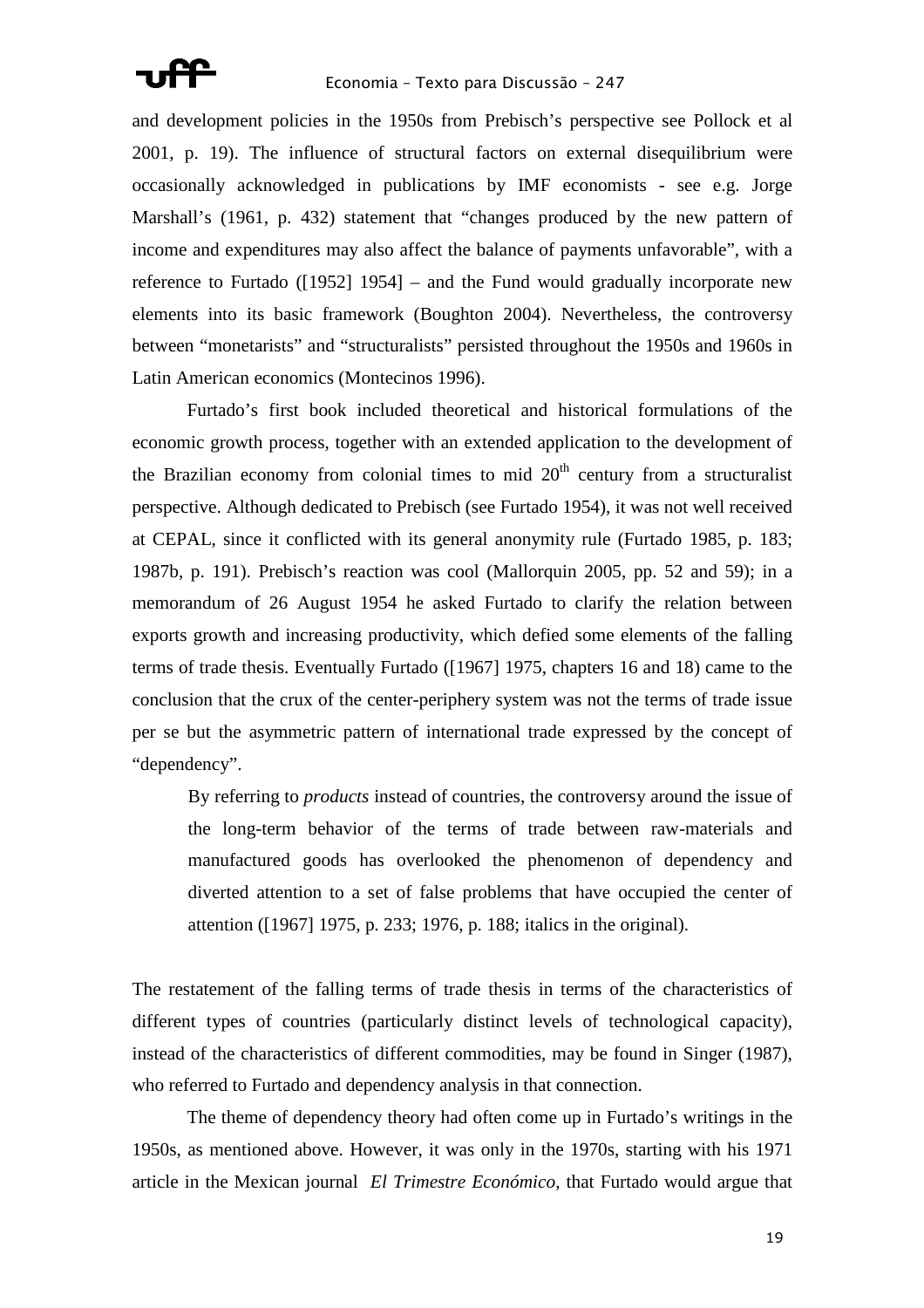

the theory of underdevelopment is essentially a theory of dependency. Furtado claimed that underdeveloped economies feature cultural dependence, that is, consumption patterns are historically transplanted from developed countries by the upper strata of the underdeveloped areas (see also Kay 1989, pp. 132-34). Such modernized component of consumption brings dependence into the technological realm by making it part of the production structure through the import-substitution industrialization process.8 After two earlier periods of economic growth - decided by comparative advantages and import-substitution respectively - Brazil and other Latin American countries had, according to Furtado (1971; 1974 and 1984, chapter II), entered a new growth path in the late 1960s, in which consumption demand by high-income groups could under certain conditions become the leading factor of the system. However, economic growth under these circumstances would not be accompanied by elimination of economic dualism, as discussed further in section 5.

### **4. Capital accumulation and technical change**

One of the main features of the development literature of the 1950s is what William Easterly (2001, p. 47) and others have called "capital fundamentalism", that is, the notion that physical capital accumulation, instead of technical change or investment in human capital, determines the rate of growth of income per capita. This was reflected in the widespread application of the Harrod-Domar model (especially in its Domar version) to economic planning and to the interpretation of the "economic development mechanism" (see e.g. Singer [1952] 1958 and Bruton [1955] 1958). As suggested by Easterly, "capital fundamentalism" resulted from the double assumption of surplus labor and absence of diminishing returns to capital. While the former assumption was often explicitly made (see e.g. Lewis 1954), the latter was generally implicit, at least until the Solow-Swan 1956 neoclassical growth model.

 "Capital fundamentalism" was present among international funding institutions, as illustrated by IMF economist Jorge Marshall's (1961, p. 430) definition of economic development as the growth of income per capita "mainly through direct and indirect measures aiming at an increase in the rate of capital formation". However, that notion would become part and parcel of the World Bank's framework only after the development of the two-gap model by Chenery in the 1960s. Before that, the Bank's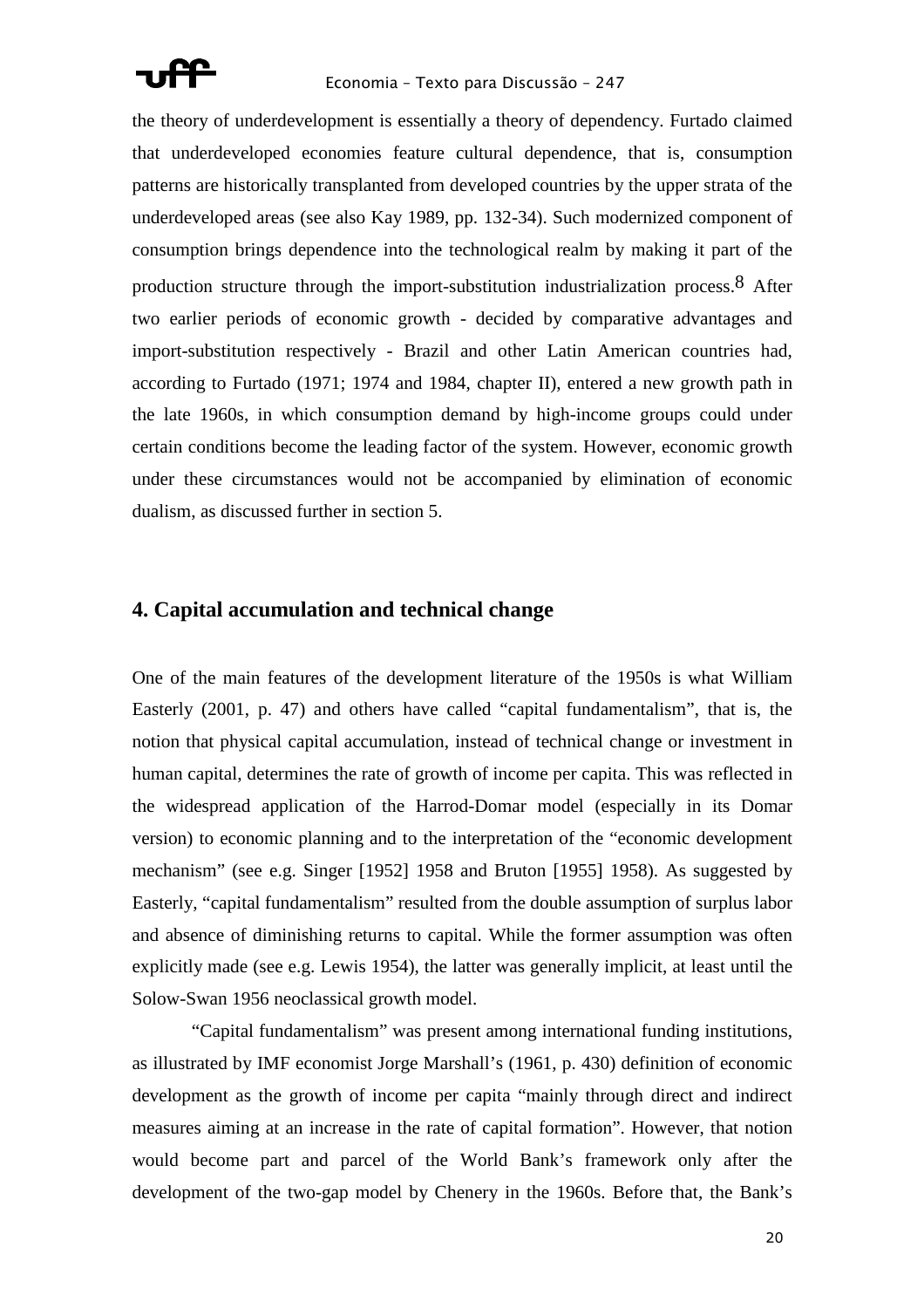

implicit conception of the development process could be inferred from its several country mission reports (started in 1949) and annual reports (Spengler 1954; Moore 1960; Mason and Asher 1973, ch. 14). The Bank's lending policy was centered on the financing of the foreign exchange cost of social overhead capital projects, which was supposed to provide the framework needed for the expansion of private investment and ensuing growth. Interestingly enough, contemporary commentators (Spengler, pp. 592- 93; Moore, pp. 84-85) criticized the reports for not working out the precise relation between investment and growth based on the capital-output ratio. Gerald Alter (1954, p. 610), a World Bank economist, replied (to Spengler) that "practical limitations on the side of resources, skills etc" may limit the rate of growth even if resources could be made available for supporting a higher level of investment. Indeed, the Bank often stressed at the time "how limited is the capacity of the underdeveloped countries to absorb capital quickly for really productive purposes" (IBRD, *Fourth Annual Report, 1948-1949*, p. 8, as quoted by Mason and Asher, p. 461; see also Kindleberger 1958, pp. 262-65; Hirschman 1958, p. 192), partly because of the relatively low level of education and health characteristic of those countries. Furtado would not accept this view about the limits to capital absorption, as indicated by a passage from a document about the economic development of Brazil prepared by a team under his direction.

 We will not deal here with the issue of the limits to the capacity to absorb new capital, which are generally believed to be narrow in underdeveloped economies. This belief, however, is based on partial empirical observations without logical support. Actually, given its [high] elasticity of labor supply, the capacity to absorb capital in an underdeveloped economy is quite large (CEPAL/BNDE 1957, p. 15).

Clearly, Furtado was no exception to the emphasis on capital accumulation by development economists in the 1950s. However, it should be noted that he distinguished sharply between growth processes in developed and underdeveloped countries as far as the role of capital is concerned. Technical progress, instead of investment in physical capital, was perceived as the main source of growth in advanced economies.

The development of the more advanced industrial economies over the last threequarters of a century very particularly reflects the progress of technique. Capital formation, although it has been the main vehicle of the assimilation of new techniques, is in itself responsible for only a relatively small fraction of the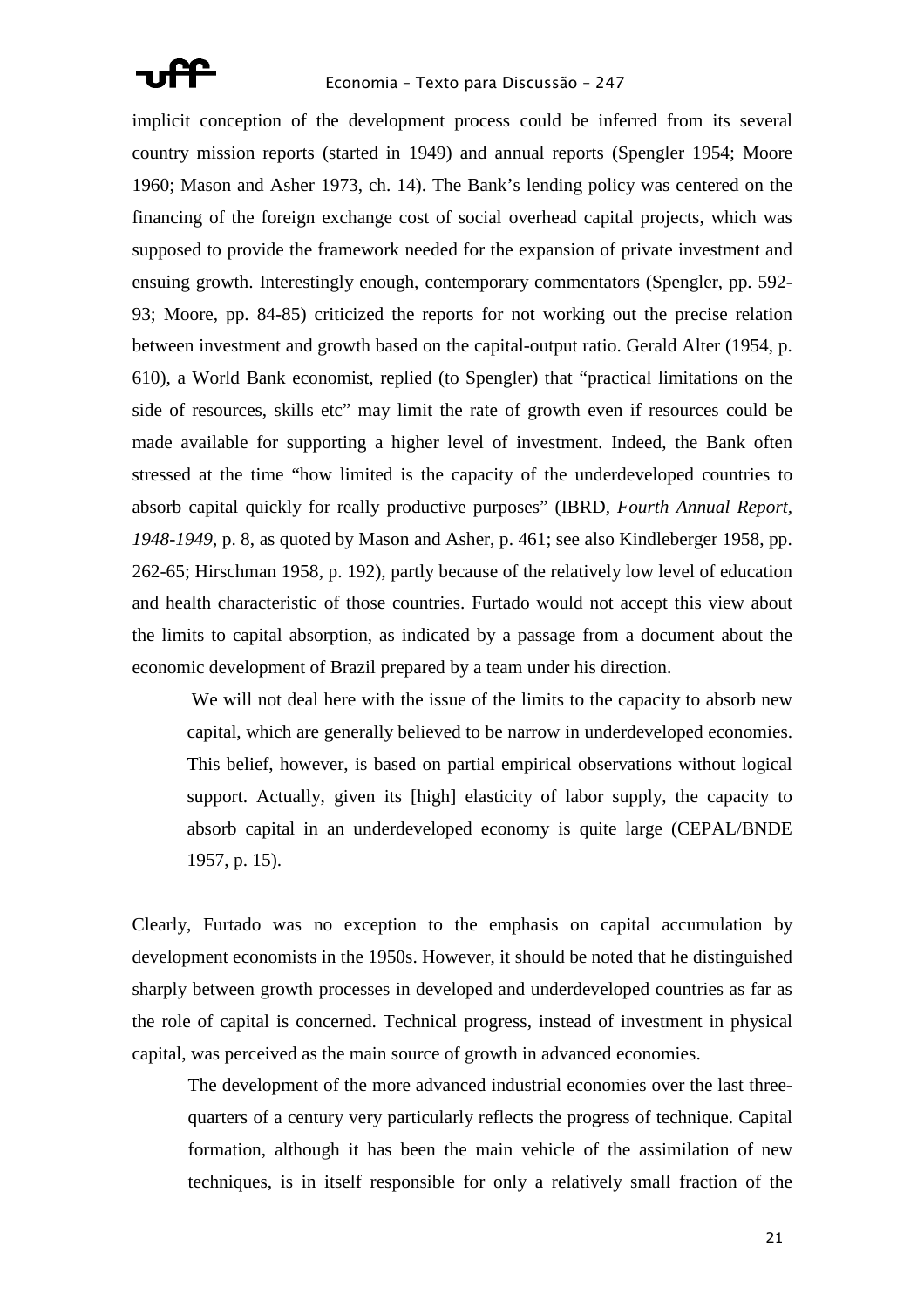

increase in the productivity of labor... In the historical context of today the effect of the assimilation of a technical innovation on the rate of growth is a function of the degree of development. The more highly developed an economy is, the greater is the positive effect of the assimilation of a technical innovation. In other words, development depends increasingly upon technique and less on direct capital formation in the productive process (Furtado 1958a, pp. 123-24; 1961b, p. 72; see also 1980, pp. 58 and 63, and 1989, pp. 59 and 63).

Furtado presented those comments to the IEA conference held in Rio in August 1957, the same month Solow's empirical paper about the pivotal role of technical progress, as opposed to pure capital accumulation, came out. It is very unlikely that Furtado read it before the IEA conference. A more likely source of influence was Abramovitz's similar result about the effect of technical progress on growth included in the May 1956 *AER* "papers and proceedings", dedicated mainly to the theme of economic development. Indeed, in his review of the May 1956 issue of that journal Furtado (1956c, p. 104) referred to Abramovitz's "somewhat surprising" conclusion about the relatively minor role of capital accumulation in the explanation of American economic growth between 1870 and 1953. From a theoretical perspective, another important source was Kaldor's (1957) technical progress function, published in December of that year. Furtado (1985, p. 197; 1987b, p. 219) had been, since the mid 1950s, in contact with Kaldor and may had had access to draft versions of the 1957 paper. Furtado ([1961] 1964, p. 114, n. 1) referred to Kaldor (1957) and would discuss extensively the Kaldorian technical progress function in later works ([1967] 1975, pp. 76-80; 1976, pp. 87-90; 1980, pp. 61- 64; 1989, pp. 61-63).

 The notion of diminishing returns to capital applies, according to Furtado (1956a, 1957a), to homogeneous technological systems in which the movement of workers from one sector to another cannot bring about an increase of average productivity. In this full-employment neoclassical framework, capital accumulation at a higher rate than population growth will be accompanied by a temporarily increasing output per worker, but the continuous fall in the marginal productivity of capital will eventually bring about stagnation of the growth process (see also Furtado 1954, p. 224; 1955, p. 7). Historically, diminishing returns to capital had been counteracted by the compensating effect of technical progress in advanced economies, which explains why the productivity of capital (as measured by the output-capital ratio) had been stable in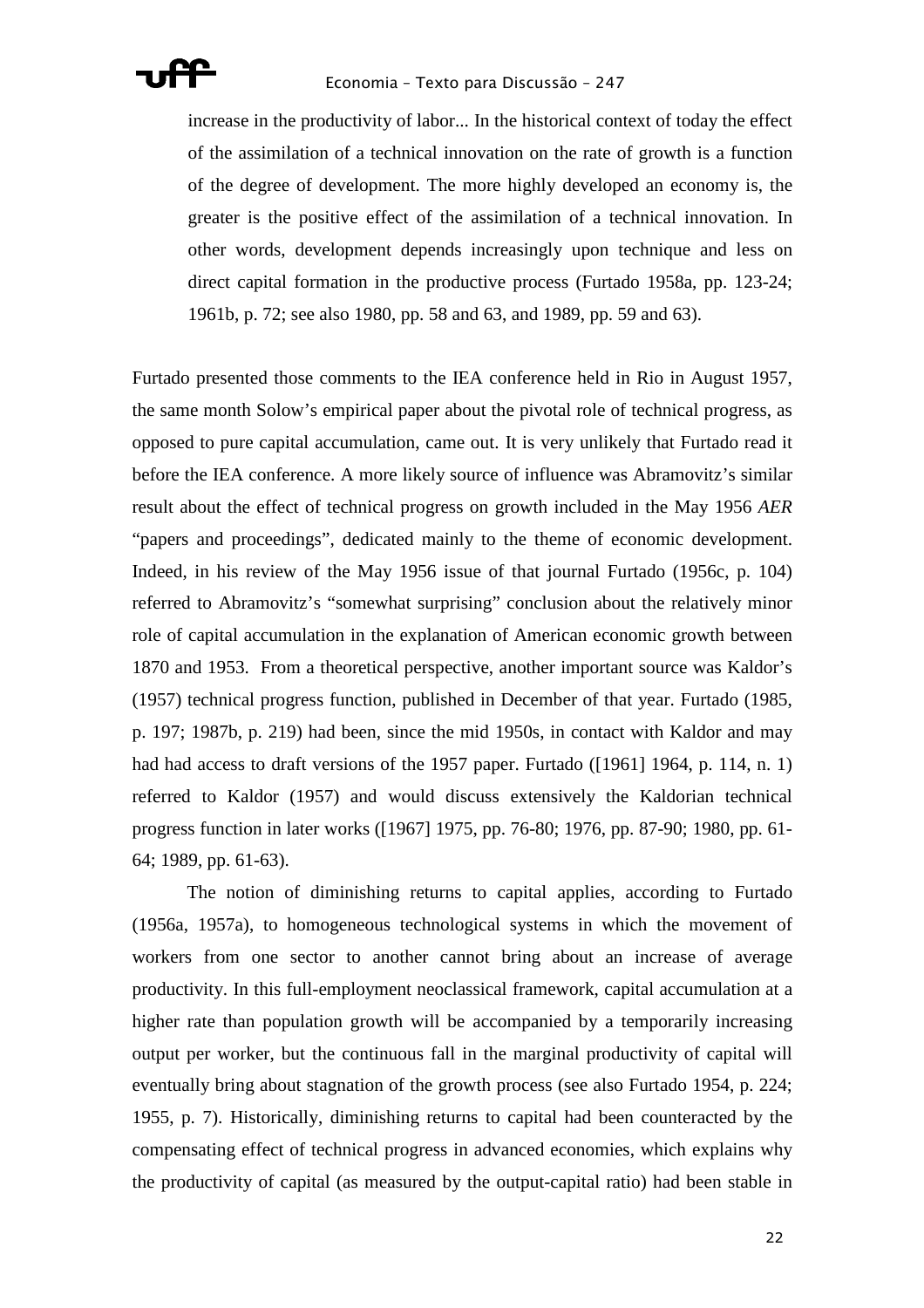

the long-run (Furtado 1956a, pp. 443-44; 1957a, pp. 170-71; CEPAL 1955, p. 15, n. 5). Although Furtado did not refer to Solow (1956, 1957) in his 1961 *Development and Underdevelopment*, the notion of diminishing returns is implicit in his remark that "undoubtedly without technological progress [capital] accumulation would soon attain its limits" ([1961] 1964, p. 69). Solow's model was carefully discussed in Furtado ([1967] 1975, pp. 64-76; 1976, pp. 77-87), where he pointed out that, under the Harrod-Domar assumption of given output-capital and labor-capital ratios, the growth process may be interpreted in terms of a single production factor (capital). The assumption of a margin of substitution between capital and labor makes it clear that "it is impossible to base the growth of income per capita on capital accumulation only", which brings technical progress into the picture. The publication and gradually increasing influence of Solow's 1956 model eventually changed Furtado's (1956c, p. 105) earlier assessment that the contribution of American universities to growth economics at the time was restricted mainly to empirical research, with a dearth of original theoretical insights.

 Differently from developed countries, diminishing returns to capital are not a necessary feature of underdeveloped economies. Technological heterogeneity with a low margin of factor substitutability is a feature of economies with capital scarcity, as it happened when classical economic thought prevailed at the start of the 19th century. In that case, the simple reallocation of workers between sectors leads to higher average productivity. However, this depends on the availability of the relatively scarce factor (capital) which decides the level of employment, as stressed by classical economists (see also section 5 below). Hence, classical economic theory fits underdeveloped economies better than the neoclassical framework, which applies to homogeneous systems with the same marginal productivity of factors among sectors, as described above (Furtado 1956a; 1957a; [1961] 1964, p. 141).<sup>9</sup>

 As recalled by Furtado (1985, p. 131; 1987b, p. 145), the starting-point of CEPAL's approach to economic planning in Latin America in the 1950s was the existence of a "structural" permanent excess supply of labor caused by capital scarcity and technological heterogeneity (see CEPAL 1955, p. 14).<sup>10</sup> Economic development policy should not aim at the full-employment of the labor force, but at the steady increase of its average productivity as determined by the rate of investment and by the output-capital ratio. Domar's (1946, 1947) papers were a main influence, but instead of the "parametric" role played by the rate of investment and the output-capital ratio in Domar's original formulation, Furtado (1985 p. 134; 1987b, p. 148) would recall that he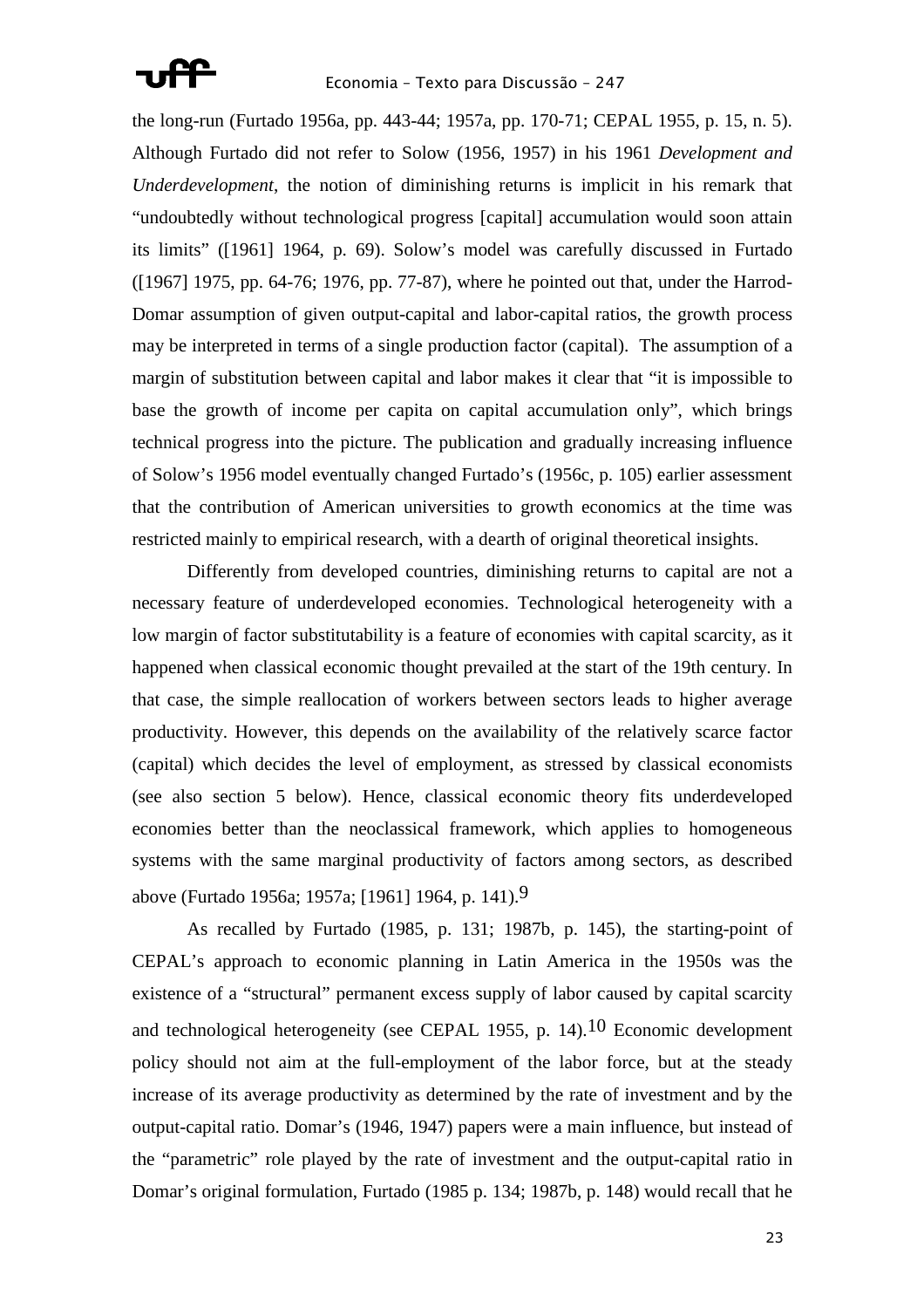

treated them as "instrumental variables" in Tinbergen's later sense. "We did make use of variables similar to Domar's, but we reached them through a different route and in search for other objectives" (ibid). In his summing up of Latin American economic planning experiments, Furtado ([1969] 1970, chapter 22) explained that macroeconomic projections were based on hypotheses concerning the evolution of the average productivity of capital expressed by the output-capital ratio, which was measured for Latin American countries for the first time by Furtado's CEPAL team in the early 1950s.

 The output-capital ratio was interpreted by Furtado as a variable that encapsulated the influence of the several factors that affect the productivity of capital, including the abundance of fertile land, the learning skills of the labor force, the infrastructure of the economy (especially transportation and power supply), and the use, due to an increase in exports, of hitherto idle resources (Furtado [1952] 1954, p. 135; 1958b, chapter 5; CEPAL 1955, pp. 42-43; cf. Domar 1947, p. 38). Skilled labor was perceived as a scarce factor, but it was held that the improvement of the human factor could only be achieved through investment and, therefore, was also dependent on the availability of capital (see Furtado 1958b, ch. 5; [1969] 1970, p. 207, n. 2).

 Hirschman (1958, p. 32) saw the effect of shortages and bottlenecks (and their elimination) on the productivity of capital as a limitation of the application of the Harrod-Domar model to developing countries. Furtado (1958b, chapter 5), on the other hand, stressed the way the model could be used to estimate the impact of economic planning on (increasing) the output-capital ratio and, therefore, the growth rate. In particular, the social productivity of capital should be distinguished from its productivity from the point of view of businessmen. That difference is not conspicuous in full-employment developed economies, where marginal productivity is approximately the same in all sectors. By contrast, in less developed economies "the mere transfer of factors of production or the introduction of new combinations thereof may bring about a substantial increase in social productivity" (Furtado [1952] 1954, p. 139). However, such an increase is not reflected in the profitability of the firm. Due to this market failure, planning of the allocation of investments may be able to raise the overall output-capital ratio and therefore speed up the growth rate of the economy.<sup>11</sup>

 Furtado ([1952] 1954, pp. 137-38; [1961] 1964, pp. 72-74) also made use of the Harrod-Domar model to discuss the process of acceleration of growth - that is, what Rosenstein-Rodan (1961) would later call the "big push" - in hitherto stagnant backward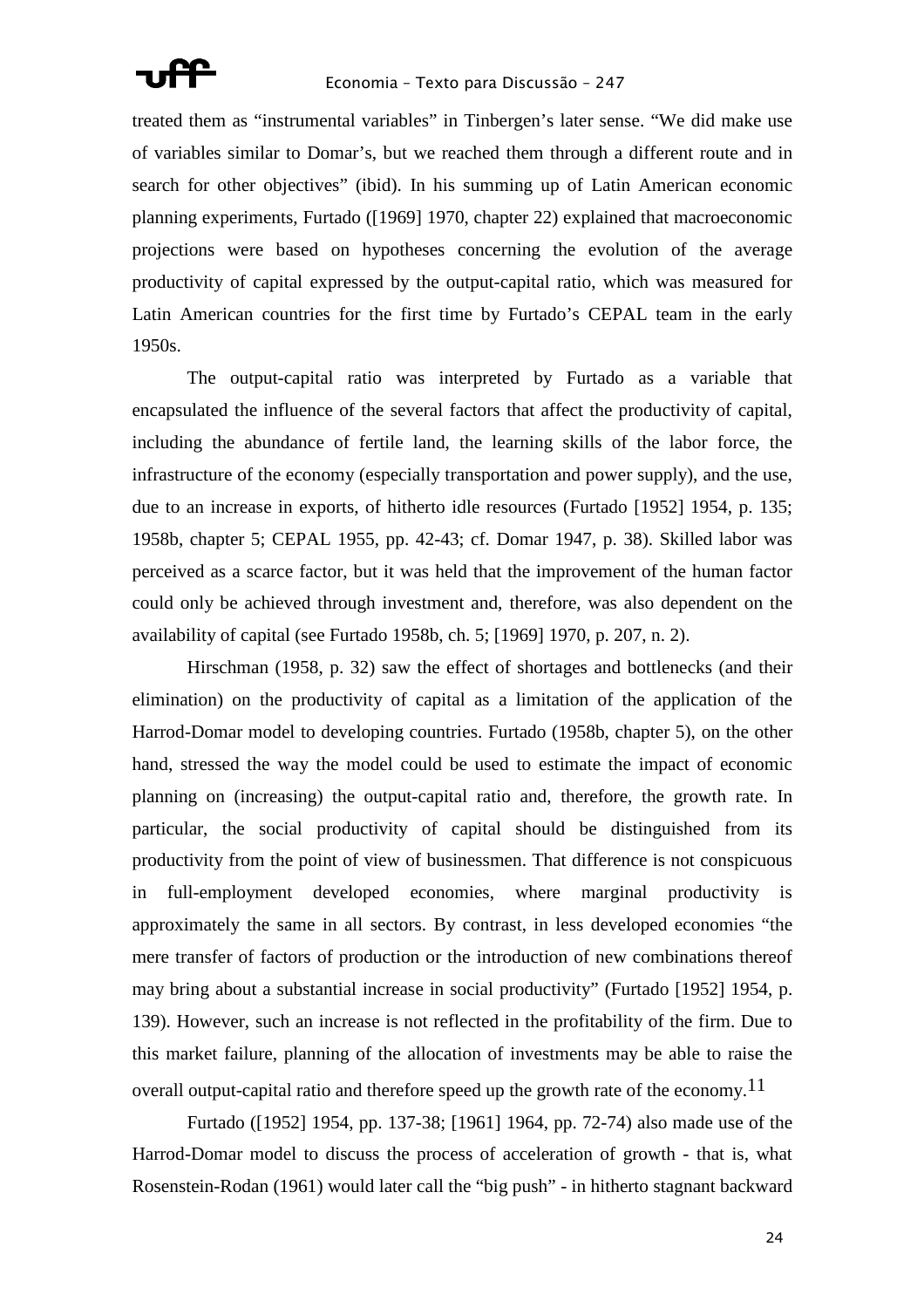

economies. Given the output-capital ratio (0.5 in his numerical illustration), the growth process is initiated by an increase of the rate of investment to a certain positive level (10%). Such increase is historically caused by exogenous factors such as inflow of capital and techniques, influence of external demand or substantial improvement in the terms of trade ([1952] 1954, p. 137, n. 11). The impact of these factors on the rate of growth depends on the form of appropriation and utilization of the economic surplus (in the classical sense of the excess of output over subsistence needs) yielded by trade, as pointed out by Furtado (1955; [1961] 1964, chapter 3) in his detailed historical investigation of the connection between the process of development and the use of surplus in advanced and backward economies.<sup>12</sup> If the impulse provided by external factors is sustained, a substantial change may take place in the structure of demand. Insofar as the domestic supply keeps pace with these changes, "possession of the surplus will inevitably be transferred from the traditional landowner class to the commercial and industrial entrepreneurial class" (Furtado 1958a, pp. 122-23; 1961, p. 71), with profound implications for economic growth.

As first generation entrepreneurial classes have a high propensity to save, the concentration of part of the surplus in their hands will be conductive to a considerable increase in reproductive investment. It is thus perfectly possible that the resources required for the big push may be accumulated within a relatively short period... What is important to emphasize is that a formerly stationary economy can in a few years reach a net investment of up to 10% with its own resources, provided the way in which the surplus is utilized is fundamentally altered. It is true that these changes do not come about gradually but relatively abruptly, as the accumulation of resources in the hands of the entrepreneurial class increases much more rapidly than consumer expenditure (1958a, p. 123; 1961b, p. 71).

Furtado presented this description of the growth process – inspired by the experience of the Brazilian economy - as part of his criticism of the general historical validity of Rosenstein-Rodan's (1961) theory of the big push. The economic history of Bolivia was a case in point: per capita investments in social overhead capital were high, but, since they were concentrated in the mining sector, which absorbs a small fraction of the labor force and transfers most of its profits abroad, there was little change in the structure of internal demand, and, therefore, on the pattern of utilization of the country's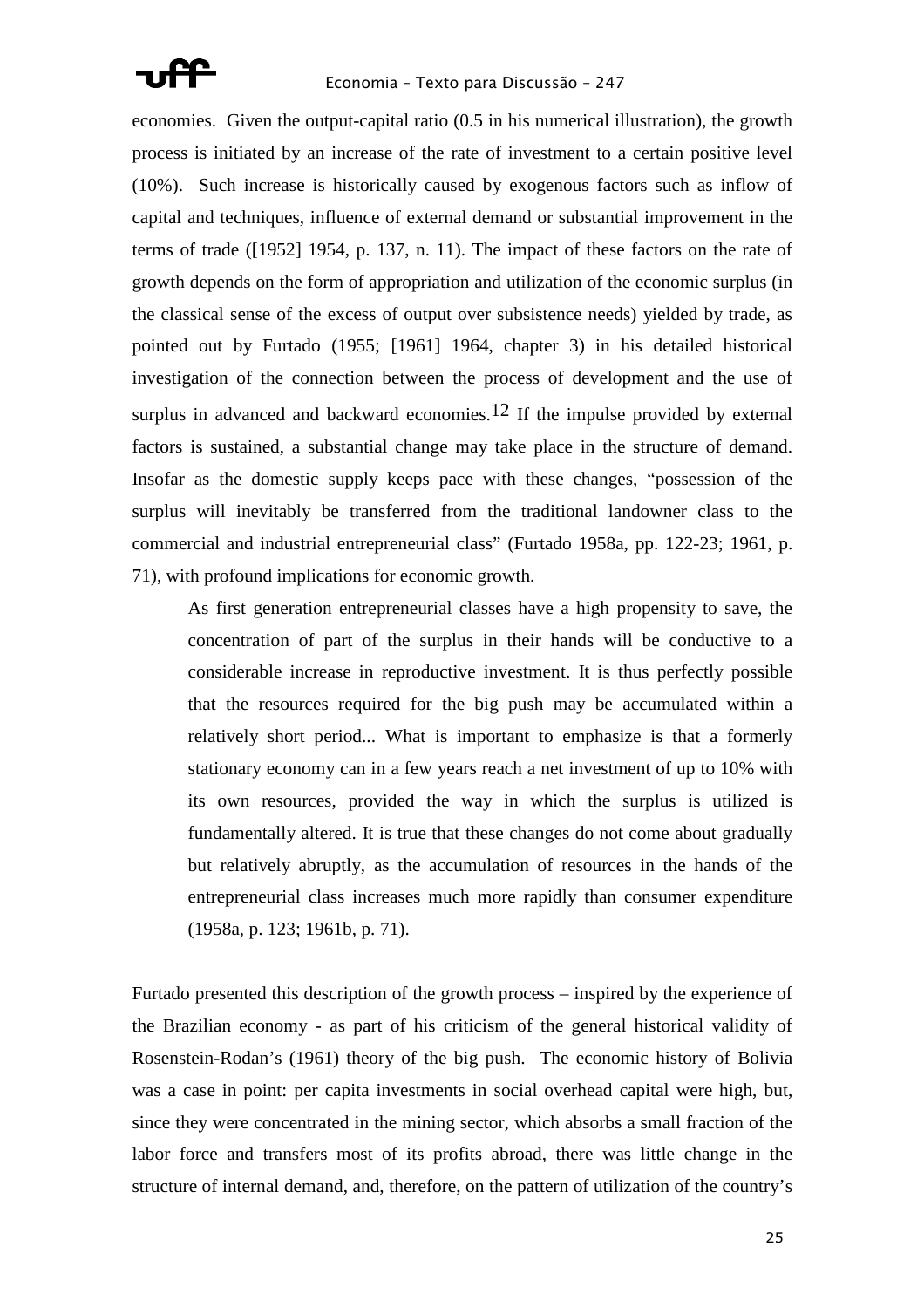surplus (ibid; see also [1961] 1964, pp. 132-35).

 Hence, what differentiates a stationary backward economy from an economy in process of growth is not, according to Furtado (1955; 1958a, p. 121; 1961, p. 69), the average level of productivity or the form taken by income distribution, but the way surplus production is utilized. Furtado (1957a, pp. 169-70) was not convinced by Kuznets's (1955) evidence that economic progress is initially accompanied by rising income inequality. More importantly, he rejected the notion that the degree of saving increases with income inequality. Furtado (1958a, p. 122; 1961, p. 70; 1958b, pp. 47- 48; [1961] 1964, p. 41) referred to Adam Smith's feudal baron to illustrate the notion that income inequality tends to create a leisure class with high unproductive consumption standards. The transformation of a stationary economy into a system in process of expansion is determined by a change in the method of appropriation and utilization of the surplus, historically brought about by exogenous factors as explained above.

 According to Furtado ([1952] 1954, p. 128), Nurkse's (1951) notion of balanced growth through simultaneous increase of investment in several sectors creating demand for each other overlooks the role of savings (that is, the pattern of surplus utilization) in the growth process. "For an undeveloped economy to start a process of development with its own resources and by the spontaneous action of its entrepreneurs is, to use a current expression, like raising oneself by one's bootstraps". Nurkse (1953a, p. 67; reproduced in 1953b, p. 30, without reference to Furtado) did not accept Furtado's "bootstraps" criticism, but the interpretation that the supply of capital will take care of itself in the balanced growth framework has been largely incorporated into the literature (see e.g. Krugman 1993, p. 23).

 The numerical exercise carried out by Furtado ([1952] 1954, p. 137; 1954, p. 207; [1961] 1964, p. 73) was designed to illustrate the mechanism of acceleration of the rate of growth under the assumption that consumption increases at a given rate (2.5%) lower than the rate of growth of income (5%, according to the Harrod-Domar formula). Under these circumstances, the average propensity to consume will decline while the rate of investment will increase from 10% in the first year to 24% in the fifth year, which will allow the rate of annual growth of income to rise from 5% to 9.4% in the fifth year. If consumption had grown at the same rate as output, the rate of investment would have remained as 10% and the rate of growth would have kept steady at 5%. This description of the growth process, according to Furtado, applied to the historical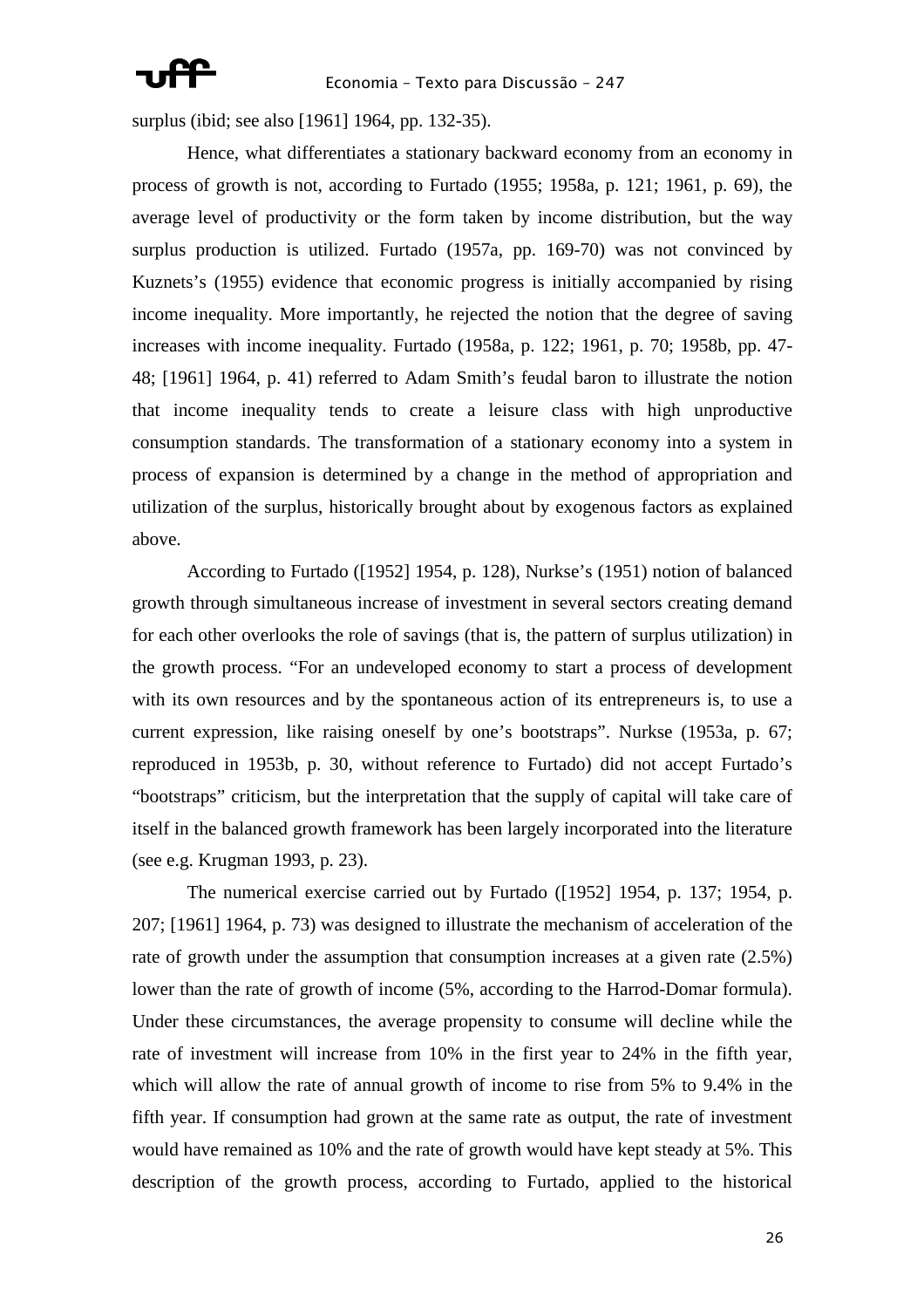

experience of Brazil and other Latin American countries in their industrialization process, and, moreover, provided a benchmark for economic planning. In the chapter on the "economic development of Brazil", drafted by Prebisch and Furtado (see Furtado 1985 and 1987b, chapter V) for the CEPAL 1949 survey of Latin America, it was pointed out that "the belief that a country must first improve its agriculture and then turn its attention to the development of light industries before undertaking the establishment of heavy industries, indispensable to capital formation, is no more than mere theorizing which experience has often proved false" (CEPAL 1951, p. 199). The first phase of the economic development process should consist of acceleration of the growth rate, with an increase of investment at a higher pace than consumption. Once reached the desired investment coefficient, the rate of growth should be stabilized in the second phase, with consumption, investment and income all growing at the same rhythm (CEPAL 1955, chapter  $IV_{.5}$ ,  $13$ 

 Moreover, as observed by Furtado (1954, pp. 207-08; [1961] 1964, pp. 73-74; [1967] 1975, pp. 125-26; 1976, pp. 155-56), this process of growth acceleration accompanied by a declining share of consumption in aggregate income is only feasible under the assumption that the original impulse comes from exports, since the surplus may be absorbed by investment in the expanding external sector. If output growth is to be absorbed by the internal market instead, there will be a "break" to the increase of the rate of investment. The existence of this "ceiling" to the rate of investment is explained by both physical - the increase of the average production period (in the Austrian sense of a higher amount of capital per consumption good produced) brings about diminishing returns to capital and a fall in the marginal efficiency of investments - and economic reasons, that is, the fact that consumption demand must provide a market for the increasing stock of capital goods. "For investment to proceed there must be a growth in consumption, and this requirement sets a ceiling on the proportion of the national product that a free enterprise economy can spontaneously invest. Once this ceiling is surpassed the rate of growth of consumption fails to provide incentives for new investment" (1954, p. 208; [1961] 1964, p. 74). Furtado is here close to the Malthusian theme of the "optimum propensity to consume" dear to the old underconsumption tradition in economics (see Lange 1938). As indicated by Maurice Dobb (1965, p. 461), Furtado had advanced the notion that income distribution is a crucial factor in determining, through its influence on the structure of demand, whether development becomes a cumulative process or is interrupted because increase of capacity fails to be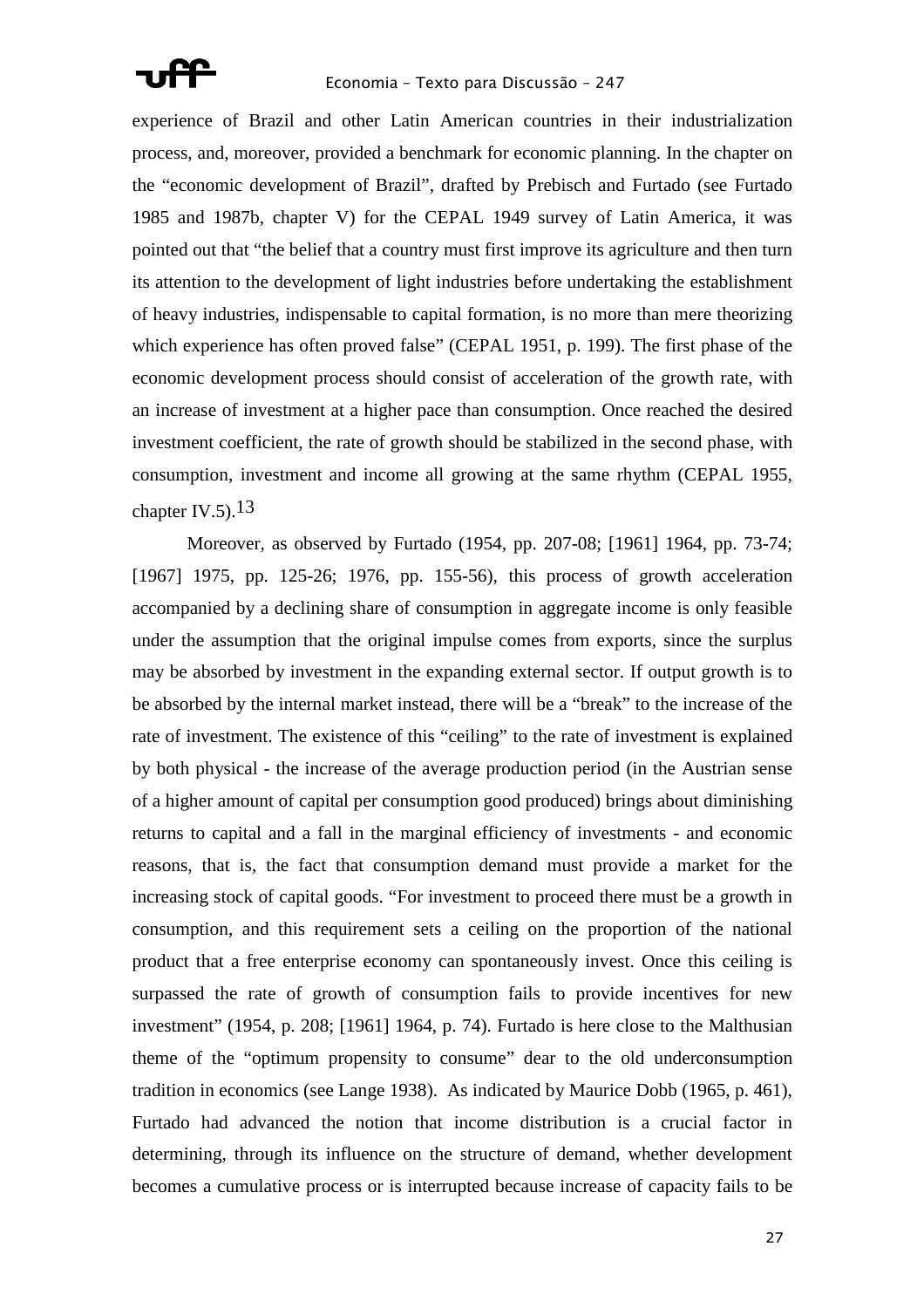

matched by an appropriate growth of demand. The connection between income distribution and demand was an important link in his interpretation of the obstacles to the development of dual underdeveloped economies once they start their industrialization process, as discussed next.

### **5. Economic dualism and underdevelopment**

Furtado's study of the historical process of development by "external induction" with technology as an "independent variable" determined abroad led him to define an underdeveloped structure as one in which "the full utilization of available capital is not a sufficient condition for complete absorption of the working force at a level of productivity corresponding to the technology prevailing in the dynamic sector of the economy" ([1961] 1964, p. 141; 1958c, p. 404). This structural definition has been accepted by many authors, as an alternative to general descriptions in terms of statistical indicators such as income per capita etc (see e.g. Hunt 1989, p. 49). It means that underdeveloped countries are not just backward, but hybrid systems with the prevalence of a technology that does not correspond to the pattern of the available factors of production. The origins of that definition may be traced back to an extensive empirical study about labor productivity of the cotton textile industry in Latin America undertaken by CEPAL with the assistance of an American firm of consulting engineers in 1949 (CEPAL 1951). The main conclusion of that investigation - that low labor productivity in the textile industry was caused by the widespread use of old obsolete machinery despite the availability of new equipment, and, therefore, that new capital intensive technology was dysfunctional in respect to the supply of production factors - made a big impact on Furtado's approach to underdevelopment (see Furtado 1985, pp. 87-89; 1987b, pp. 96-98).<sup>14</sup>

 In broad terms, underdeveloped economies are formed by two sectors: the "nucleus", in which modern technology predominates (whether it produces for the external or the domestic market) and the backward sector, with a pre-capitalist structure. Hence, the degree of underdevelopment is a function of the relative importance of the backward sector, and the overall rate of growth is determined by the pace of the increment in the relative importance of the modern sector. That pace depends upon the rate of investment, the nature of the technology adopted and the rate of population growth. The process of growth is thus essentially a transfer of labor from the backward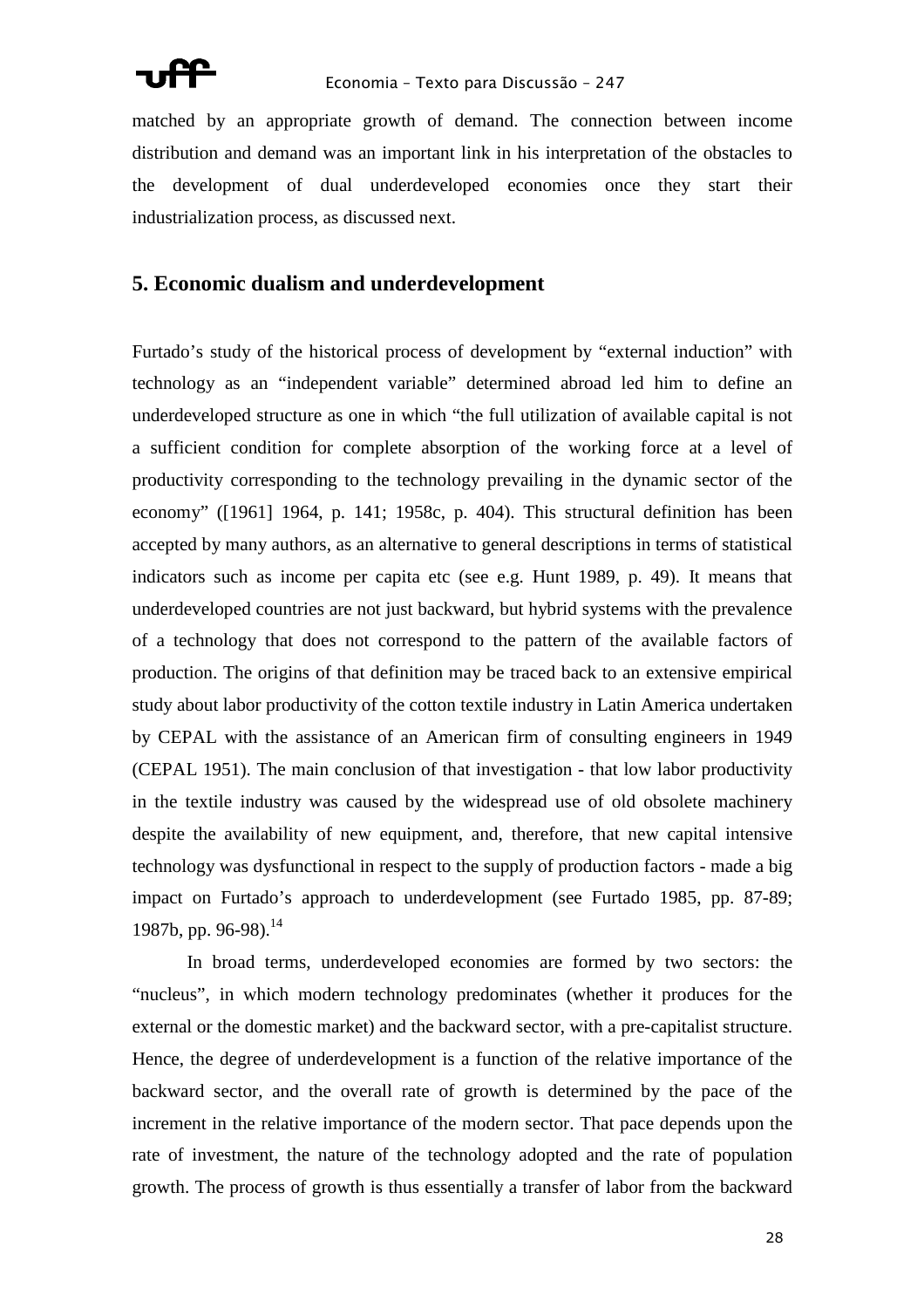to the developed sector, which implies an increase in the average labor productivity of the economy as a whole, regardless of the fact that productivity in both sectors remains unchanged (Furtado 1958b, p. 18; CEPAL 1953, pp. 12- 13; see also Singer [1952] 1958 for a similar approach).

 The focus on underemployment as a crucial characteristic of underdevelopment was not unique to Furtado; it could be found in other development economists of the 1950s, like Rosenstein-Rodan, Nurkse and especially Lewis (Hirschman 1981, pp. 7-8). Furtado ([1952] 1954, pp. 129-30, 139) had distinguished between the long-term fullemployment situation prevailing in developed countries and the structural underemployment typical of underdeveloped economies on the basis of capital scarcity and technological heterogeneity. In the same vein, the notion of a perfectly elastic labor supply at subsistence wage came out as one of the results of his 1950 historical essay on the industrialization process of Brazil (Love 1996, p. 157; Furtado 1950; 1985, p. 68; 1987b, p. 75). It was further discussed in Furtado's 1954 book (preface dated September 1953), where he argued that "elastic labor supply" (p. 91) was a key factor in the expansion of the exporting economy. As long as wages paid in the dynamic exporting sector were higher than those paid in the subsistence sector, shifts in manpower occurred throughout the expansion process at nearly stable real wages (p. 92). Had wages rose as exports price increased, the volume of investment would become smaller and the absorption of the subsistence sector (accompanied by a higher average overall productivity) would also be slower (p. 93; see also Furtado [1959] 1963, pp. 167-69).

 It is worth noting that Furtado's notion of elastic labor supply at subsistence wage was not strictly based, in contrast with Lewis's (1954), on the assumption of zero marginal productivity of labor caused by land scarcity, which did not apply to most Latin American countries. Although it was not physically scarce, economic access to land was restricted and its ownership highly concentrated. The outcome was the creation of a large subsistence agricultural system with a minimum amount of capital, primitive technology and low productivity (Furtado[1959] 1963, chapter 21; [1967] 1975, pp. 209-10; 1976, pp. 160-61). Historically, excess labor supply was formed by the cyclical interaction between the exporting and subsistence sectors that resulted from the successive expansion and decadence of different exporting commodities (sugar, gold, rubber, coffee etc), plus the effects of forced (slavery) and voluntary immigration.

 Although the connection between elastic labor supply from the subsistence sector, high profits in the dynamic sector and the economic growth process had been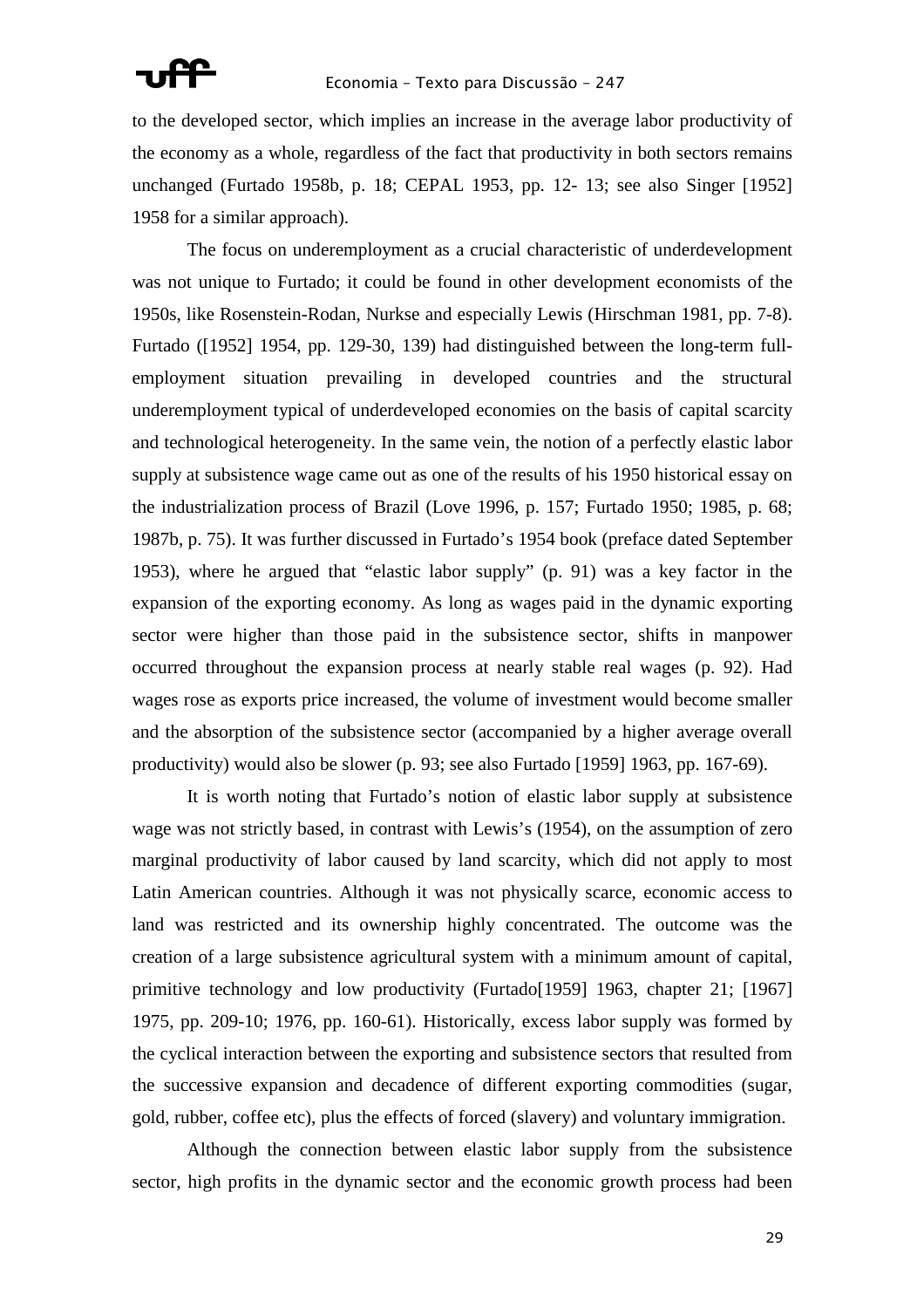

part of Furtado's (1950, 1954) framework, it was only after the publication of Lewis's classic 1954 paper that the full analytical implications of the unlimited labor supply assumption for the theory of development became clear. Lewis's paper had an immediate impact on Furtado (and on the economic development literature as a whole; Tignor 2006, chapter 3), who, in a bitter letter to his colleague Juan Noyola, regretted that CEPAL economists had not been able to come up with a similar model.

I call your attention to Lewis's work... I regard it as the best single piece ever written about the theory of development. He follows exactly the same approach adopted by us in our preliminary studies for planning techniques. I am convinced that if we had not been discouraged to "theorize" at that stage, we would have been able to present two years ago the basic elements of a theory of development along the lines of this important contribution by Lewis. We are left with the fact that, having dedicated more time than any other person or group of people to think about and investigate in this field, we find ourselves today relatively behind and without anything of real significance to show for (letter from Furtado to Noyola, 22 February 1955).

In the following year Furtado reviewed in Portuguese Lewis 1955 *Theory of Economic Growth*. There were great expectations about Lewis's (who was also born, as noticed by Furtado in the review, in an underdeveloped country) book, after his 1954 formulation of the theory of labor surplus, a "central piece of what we could call the theory of backward development", with "strong affinities with ideas that have been elaborated by the CEPAL team of economists since 1948" (Furtado 1956b, p. 52). However, the book was disappointing, since, instead of developing further his 1954 model, Lewis embarked upon a relatively loose description of the development process, full of pieces of "amateur sociology" (ibid).

 Lewis's ideas about unlimited labor supply could be found already, in incipient form, as part of the UN 1951 report about employment problems in underdeveloped countries. Lewis was the dominant influence among the five-person committee that drafted the document (Tignor 2006, pp. 84-86). One of the main claims of the report was the notion that the growth of underdeveloped economies depended on a threshold rate of capital formation of 10%, which could be reached by means of foreign aid - Furtado ([1952] 1954) would use the same number in his numerical exercise discussed in section 4 above. It was in that context that the UN report strongly criticized the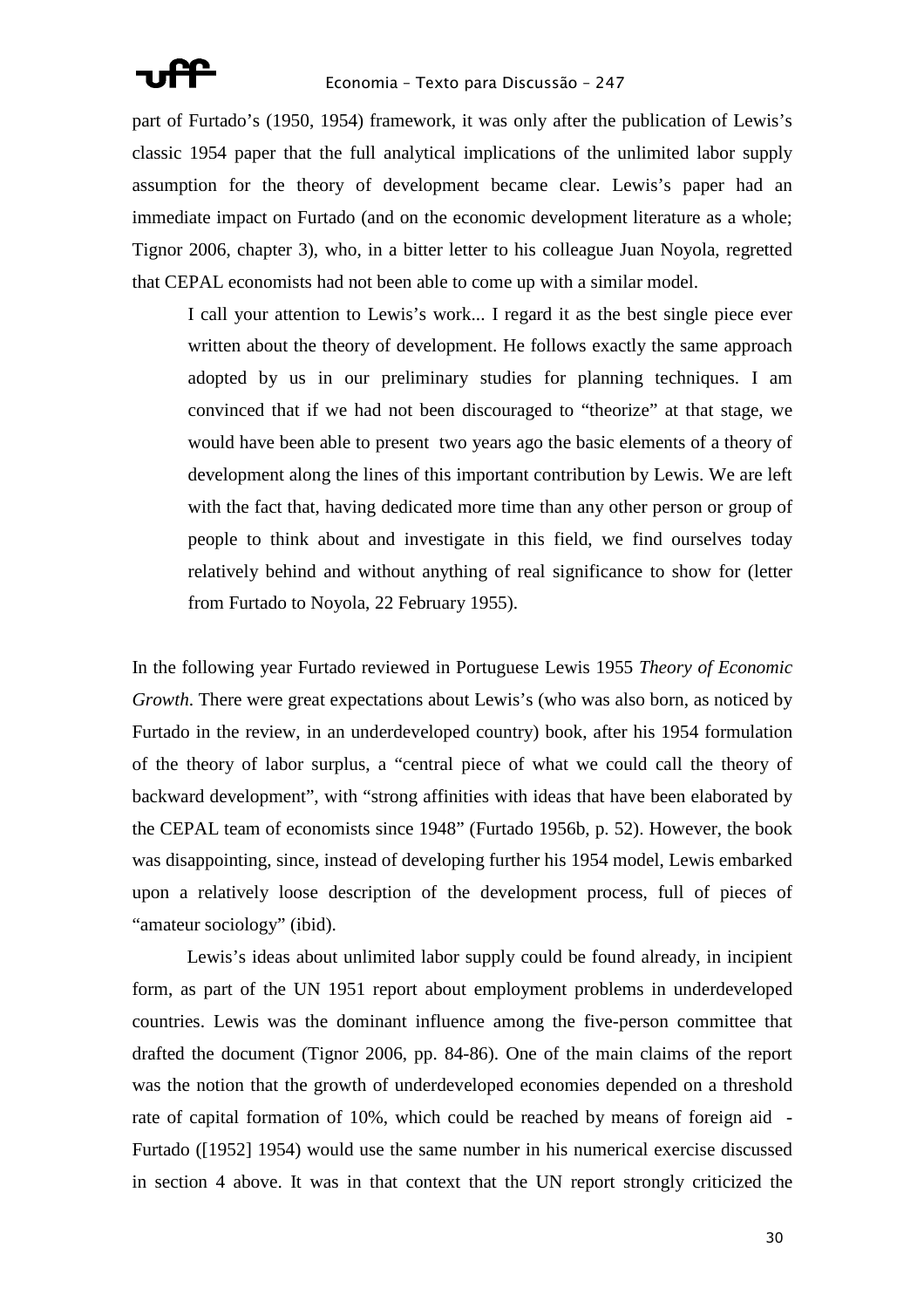World Bank for not contributing effectively to narrowing the gap between requirements and availabilities of foreign assistance in underdeveloped economies (Mason and Asher 1973, pp. 384 and 462).

 Soon after his letter to Noyola, Furtado started working on a paper for the Gudin Festschrift, in which he referred to Lewis's 1954 model to support his claim that the marginal productivity theory of wage determination did not apply to economic systems that display significant technological heterogeneity (Furtado 1956a, 1957a). Under conditions of strong scarcity of capital, as it happened in the first stages of the Industrial Revolution (and in contemporary underdeveloped countries), production factors are used in approximately fixed proportions, since it is not possible to combine capital with broadly variable amounts of labor. That was the world analyzed by classical economists, where the simple transfer of labor (as restricted by available capital) between sectors with distinct technologies would bring about a higher average productivity for the whole economy. In those economies, the transfer of labor from the backward to the modern sector would bring the marginal productivity in the latter quickly to zero, and yet the average productivity would be higher than in the backward sector. From this point on, labor transfer to the modern sector would cause a decline in aggregate output, despite the fact that the capital-labor ratio is higher than in the traditional sector. This would make it impossible to equalize the marginal productivities in the two sectors, and, therefore, would preclude any relation between wages paid and marginal productivity in the modern sector. A way out would be the determination of wages in the latter by the marginal productivity in the backward sector, so that the modern sector would benefit from a quasi-rent. This solution, however, does not apply if the marginal productivity in the traditional sector is zero or very close to zero, which brings in the Lewis model (Furtado 1957a, pp. 168-69).

 Yet another extension of Lewis's model may be found in Furtado's (1957a; [1961] 1964, chapter 4, written in 1958) thesis that the first phase of the Industrial Revolution in England had taken place under conditions of capital scarcity, constant real wage and entirely elastic labor supply, followed by a second phase of labor scarcity, growing real wages and ensuing labor saving technical change, especially in the capital goods industry.15 The same interpretation applied to the United States, which from many points of view formed a single economic system with England in the first half of the 19th century ([1961] 1964, p. 127). It is worth noting that Furtado (1957a) did not discuss the second part of Lewis's model, that is, the absorption of surplus labor by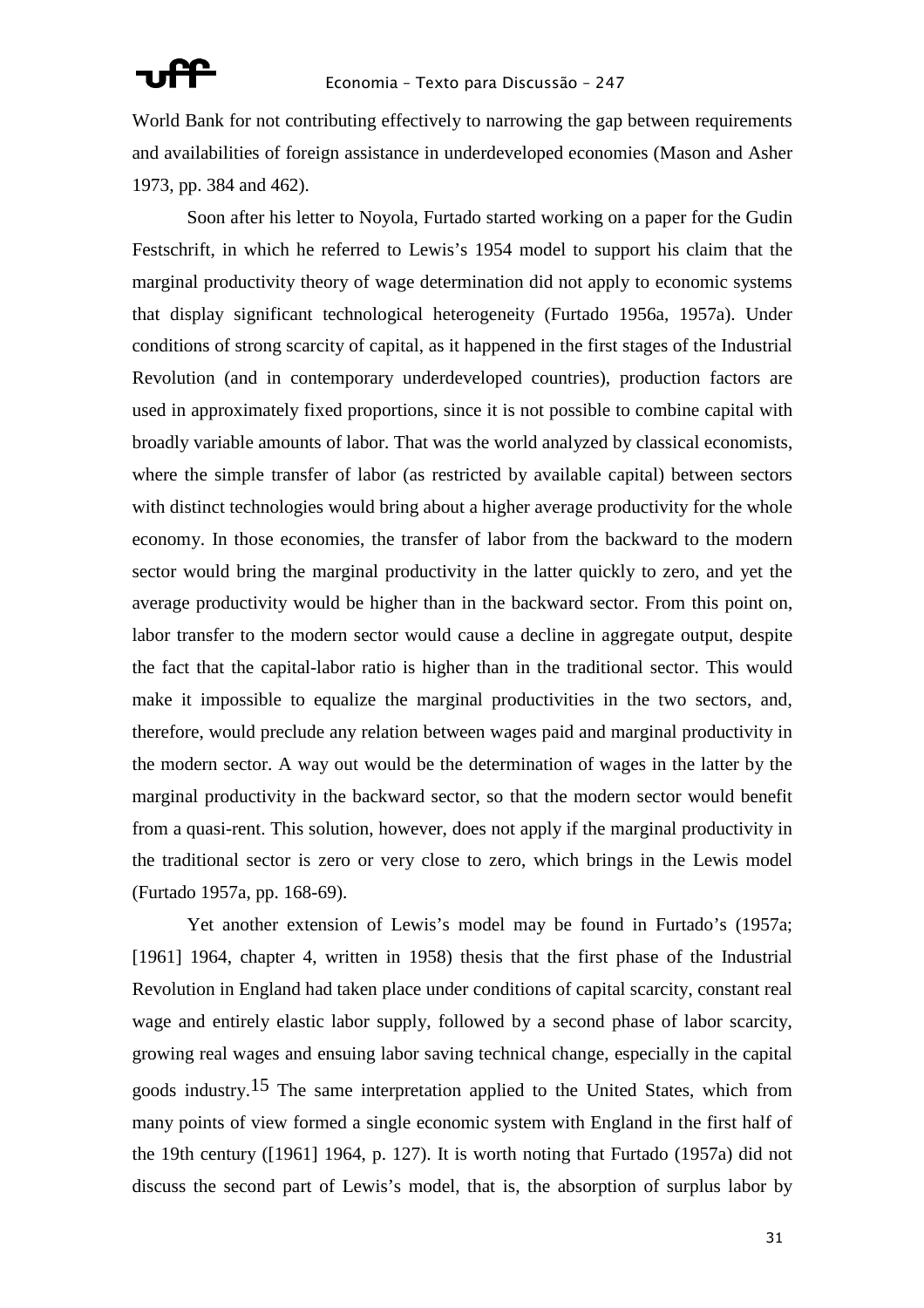

increasing investment in the capitalist sector financed by saving out of profits (quasirent), until the marginal productivity of labor in the backward sector rises to equality with the wage rate. He did apply the argument to the early stages of development in central industrial countries, but argued that the absorption of workers from the subsistence sector by the modern one would be a very slow process in underdeveloped economies, due to the kind of technology adopted in the modern sector ([1961] 1964, chapter 4).<sup>16</sup> The reasons for Furtado's skepticism about the full working of Lewis's mechanism could be already found towards the end of his 1957a (pp. 172-74) essay. Economic duality is linked with the highly concentrated income-distribution profile associated with imported technology, which affects the level and structure of aggregate demand. The market for general consumption goods grows very slowly because of stationary real wages, which, in the absence of a strong external impulse, leads to stagnation (see also Kay 1989, p. 42). That proposition was further developed as part of Furtado's ([1967] 1975, ch. 14) careful discussion of Lewis's model. It is related to Furtado's remarks about the limits to a growing investment rate mentioned in section 4 above.

The explanatory value of [Lewis's model] is restricted to the behavior of the capitalist sector under the assumption of growth based on external induction. In this case, the domestic income-distribution profile is not relevant for the growth process. Under a more general assumption, in which the domestic demand profile is the main factor determining resource allocation, we may ask what will be the implications of the fact that demand growth takes place under a stagnant wage rate, that is, without consumption diversification by most of the population. The income concentration, which necessarily accompanies the kind of growth we are considering, brings with it a certain evolution of the demand profile characterized by increasing dependence of external supply of consumption goods required by higher income strata, and by allocation of resources in the internal market that tends to increase the capital-labor ratio … Moreover, if we take into account that technical progress contributes to the increase of the capital-labor ratio, it is easy to understand that the labor surplus, instead of disappearing, tends to persist and, and in many cases, because of demographic growth, to increase ([1967] 1975, pp. 205-06; 1976, pp. 155-56).

Interestingly enough, Lewis (1954, pp. 153-54) did consider the Malthusian argument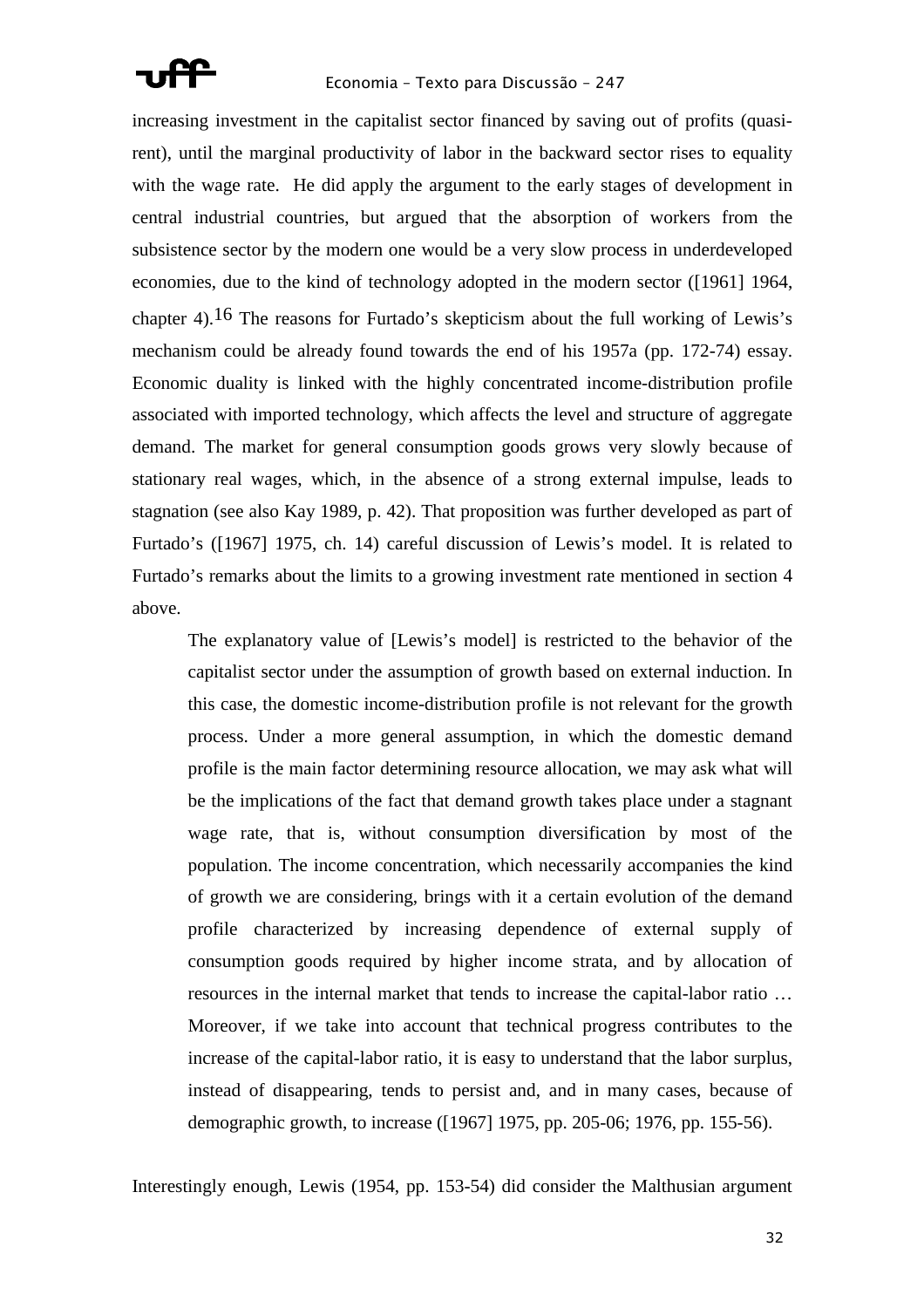

that the rate of profit may fall if capital is growing more rapidly than consumption, which could prevent the working of the absorption mechanism in the model. However, Lewis dismissed Malthus's argument on the grounds that - as Ricardo had argued against Malthus - unlimited labor supply means that the capital-labor ratio, and therefore the rate of surplus, can remain constant for any amount of capital (see Basu [1984, pp. 64-66] for a related criticism of Lewis's claim that his model is not restricted by lack of effective demand). Furtado was probably the most conspicuous author in what Lustig (1980) has called the Latin American underconsumptionist tradition. The perverse positive relation between growth and income concentration - as opposed to the inverse relation featured in his 1957a and 1965 pieces - as Furtado would eventually argue in his 1974 book (see note 8 above), as well as the persistence of economic dualism and poverty in underdeveloped countries, led Furtado (1974, p. 97; 1984, p. 121; see also 1987a, pp. 223-26) to claim that the Lewis thesis - that the investment of the economic surplus in the industrial modern sector would eventually bring about an economic system with increasing homogeneity and real wages growing together with the average productivity of the economy - had been rejected by the facts.

### **6. Concluding remarks**

Furtado's contributions to the theory of economic development in the 1950s should be seen against the background of the transformations operated by the new international institutions and the intellectual context of the time. As head of the development division of CEPAL he was from the beginning exposed to the Prebisch-Singer thesis of declining terms of trade and the center-periphery concept. He probably attended the Chicago 1951 seminar where Gerschenkron's essay was first presented. The seminal formulations of the balanced growth and big push ideas by Nurkse and Rosenstein-Rodan, respectively, were both originally presented in Rio in the 1950s, and on both occasions Furtado was the first economist to discuss them in print. Furtado also reacted to the Lewis model shortly after it came out. Like many other development economists at the time, Furtado used the Harrod-Domar growth model as the backbone of his interpretation of the mechanism of economic development and of his work on economic planning.

 As discussed above, the theoretical discussions in which Furtado participated should be interpreted as part of the birth of the new branch of "development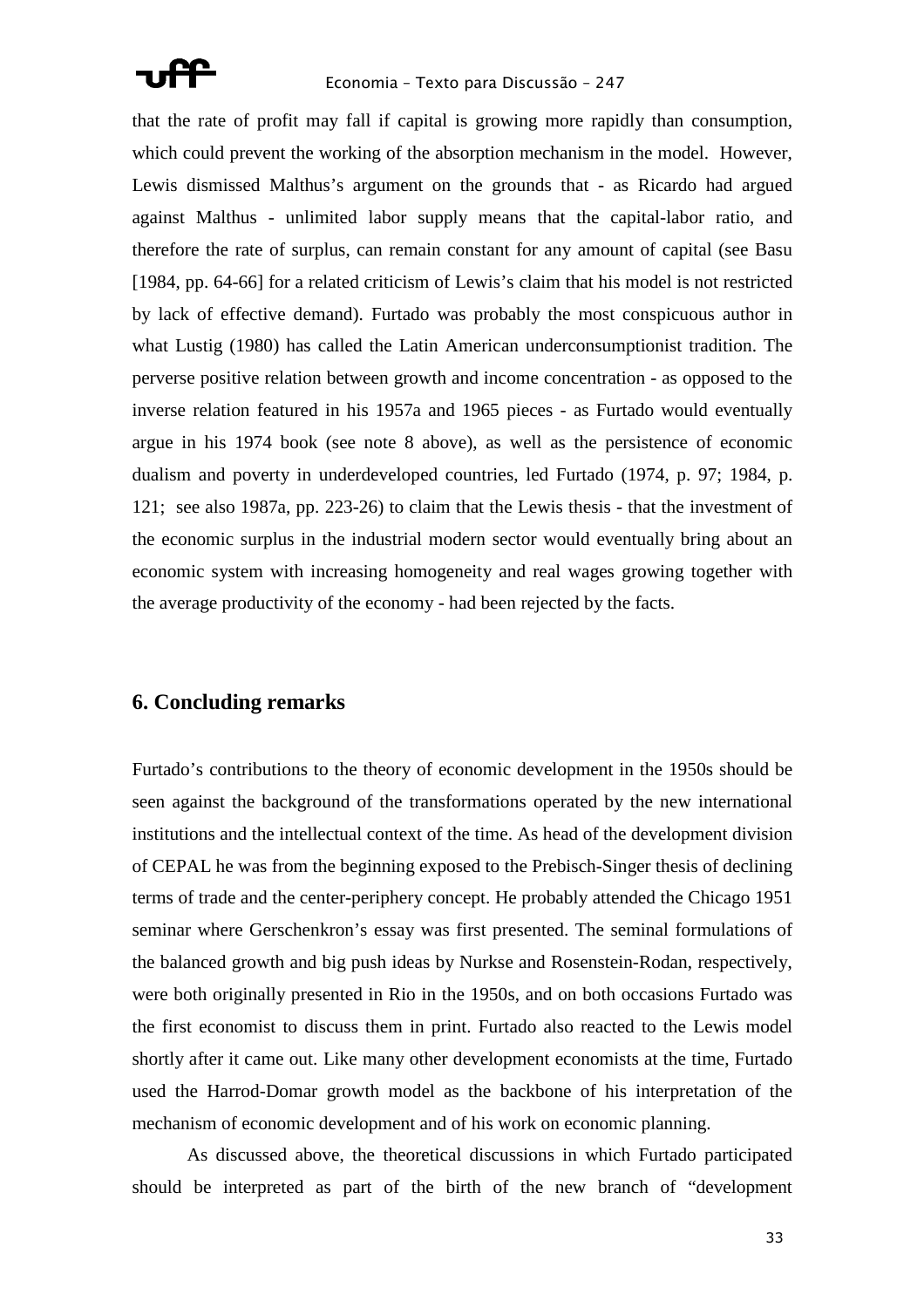

economics". The creation of new international institutions played a key role in that process. In particular, as pointed out by Fitzgerald (1994, p. 89), the ideas put forward by Furtado and other CEPAL economists in the 1950s were developed in the context of the international debate on the organization of the world economy that followed WWII, which included the role played by institutions such as the UN, IMF, IEA and IBRD. Academic development economists often worked along with such institutions, as illustrated by Nurkse, who taught international economics at Columbia University. As observed by Furtado (1985, p. 147; 1987b, p. 162), Nurkse had been a member of the League of Nations before WWII, and some of the collaborators of Singer at the UN used to keep links with Columbia. Nurkse's and others' visits to Brazil in the 1950s – which had become "a centre of debates on development problems" (Furtado, ibid) - was part of the process of internationalization of economics. As recalled by Furtado (ibid), Nurkse told him at the time that "since this subject is now fashionable, let's make ourselves noticed". It was precisely Furtado's 1952 critical reaction to Nurkse Brazilian lectures, and its publication by the IEA, which made Furtado noticed by the international community. In a letter of 28 October 1953 to Prebisch, Furtado reported a visit by Rosenstein-Rodan - who worked for the World Bank from 1947 to 1954 as head of the economic advisory staff, when he left for MIT after several disagreements (Mason and Asher 1973). According to Furtado, Rosenstein-Rodan gave full support to CEPAL's propositions. Rosenstein-Rodan and Nurkse would return to Rio in 1957 for the IEA conference on economic development.

 Although influenced by those economists' ideas, Furtado's own contributions, as one might expect, grew out of his critical assessment of their role in interpreting underdevelopment phenomena from a historical-analytical perspective. These involved the relatively minor role of the Prebisch-Singer thesis in his historical account of the industrialization process in the periphery, the rejection of Nurkse's Schumpeterian perspective on development, the historical reformulation of Rosenstein-Rodan's big push idea, the view that the Harrod-Domar model is relevant to underdeveloped economies if specific assumptions are made about excess labor supply and absence of diminishing returns to capital, and the proposition that the Lewis model overlooks the demand side of the economy. Together with those (and many other) authors, Furtado was engaged in the 1950s in showing that development economics should not be approached with the same analytical instruments deployed in the study of industrialized economies. Instead of searching for "imperfections" that supposedly distinguished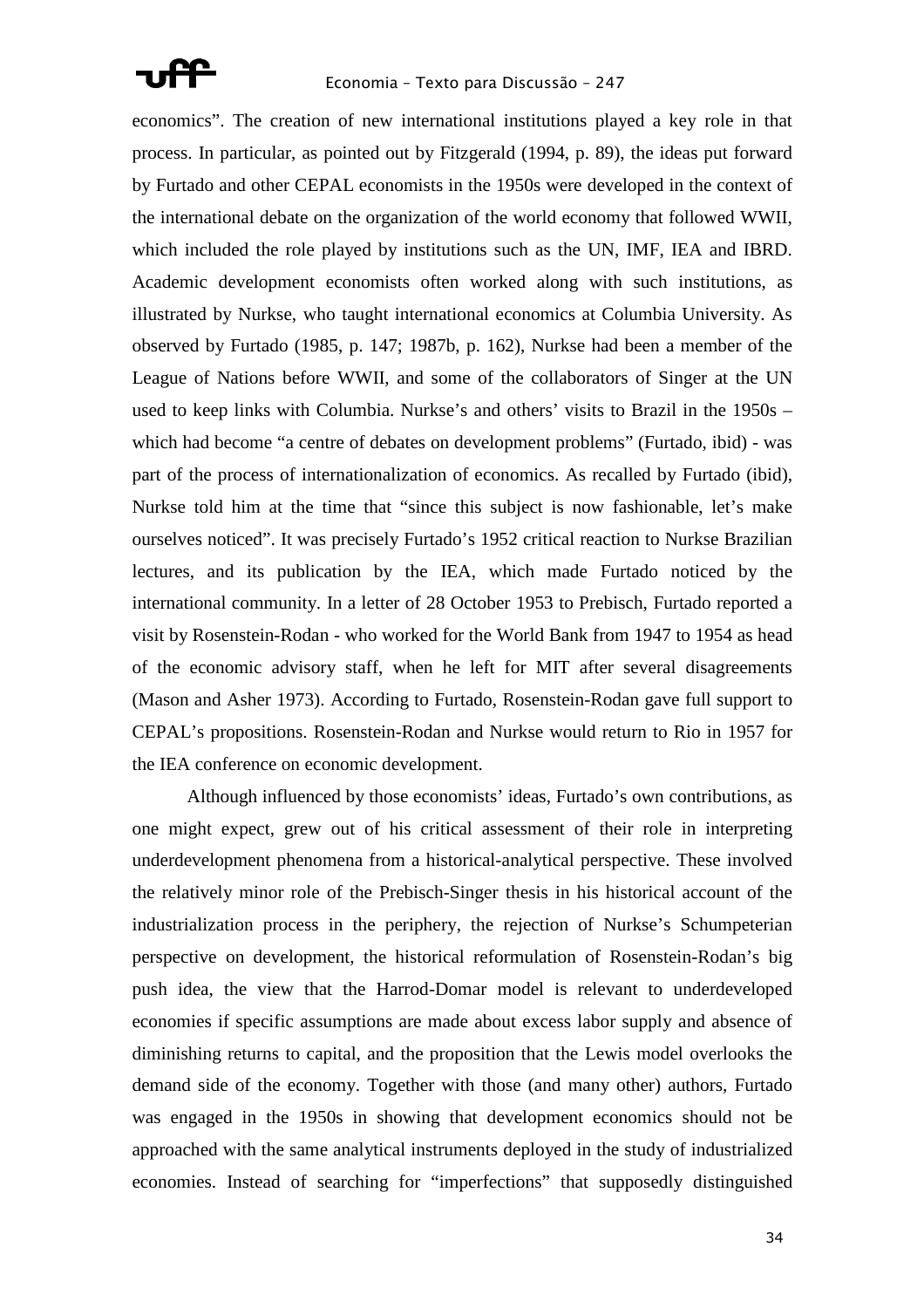underdeveloped economies from developed ones, development economists should be able to come up with a new theoretical framework.

 At the beginning Furtado was optimistic about both the theoretical progress of development economics and the growth of underdeveloped countries - an attitude shared by others in the 1950s - which reflected in part the good economic performance of Latin American countries at the time (cf. Singer [1961] 1964). Furtado's optimism is particularly clear in his contribution to the 1963 special issue of the *Scientific American* about technology and economic development). However, as noticed by Hirschman (1968, pp. 2-3), that gave place to a negative opinion by Furtado about the economic prospects of the region, reflecting again the problems faced by the import-substitution industrialization process in the mid 1960s. At the theoretical level, the main result was Furtado's (1971) relatively new perspective on development economics as a theory of dependency. Furtado ([1960] 1967, pp. 106-07; italics in the original) had before submitted that the Brazilian economy had in the 1950s "finally outgrown its colonial economic structure" through the "shift of the economy's dynamic centre towards the industrial sector", and by that had entered "the stage of self-sustained growth". The groups connected with the external sector were "essentially *dependent* groups, both economically and mentally" (cf. Gerschenkron's [1952] discussion of changing attitudes in late industrialization process). The decisions of a country which exports primary commodities are necessarily "reflex decisions", instead of the high "degree of autonomy" of economies based on industrial production for the domestic market. However, by the late 1960s Furtado would come to the conclusion that the change from exports to industrial investment as the dynamic factor of the economy only meant a change in the form of external dependence, since decisions concerning the consumption pattern and therefore the kind of technology adopted are largely made abroad, with effects on the relation between growth, income distribution and welfare.

 Although Furtado had some important elements in common with Gerschenkron's historical approach to development, he did not share its convergence implications - that is, the view that the rate of growth of backward countries would speed up once they became industrialized, until their income per capita reaches the level of the developed countries. As discussed above, Furtado suggested in the 1950s that the speed of technical progress is a positive function of the rate of accumulation, which would give developed countries better conditions to overcome the "physical constraint" represented by diminishing returns. On the other hand, a backward economic system, in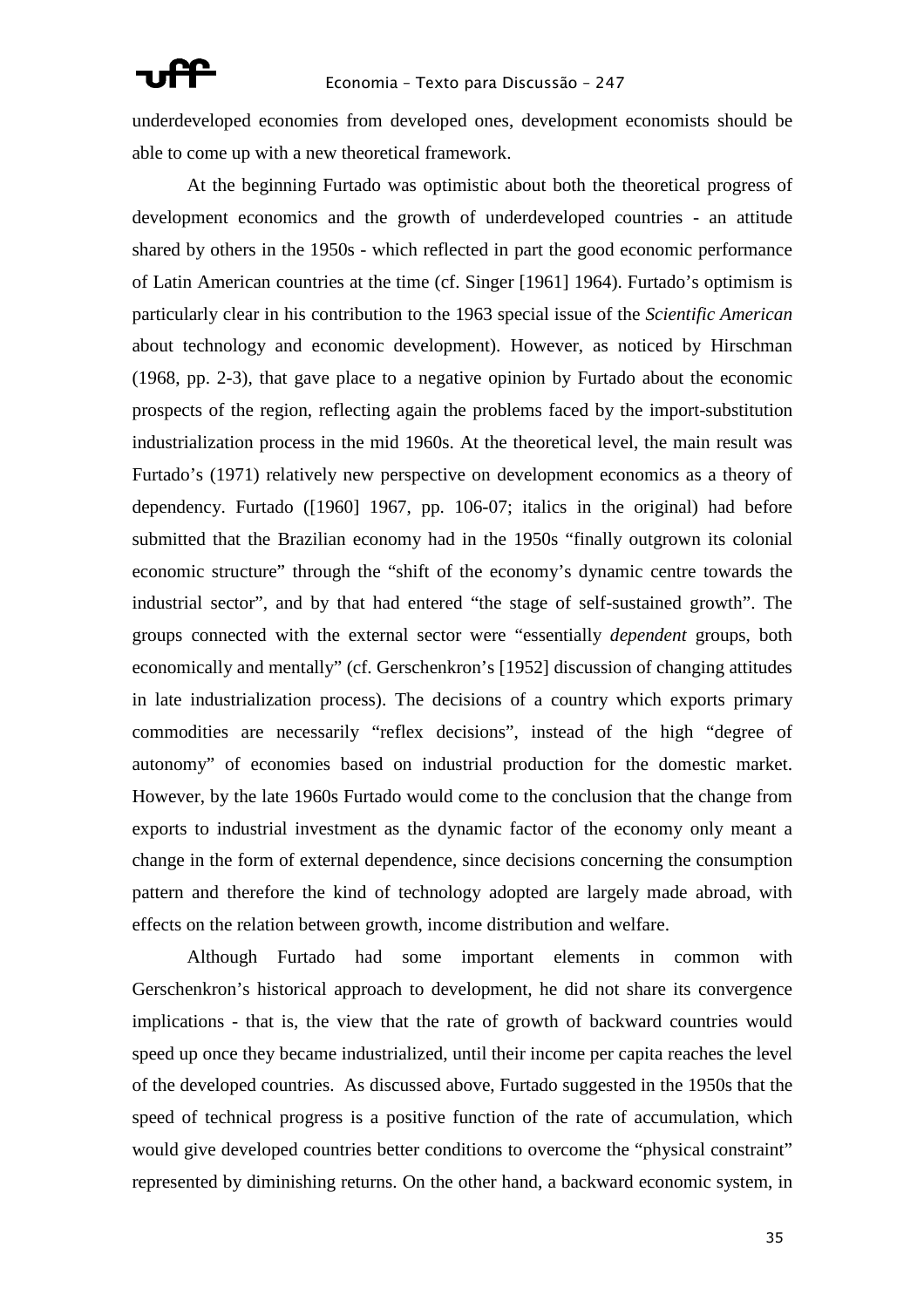

which the more advanced technology has not been introduced yet, will in principle be in an even better position to assimilate available technology without facing diminishing returns to capital and, by that, speed up its growth rate. However, in Furtado's (1987a, pp. 225-26) view, the "economic constraint" represented by income concentration, structural rigidity and external dependence would prevent the acceleration of the growth process and the elimination of economic dualism, unless the economic structure was changed through economic planning.

## **Notes**

I would like to thank Rosa Freire Aguiar, Furtado's widow, for permission to quote from his unpublished papers, and Adriane Hanson (Mudd Manuscript Library, Princeton) for providing me with a copy of Nurkse (1951b). I am indebted to Ana Maria Bianchi, Geoff Harcourt, Andrea Maneschi, Joseph Persky, John Toye, Flavio Versiani and (other) participants at the 2007 meetings of the History of Economics Society and of ANPEC (Brazilian Economic Association), and at seminars at the universities of Antwerp, Brasilia and Louvain-la-Neuve (Université Catholique de Louvain) for helpful comments on earlier drafts. I would also like to thank two anonymous referees for their suggestions. Financial support from CNPq (Brazilian Research Council) is gratefully acknowledged.

1. The Festschrift included contributions by foreign economists who had lectured on development economics in Rio throughout the 1950s under Eugenio Gudin's invitation, such as Jacob Viner, Gottfried Haberler, Kenneth Boulding, Hans Singer, Lionel Robbins, Ragnar Nurkse and a few other "fortunate souls", as put by Boulding (1958, p. 462) in his review.

2. On the anonymity rule of UN publications at the time see Toye and Toye (2003, p. 456). I shall also refer to Furtado's books (1967 [1975], 1974, 1980; all in Portuguese, with French translations) written during his period (1965-1985) as professor of development economics at the Sorbonne. The 1967 textbook (and its revisions) is an extended and updated version of the 1961 collection. Another important source is Furtado's 1985 (in Portuguese, with French translation) autobiographical volume with recollections of his experience as a development economist in the 1950s, partly summed up in Furtado (2000). Page references to both Brazilian and French editions will be provided.

3. The concept was initially created by Kindleberger to illustrate balance of payments disequilibrium that results from factor prices which fail to reflect factor endowments. Furtado applied the notion to a much broader context and eventually concluded that it was an essential feature of underdevelopment (see Furtado [1961] 1964, p. 142, second paragraph, where the phrase "factor imbalance" is an inexact translation of the Portuguese original meaning "disequilibrium at the factor level"; see also Furtado [1967] 1975, chapter 14). Differently from Kindleberger, Furtado saw the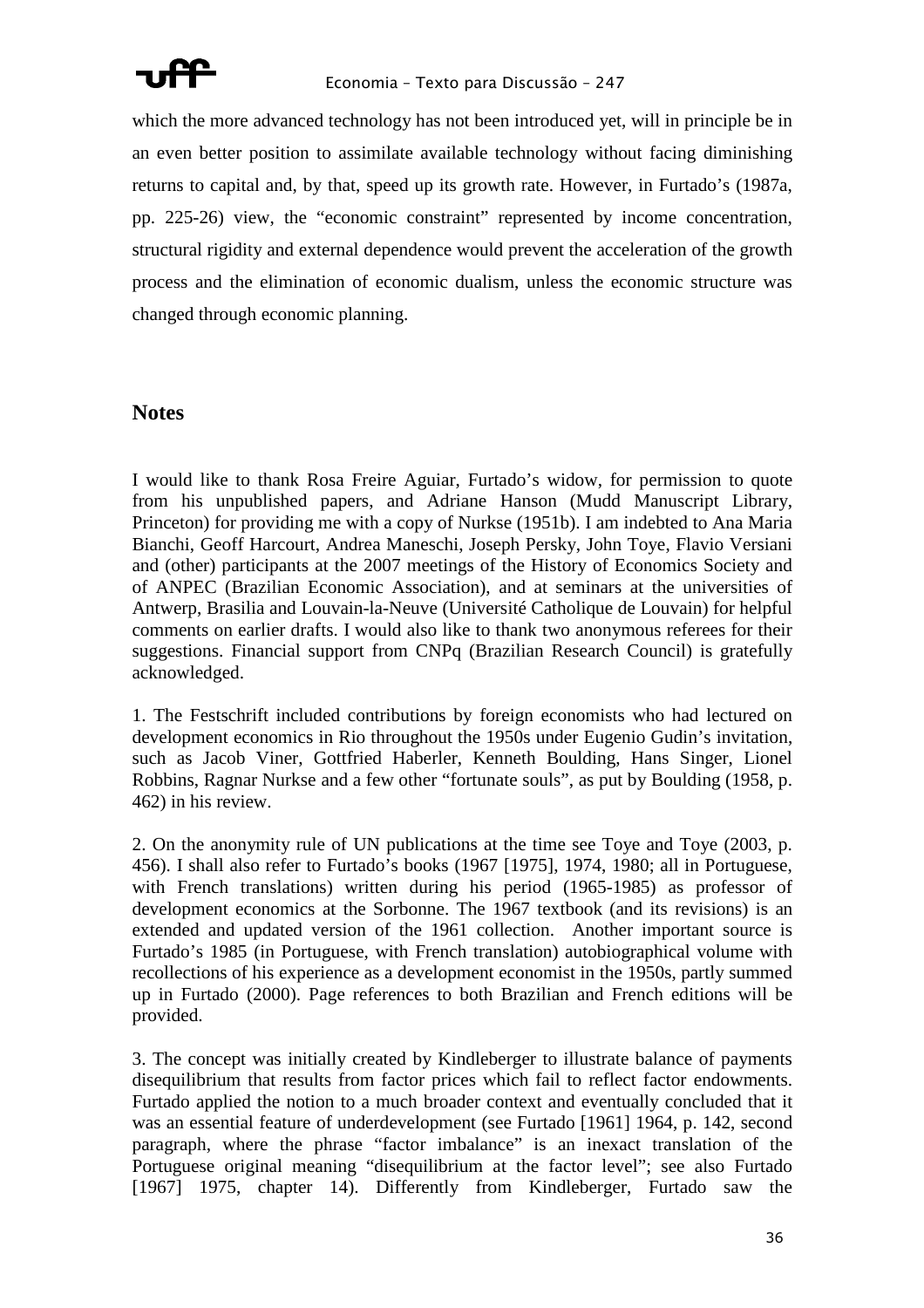

disequilibrium at the factor level in underdeveloped countries as a consequence of the import-substituting industrialization process that had led entrepreneurs to adopt technologies compatible with a cost and price structure similar to that prevailing abroad.

4. As pointed out by Furtado ([1961] 1964, pp. 132-33), the impact of exports on the domestic market is a positive function of the labor-intensity of that activity and of the national ownership of the capital invested. Accordingly, the impact is comparatively small in export mining economies. The distinction between the two phases of the industrialization process in Latin America was further elaborated by Furtado ([1969] 1970, chapters 10 and 11). The recent "revision" of the role of exports in the pre-ISI phase of economic development of Latin America (see Ficker 2005; Haber 2006) is largely a repetition of Furtado's interpretation, although written as a criticism of structuralist economic historiography.

5. This is similar to Wallich's (1958) notion of "derived development". Wallich suggested, in a paper circulated in 1952 but published only in 1958, that economic growth in underdeveloped countries is derived from innovations made elsewhere. Instead of the "Schumpeterian development" typical of industrialized economies, based on the sphere of supply, derived development is oriented towards the realm of demand (consumption). The inapplicability of Schumpeter's framework to underdeveloped economies was often pointed out by Furtado ([1952] 1954, pp. 127-29; 1954, pp. 232- 36; [1961] 1964, pp. 47-52). See also Singer ([1953] 1964) for a kindred perspective.

6. The view that the doctrine of balanced growth implies an interpretation of the historical experience of growth that does not fit the facts may be also found in Goran Ohlin (1959). Just like Furtado, Ohlin pointed out the historical role of foreign markets as a way out of the limitations of domestic ones. The theme is conspicuous in Douglass North (1961) and other contributors to the so-called "staple theory of economic growth" in Canada and the United States (see Watkins 1963). The pivotal role of exports (especially cotton) in the growth of the American economy in the first half of the 19th century was discussed by Furtado ([1959] 1963, chapter 18).

7. According to recent calculations by Blattman, Hwang and Williamson (2007, p. 162), the terms of trade for Brazil in the period 1870-1939 (the same period examined by Singer and Prebisch) presented an average rate of growth of 0.82. The trend was practically stationary for Argentina, but declining for a larger set of Latin American countries. Anyway, the validity of Furtado's argument depends not on the absence of falling terms of trade, but on the assumption that it is not so intense as to provoke a reduction of real income even if output is growing - that is, what Bhagwati (1958) would later call "immiserizing growth".

8. In contrast with his previous treatment of the industrialization process in the 1950s (see Mueller 1963, p. 486), Furtado now stressed foreign direct investment by multinational corporations (see the formalization of Furtado's argument by Taylor and Bacha 1976; for a critical comment on the notion of circular causation between the production of capital-intensive goods, growth and income inequality see Little 1982, pp. 250-55). Furtado's dependency theory has been often described as "Neo-Marxian" (see e.g. Arndt 1987, pp. 120-22). However, the main goal of Furtado's 1971 piece was to provide a bridge between neoclassical and development economics. It was a critical reaction to Myint's (1965) plea for the application of the traditional "optimum" approach to economic development. According to Furtado, the issue of the rationality in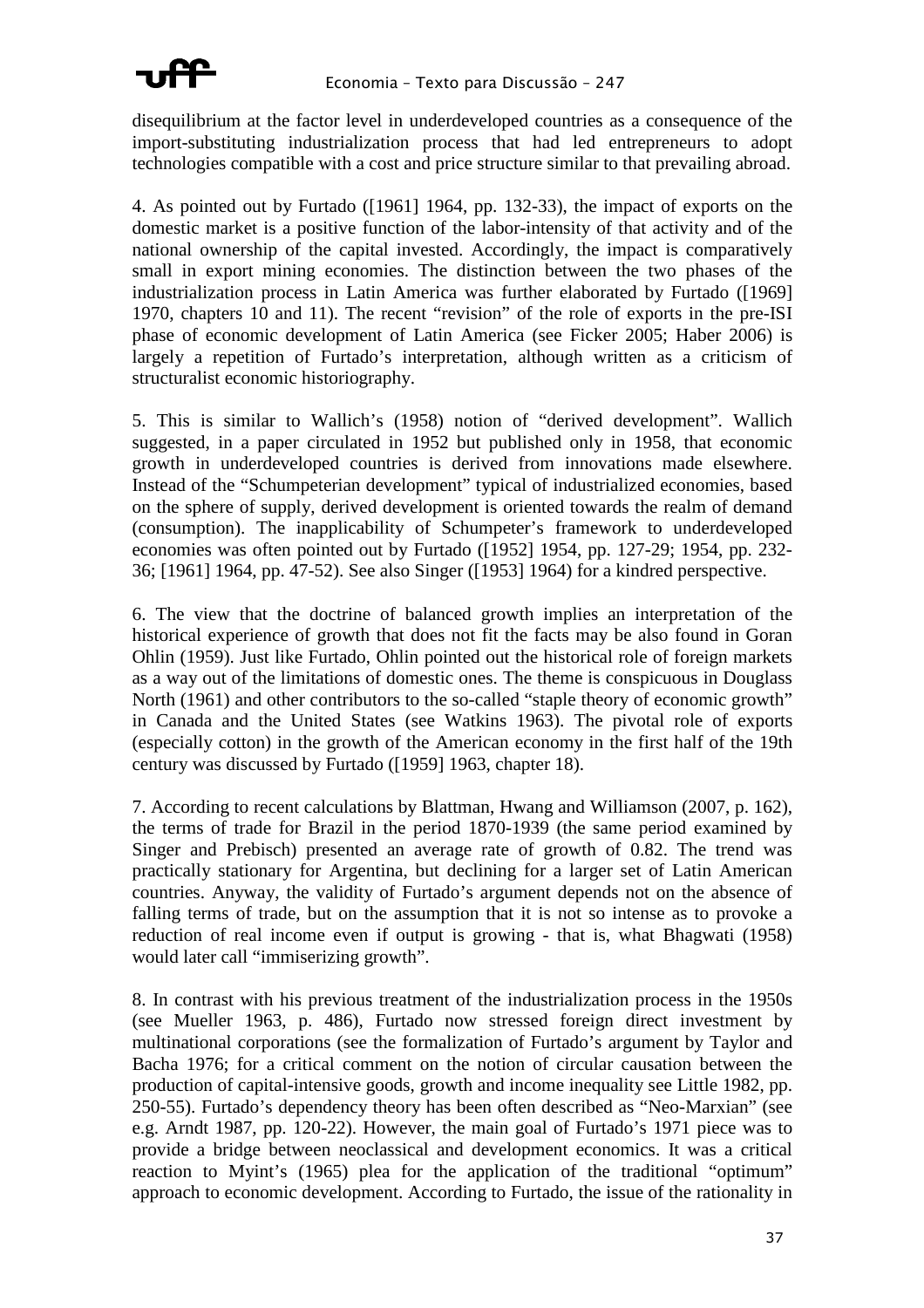

the allocation of resources and in the decision making process in an economic system takes on a distinct meaning if technology and consumption patterns are decided outside that system. In particular, the neoclassical notion of "optimum" must be adapted to dependent economies, in which the appropriation of the fruits of technical progress by a minority decides the pattern of income distribution and therefore the resource allocation "optimum". On the distinction between the structuralist and Marxian roots of Latin American dependency theory in the 1960s and 1970s see Love 1996, chapter 12.

9. Furtado came back to that in the *Brief Introduction to Development*, where he pointed out that backward economies, where advanced techniques have not spread to all sectors, are able to undergo substantial capital accumulation before diminishing returns sets in (Furtado 1980, p. 58; 1989, p. 59). The perception that development economics is closer to classical than to neoclassical framework may be also found in Lewis (1954 and, especially, 1958).

10. As put by Furtado (1958b, p. 38), in underdeveloped countries like Brazil, "characterized by high elasticity of the supply of unskilled labor, productivity capacity is a function of capital accumulation and technical progress". Moreover, "technical progress is not a constraint in underdeveloped economies, since they have at their disposable the technical experience of more developed economies... However, the assimilation of more advanced techniques is usually done through the incorporation of new equipment to the productive process, that is, through capital accumulation. This is, therefore, the basic factor of the process of growth in an underdeveloped economy" (Furtado 1957b, p. 40). This is reminiscent of the "new view of investment"- introduced at the time by Svennilson (1954) and formalized by Solow (1960) - which sees the double role of investment in the deepening *and* modernization of the capital stock (see Furtado's [1967] 1975, pp. 73-76 [1976, pp. 85-87] discussion of vintage models of economic growth).

11. Furtado (1959) claimed in his critical review of Hirschman (1958) that most of the points of the book had already been made by CEPAL economists, especially concerning the heterodox approach to external disequilibrium and inflation. Hirschman's (1958, pp. 59-61) opposition to central planning - on the grounds that it would internalize the external economies of growth and consequently tend to slow down innovation - was disregarded by Furtado as "unrealistic" from the perspective of underdeveloped countries. However, Furtado ([1967] 1975, chapter 8) would later discuss positively Hirschman's concept of "backward" and "forward linkages" and the interpretation of economic development as a disequilibrium process.

12. The economic surplus concept was also central to Paul Baran's well-known 1957 book, published a couple of years after Furtado's 1955 essay (see Furtado 1985, p. 178; 1987b, p. 186). The analytical role of the economic surplus was not mentioned in Baran's 1952 article. It was, however, extensively discussed in Baran (1953), a paper probably unnoticed by Furtado at the time. Furtado and Baran shared the view that the form of utilization of the surplus (and not just the saving capacity) was a key notion in the analysis of development. However, while Furtado had in mind the relatively successful historical episodes of growth in Brazil, Argentina, Mexico and a few other Latin American countries, Baran focused on the experience of stagnant backward economies in some African and Asian countries.

13. Hunt (1989, p. 128) is therefore incorrect in suggesting that Furtado argued for a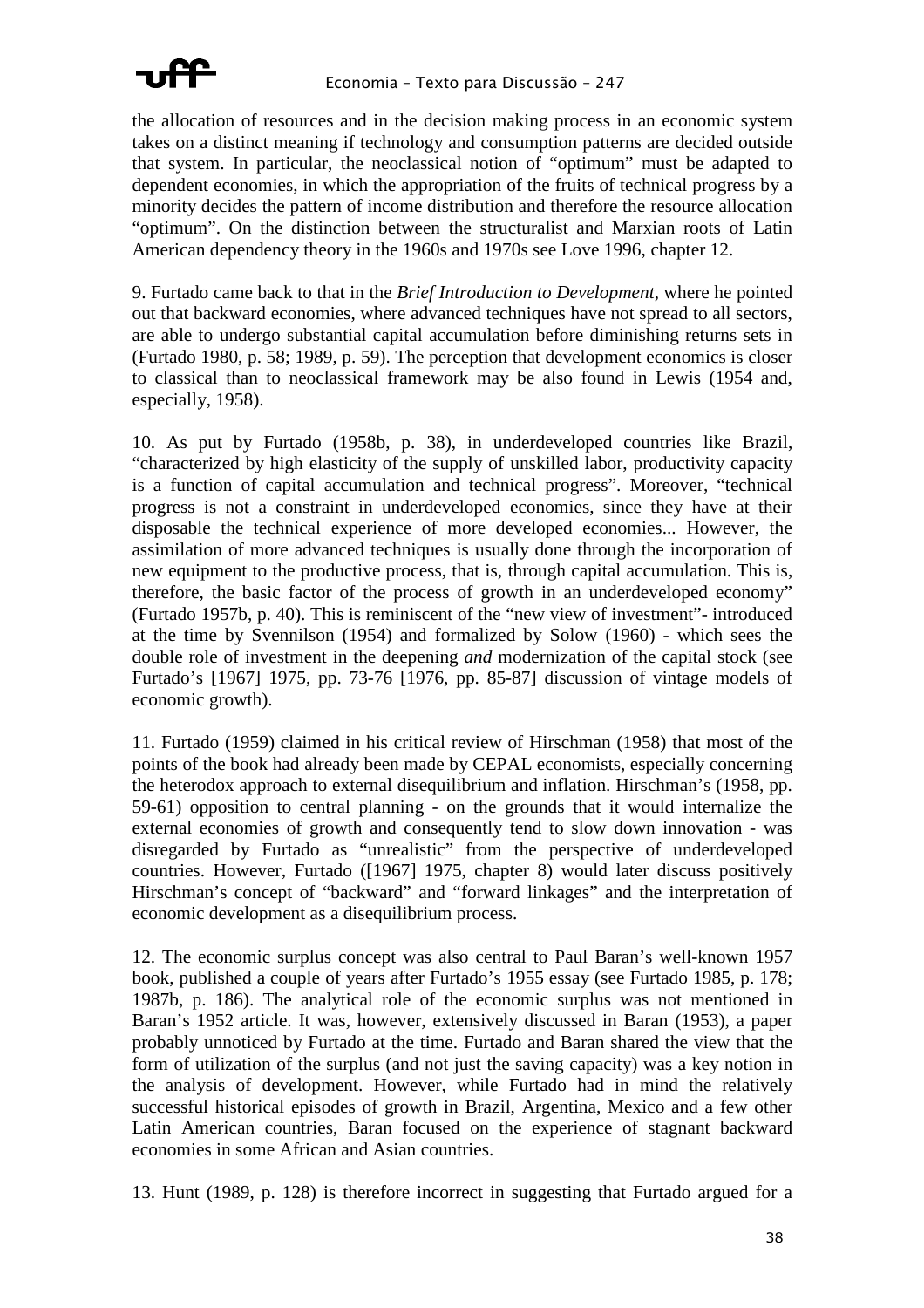

sequence for industrial development - from light industry through intermediate goods and finally basic capital goods - that was the reverse of the sequence which Dobb (1967) and others advocated to maximize the long-run rate of growth in socialist economies. Furtado presented some of his ideas about planning at a 1958 conference, co-organized by IEA and UNESCO, which took place from 24 March to 3 April 1958 in Bursa (Turkey), on "Peaceful Cooperation and International Organization". The meeting gathered economist from Western capitalist countries invited by IEA (such as A.G. Robinson, Haberler, E. Lindahl, R. Triffin, and Furtado) and from Eastern socialist countries. The topic of the conference was the determination of the level of activity in different economic systems. According to Furtado (1958c; 1985 and 1987b, ch. 13), eastern economists were amazed at the fact that economic planning was seriously discussed in Latin America. The meeting indicated, in Furtado's (1958c, p. 406) account, that "eastern economists were even less aware than western economists of the necessity to acknowledge development economics as an autonomous field that demands a theoretical creative effort".

14. Svennilson (1954, p. 10) and Salter (1960, chapter IV) dealt with a similar problem, that is, the observed inertia in the introduction of capital goods that represent new and more efficient techniques. Their interpretation – that the explanation is based on the fact that old machines only have to cover their variable costs, whereas new machines have to expect to cover their total costs – differed from the conclusions drawn by Furtado and CEPAL in the early 1950s.

15. Lewis (1972) would later suggest a similar interpretation of the behavior of real industrial wages and capital accumulation in England from the Industrial Revolution to mid 19th century.

16. In a related criticism of Lewis's model, Todaro ([1977] 1981, pp. 235-36) has pointed out that if profits are reinvested in labor-saving capital goods, the labor demand curves do not shift uniformly outward (as in Lewis's [1954, p. 152] diagram) but cross. The upshot is that aggregate output goes up, but total wages and employment remain unchanged, so that all the extra output accrues to capitalists.

### **References**

Abramovitz, M. 1956. Resource and output trends in the United States since 1870. *American Economic Review*. 46.2: 5-23.

Agarwala, A. and S. Singh (eds). 1958. *The Economics of Underdevelopment*. London: Oxford University Press.

Alter, G. 1954. Discussion. *American Economic Review*. 44.2: 608-10.

Arndt, H. 1987. *Economic Development - The History of an Idea*. Chicago: University Press.

Baran, P. 1952. On the political economy of backwardness. *Manchester School*. 20: 66- 84.

Baran, P. 1953. Economic progress and economic surplus. *Science and Society*. 17.4: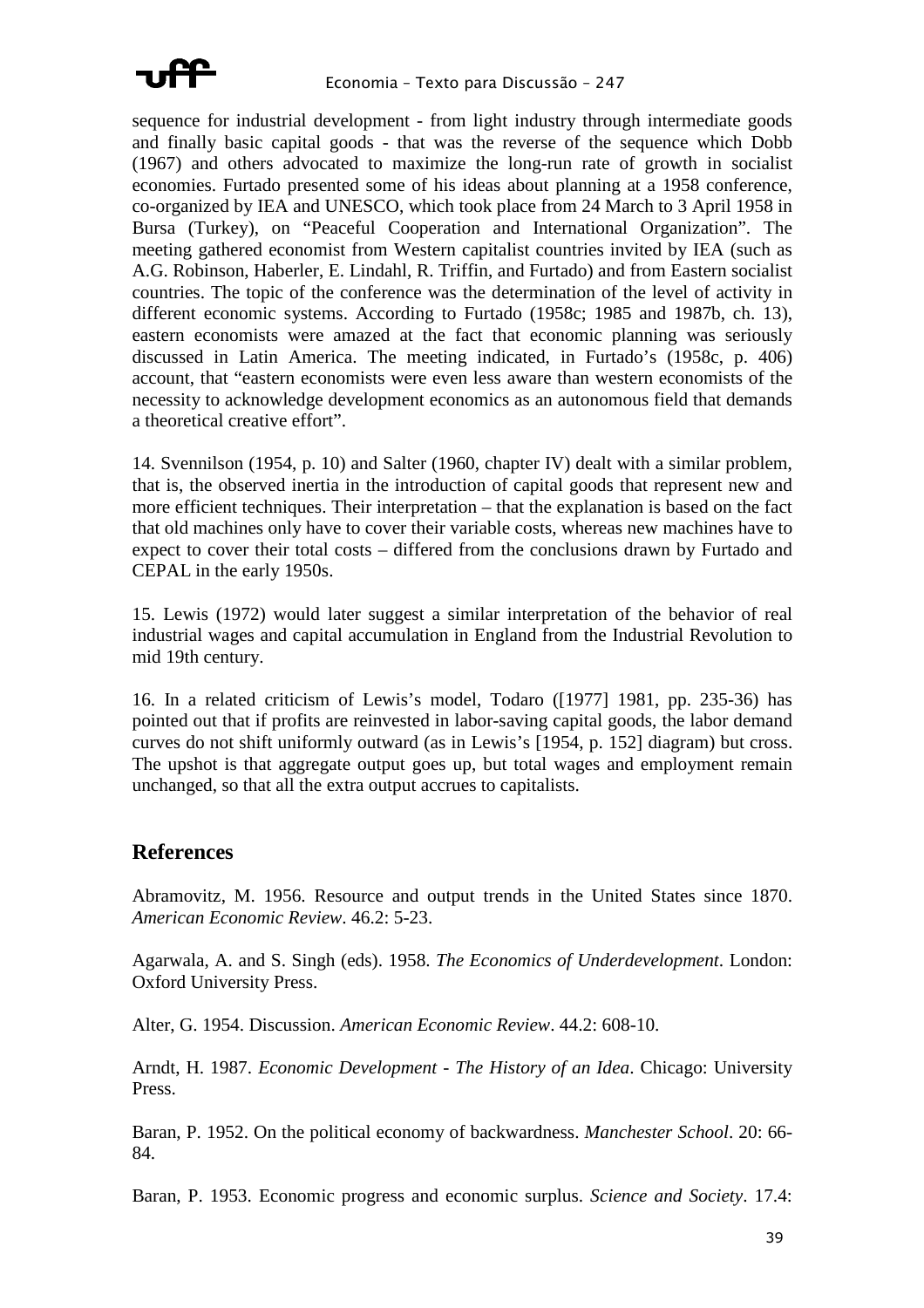

289-317.

Baran, P. 1957. *The Political Economy of Growth*. new York: Monthly Review.

Basu, K. 1984. *The less developed economy – a critique of contemporary theory*. Oxford: Basil Blackwell.

Bernstein, E.M. 1956. Strategic factors in balance of payments adjustment. *Staff Papers*. 5.2: 151-69.

Bhagwati, J. 1958. Immiserizing growth: a geometrical note. *Review of Economic Studies*. 25: 201-05.

Bielschowsky, R. 1988. *Pensamento econômico brasileiro - O ciclo ideologico do desenvolvimentismo*. (Brazilian economic thought – the ideological cycle of developmentalism) Rio: IPEA.

Blattman C., J. Hwang and J.G. Williamson. 2007. Winners and losers in the commodity lottery: the impact of terms of trade growth and volatility in the Periphery 1870-1939. *Journal of Development Economics*. 34: 156-79.

Boianovsky, M. 2008a. Furtado, Celso (1920-2004). In *The New Palgrave Dictionary of Economics*, 2nd. edition. Edited by S. Durlauf and L. Blume. London: Palgrave Macmillan.

Boianovsky, M. 2008b. Furtado and the Structuralist Approach to Inflation in Latin America. Unpublished.

Boughton, J. 2004. The IMF and the force of history- ten events and ten ideas that have shaped the institution. IMF Working Paper # 04/75.

Boulding, K. 1958. Review of *Contribuições à Analise do Desenvolvimento Econômico - Escritos em Homenagem a Eugenio Gudin*, Rio: Agir, 1957. *American Economic Review*. 48 (Jun): 462-63.

Bruton, J. [1955] 1958. Growth models and underdeveloped economies. In A. Agarwala and S. Singh (eds), pp. 219-41.

CEPAL. 1949. *Economic Survey of Latin America 1948*. New York: U.N. Department of Economic Affairs.

CEPAL. 1951a. *Economic Survey of Latin America 1949*. New York: U.N. Department of Economic Affairs.

CEPAL 1951b. *Labor Productivity of the Cotton Textile Industry in Five Latin-American Countries*. New York: U.N. Department of Economic Affairs.

CEPAL. 1953. *Estudio preliminar sobre la tecnica de programacion del desarollo economico* (Introduction to the technique of programming economic development). Rio: United Nations, E/CN.12/292.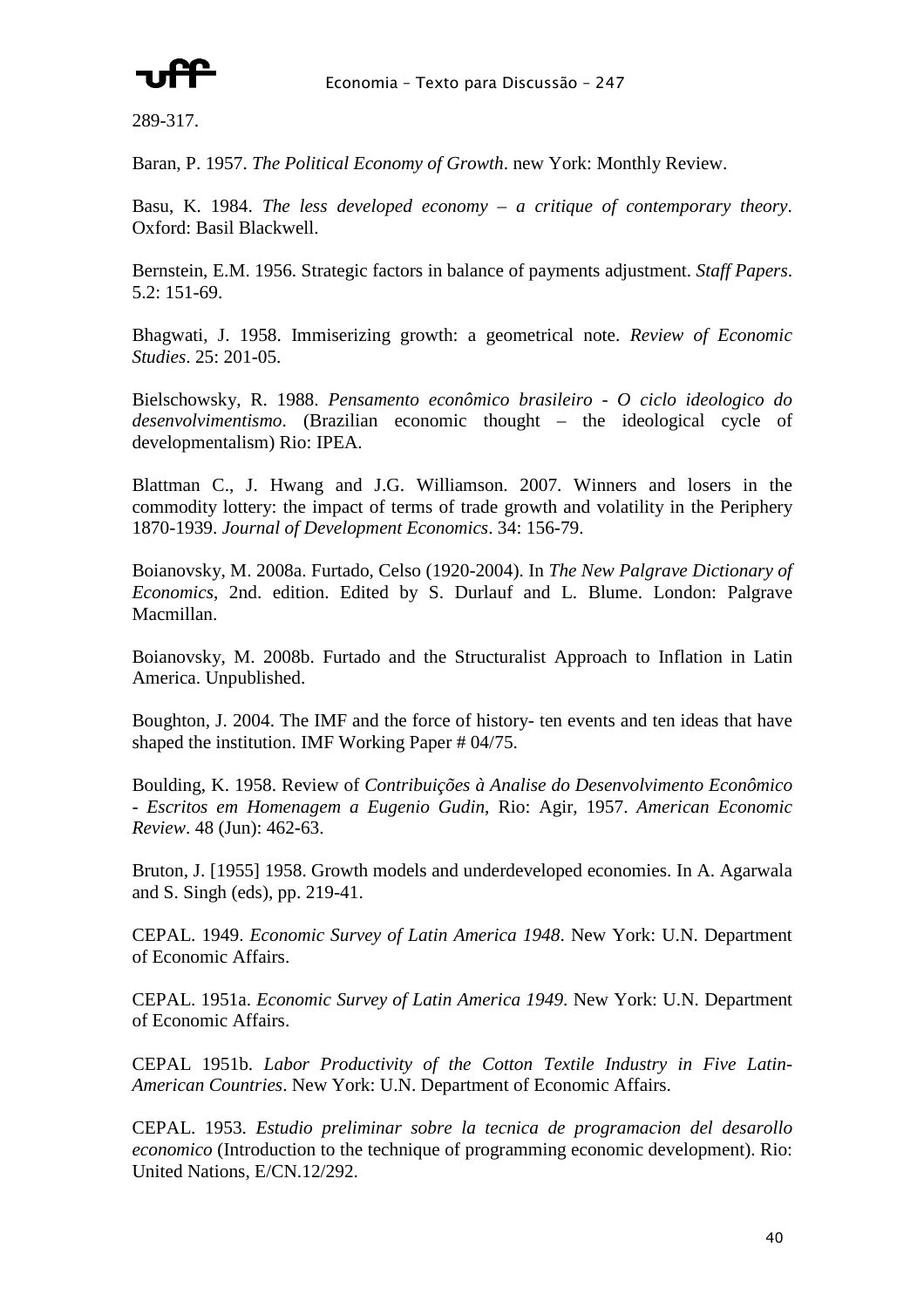

CEPAL. 1955. *Analisis y Proyecciones del Desarrollo Economico* (Analysis and Forecasting of Economic Development). Mexico: United Nations, E/CN.12/363.

CEPAL/BNDE. 1957. *O Desenvolvimento Econômico do Brasil – Bases de um Programa de Desenvolvimento para o Periodo 1955-62* (The economic development of Brazil – foundations of a development program for the period 1955-62). Rio: BNDE.

Chenery, H.B. and M. Bruno. 1962. Development alternatives in an open economy: the case of Israel. *Economic Journal*. 72: 79-103.

Coats, A.W. 1996. *The Post-1945 Internationalization of Economics*. Annual supplement to vol. 28. *History of Political Economy*. Durham: Duke University Press.

Crafts, N. 2001. Historical perspectives on development. in G. Meier and J. Stiglitz (eds). *Frontiers of Development Economics*. New York: Oxford University Press for the World Bank.

Dagnino-Pastore, J.M. 1963. Balanced Growth: An Interpretation. *Oxford Economic Papers*. 15 (2): 164-76.

Dawidoff, N. 2002. *The Fly Swatter - Portrait of an Exceptional Character*. New York: Pantheon Books.

Dobb, M. 1965. Review of Furtado ([1961] 1964). *Economica*. 32: 460-1.

Dobb, M. 1967. The question of 'investment-priority' for heavy industry. In *Papers on Capitalism, Development and Planning*. New York: International Publishers.

Domar, E. 1946. Capital expansion, rate of growth and employment. *Econometrica*. 14: 137-47.

Domar, E. 1947. Expansion and employment. *American Economic Review*. 37: 34-55.

Easterly, W. 2001. *The elusive quest for growth: economists' adventures and misadventures in the tropics*. Cambridge (Mass): MIT Press.

Ellis, H. and H. Wallich (eds). 1961. *Economic Development for Latin America*. London: Macmillan, for the International Economic Association.

Endres, A. and G. Fleming. 2002. *International Organizations and the Analysis of Economic Policy, 1919-1950*. Cambridge: University Press.

Ficker, S.K. 2005. From Structuralism to New Institutional Economics: the impact of theory on the study of foreign trade in Latin America. *Latin American Research Review*. 40: 145-62.

Fitzgerald, E.V.K. 1994. ECLA and the formation of Latin American economic doctrine. In *Latin America in the 1940s*, ed. by D. Rock. Berkeley: University of California Press.

Furtado, C. 1950. Caracteristicas gerais da economia brasileira (General characteristics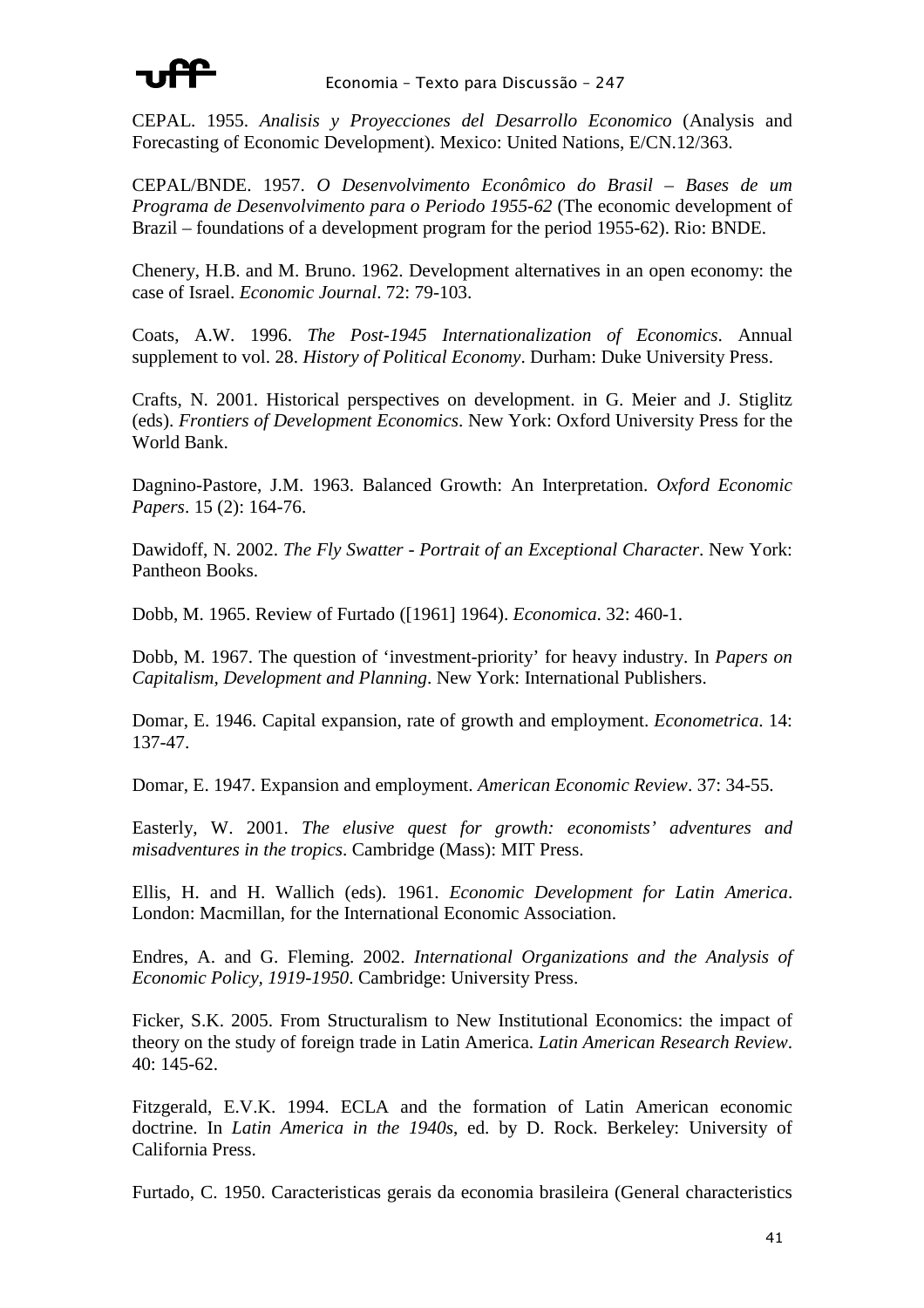

of the Brazilian economy). *Revista Brasileira de Economia*. 4.1: 7-37.

Furtado, C. 1952. Formação de capital e desenvolvimento economico. *Revista Brasileira de Economia*. 6.3: 7-46.

Furtado, C. [1952] 1954. Capital formation and economic development. Translation by J. Cairncross of Furtado (1952). *International Economic Papers*. #4: 124-44. Reprinted in A. Agarwala and S. Singh (eds) 1958, pp. 309-37.

Furtado, C. 1954. *A Economia Brasileira* (The Brazilian Economy). Rio: A Noite.

Furtado, C. 1955. O desenvolvimento econômico - ensaio de interpretação historicoanalitica (Economic development – an essay of historical-analitical interpretation). *Economica Brasileira*. 1: 3-24.

Furtado, C. 1956a. El analysis marginal y la teoria del subdesarrollo. *El Trimestre Económico*. 33 (Oct): 438-47.

Furtado, C. 1956b. *Uma Economia Dependente* (A dependent economy). Rio: Ministerio da Educação e Cultura.

Furtado, C. 1956c. Review of the *AER* Papers and Proceedings May 1956. *Economica Brasileira*. 2: 104-105.

Furtado, C. 1957a. A analise marginalista e a teoria do subdesenvolvimento (Marginalist analysis and underdevelopment theory). In *Contribuições à Analise do Desenvolvimento Econômico - Escritos em Homenagem a Eugenio Gudin*, pp. 163-75. Rio: Agir.

Furtado, C. 1957b. Fundamentos da programação economica (Foundations of economic programming). *Economica Brasileira*. 3: 39-44.

Furtado, C. 1958a. Comentarios sobre estudos do Professor Rosenstein-Rodan. (Comments on Professor Rosenstein-Rodan's paper) *Econômica Brasileira*. 4 (Jul): 119-25.

Furtado, C. 1958b. *Perspectivas da Economia Brasileira*. (Perspectives of the Brazilian Economy) Rio: ISEB.

Furtado, C. 1958c. Encontro Este-Oeste de Economistas (East-West Meeting of Economists). *Econômica Brasileira*. 4: 403-06.

Furtado, C. 1959a. *Formação Economica do Brasil*. Rio: Fundo de Cultura.

Furtado, C. 1958c. The external disequilibrium in the underdeveloped economies. *Indian Journal of Economics*. 38: 403-10.

Furtado, C. 1959b. Review of A. Hirschman (1958). *Economica Brasileira*. 5: 64-65.

Furtado,C. 1960. Industrialização e inflação – analise do desenvolvimento recente do Brasil. *Econômica Brasileira*. 6 (Jul): 74-91. Reproduced as chapter VI of Furtado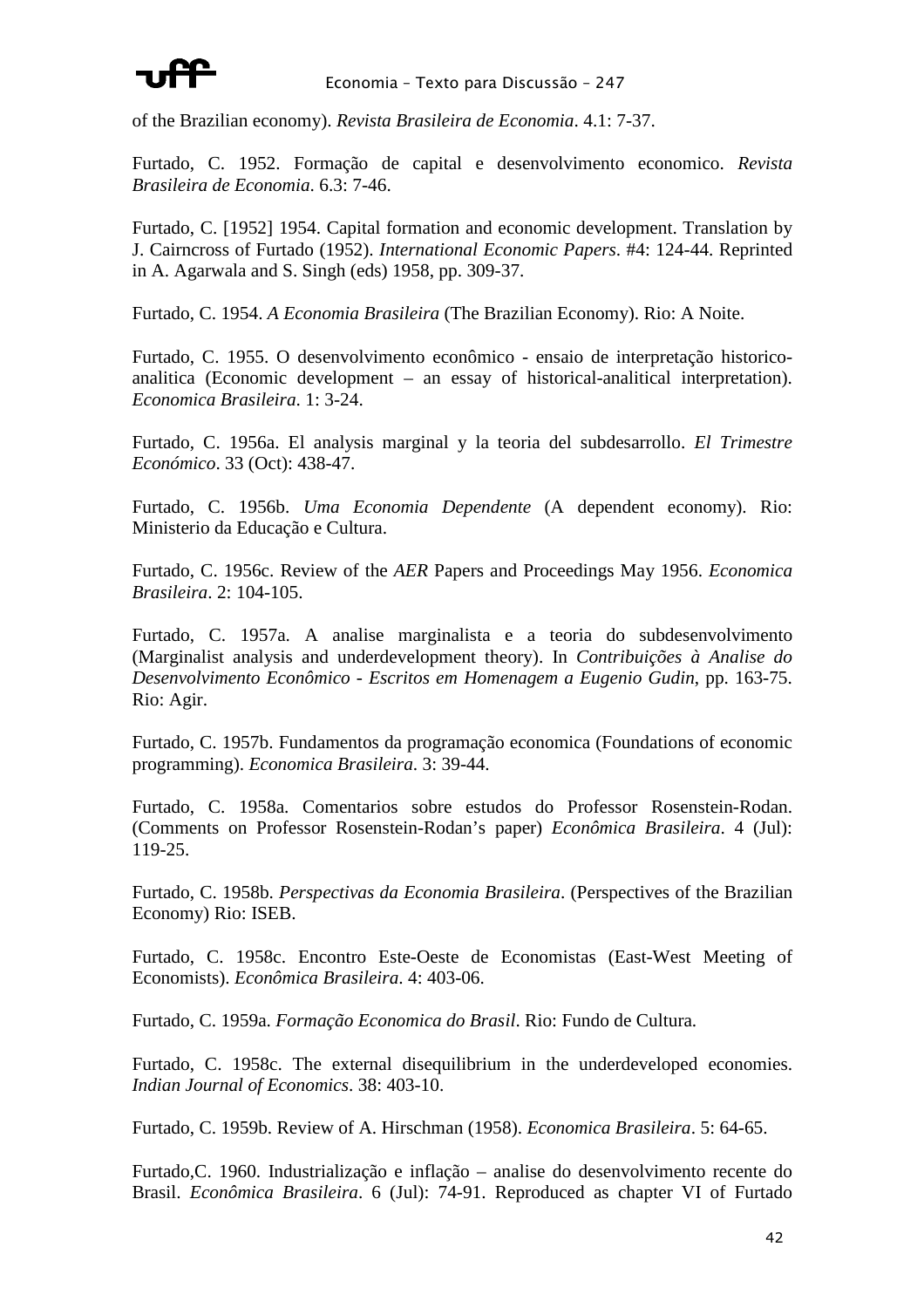

1961a.

Furtado, C. 1961a. *Desenvolvimento e Subdesenvolvimento*. Rio: Fundo de Cultura.

Furtado, C. 1961b. Comments on Professor Rosenstein-Rodan's paper. In H. Ellis and H. Wallich (eds). 1961, pp. 67-73.

Furtado, C. [1959] 1963. *The Economic Growth of Brazil - A Survey from Colonial to Modern Times*. Berkeley: University of California Press. Translation by R. Aguiar and E. Drysdale of Furtado 1959a.

Furtado, C. 1963. The development of Brazil. *Scientific American*. #209: 208-20.

Furtado, C. [1961] 1964. *Development and Underdevelopment – A Structuralist View of the Problems of Developed & Underdeveloped Countries*. Berkeley: University of California Press. Translation by R. Aguiar and E. Drysdale of chapters 1-5 of C. Furtado 1961a.

Furtado, C. 1965. Development and Stagnation in Latin America: A Structuralist Approach. *Studies in Comparative International Development*. 1: 159-75.

Furtado, C. [1960] 1967. Industrialization and inflation – an analysis of the recent course of economic development in Brazil. Translation by P. Schwartz and E. Henderson of Furtado 1960. *International Economic Papers*, # 12: 101-19.

Furtado, C. [1967] 1975. *Teoria e Politica do Desenvolvimento Econômico* (The Theory and Policy of Economic Development). 5th edition. S. Paulo: Cia. Editora Nacional.

Furtado, C. [1969] 1970. *Economic Development of Latin America*. Cambridge: University Press. Translation by S. Macedo of *Formação Economica da America Latina*. S. Paulo: Cia. Editora Nacional 1969.

Furtado, C. 1971. Dependencia externa y teoria económica (External dependence and economic theory). *El Trimestre Económico*. 38: 335-49.

Furtado, C. 1974. *O Mito do Desenvolvimento Econômico* (The Myth of Economic Development). Rio: Paz e Terra.

Furtado, C. 1976. *Théorie du Développement Économique*. Paris : Presses Universitaires de France. Translation by A. Diniz and J. Peffau of C. Furtado [1967] 1975.

Furtado, C. 1980. *Pequena Introdução ao Desenvolvimento* (Brief Introduction to Development). S. Paulo: Cia. Editora Nacional.

Furtado, C. 1985. *A Fantasia Organizada* (Organized Fantasy). Rio: Paz e Terra.

Furtado, C. 1984. *Le Mythe du Développement Économique*. Paris: Anthropos. Translation by E. Treves of C. Furtado 1974.

Furtado, C. 1987a. Underdevelopment: to conform or to reform. In G. Meier (ed), pp.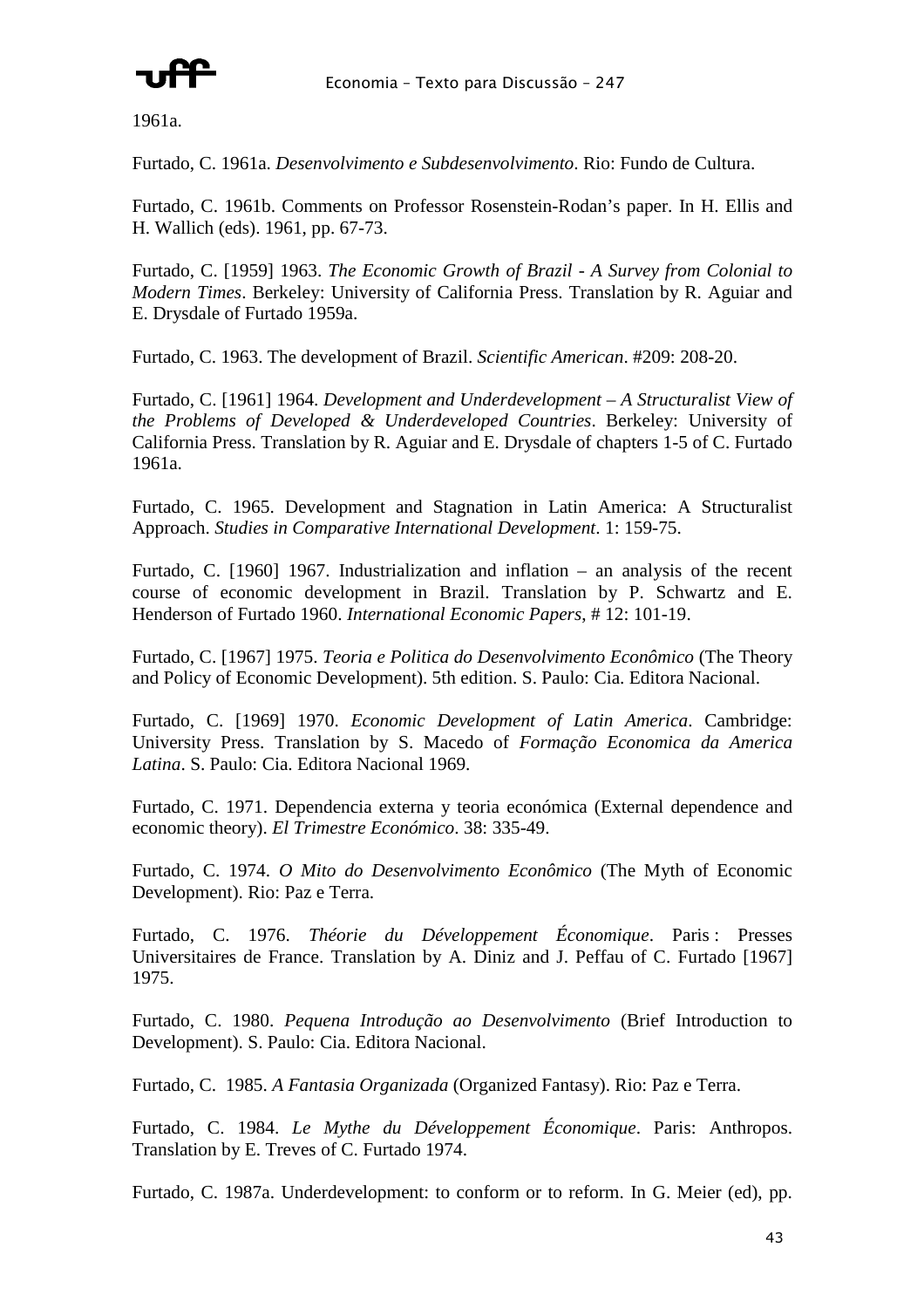

205-27.

Furtado, C. 1987b. *La Fantaisie Organisée*. Paris : Publisud. Translation by E. Bailby of C. Furtado 1985.

Furtado, C. 1989. *Brève Introduction au Développement*. Paris : Publisud. Translation by A. Sidahmed of C. Furtado 1980.

Furtado, C. 1992. *Brasil - A construção interrompida* (Brazil - the interrupted construction). Rio: Paz e Terra.

Furtado, C. 2000. Celso Furtado (born 1920). In P. Arestis and M. Sawyer (eds). *A Biographical Dictionary of Dissenting Economists*. Cheltenham: Elgar.

Gerschenkron, A. 1952. Economic backwardness in historical persepctive. in B. Hoselitz (ed) 1952, pp. 3-29.

Gootenberg, P. 2001. *Hijos* of Dr. Gerschenkron: "Latecomer" conceptions in Latin American economic history. In M. Centeno and F. Lopez-Alves (eds). *The Other Mirror - Grand Theory Through the Lens of Latin America*. Princeton: University Press.

Haber, S. 2006. The political economy of Latin American industrialization. In V. Bulmer-Thomas, J. Coatswoth and R. Cortes-Conde (eds). *The Cambridge economic history of Latin America*, vol. 2. Cambridge: University Press.

Hasson, A.J. 1964. Review of Furtado [1959] 1963. *Economica* 31 (Nov): 454-55.

Hilgerdt, F. 1945. *Industrialization and Foreign Trade*. Geneva: League of Nations.

Hirschman, A. 1958. *The Strategy of Economic Development.* New Haven: Yale University Press.

Hirschman, A. [1961] 1971. Ideologies of economic development in Latin America. In *A Bias for Hope*. New Haven: Yale University Press.

Hirschman, A. 1968. The political economy of import-substituting industrialization in Latin America. *Journal of Political Economy*. 82.1: 1-32.

Hirschman, A. 1981. *Essays in Trespassing*. Cambridge: University Press.

Hoselitz, B. (ed) 1952. *The Progress of Underdeveloped Areas*. Chicago: University Press.

Hunt, D. 1989. *Economic Theories of Development*. New York: Harvester Wheatsheaf.

Kaldor, N. 1957. A model of economic growth. *Economic Journal*. 67: 591-624.

Kay, C. 1989. *Latin American Theories of Development and Underdevelopment*. London: Routledge.

Kindleberger, C. 1953. *International Economics*. Homewood: Richard Irwin.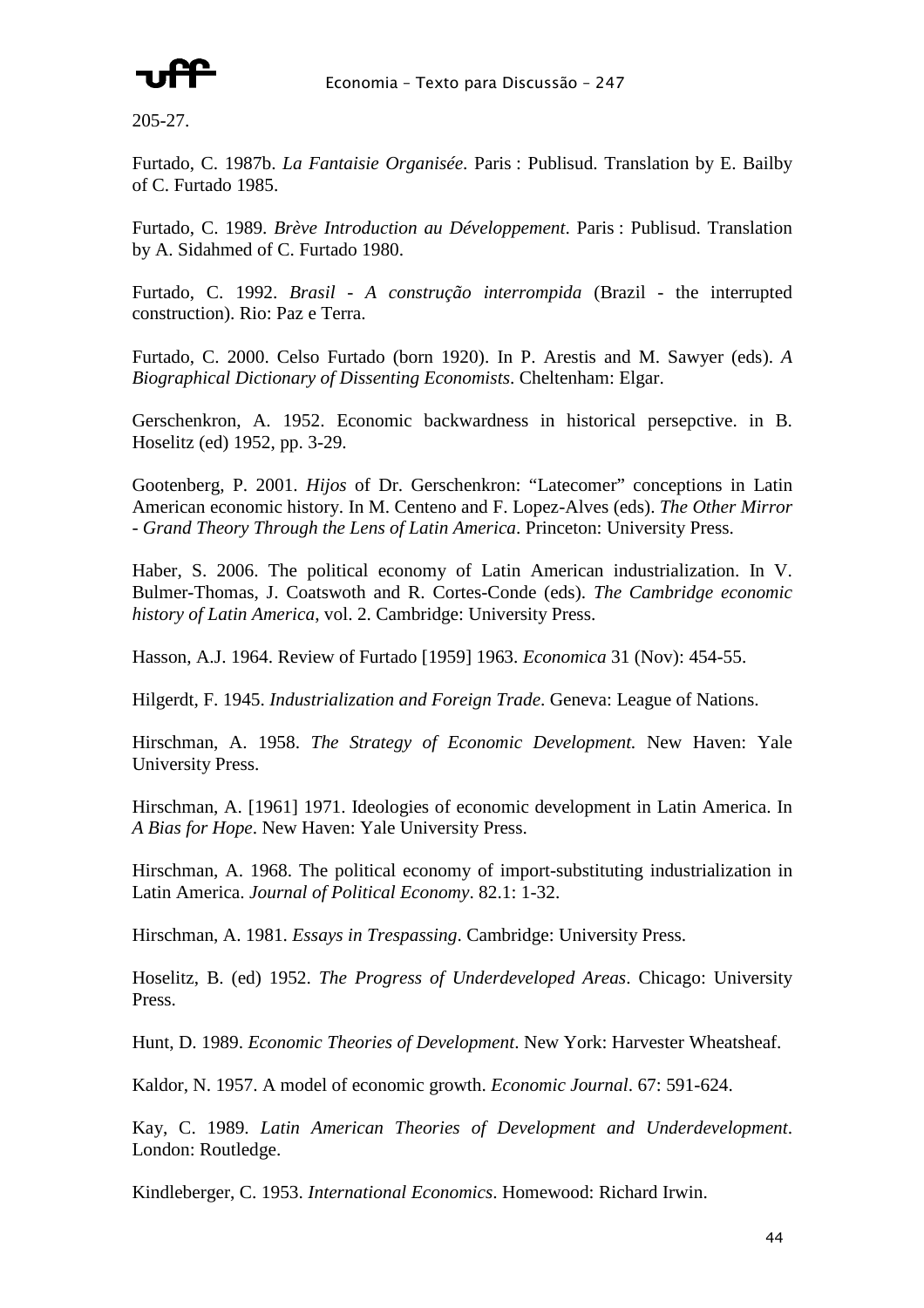

Kindleberger, C. 1958. *Economic Development*. New York: McGraw-Hill.

King, T. 1965. Review of C. Furtado [1961] 1964. *Economic Journal*. 75 (Sep): 598- 600.

Krugman, P. 1993. Toward a counter-revolution in development theory. *Proceedings of the World Bank Annual Conference on Development Economics*, pp. 15-38.

Kuznets, S. [1954] 1958. Underdeveloped countries and the pre-industrial phase in the advanced countries – an attempt at comparison. In Agarwala and Singh (eds).

Kuznets, S. 1955. Economic growth and income inequality. *American Economic Review*. 45: 1-28.

Lange, O. [1938] 1944. The rate of interest and the optimum propensity to consume. In G. Haberler (ed). *Readings in Business Cycle Theory*. Philadelphia: Blakingston.

League of Nations. 1945. *Industrialization and Foreign Trade*. League of Nations Series II. Economic and Financial 1945.II.A.10

Lester, A.H. Review of C. Furtado 1959. *American Economic Review*. 50 (Mar): 209- 10.

Lewis, A. 1954. Economic development with unlimited supplies of labor. *Manchester School*. 22: 139-91.

Lewis, A. 1955. *Theory of Economic Growth*. London: Allen & Unwin.

Lewis, A. 1958. Unlimited labour: further notes. *Manchester School*. 26: 1-32.

Lewis, A. 1972. Reflections on unlimited labor. In *International economics and development - essays in honour of Raul Prebisch*, ed. by L.E. di Marco. New York: Academic Press.

Little, I. 1982. *Economic Development - Theory, Policy and International Relations*. New York: Basic Books.

Love, J. 1996. *Crafting the Third World: Theorizing Underdevelopment in Rumania and Brazil*. Stanford: University Press.

Lustig, N. 1980. Underconsumption in Latin American economic thought: some considerations. *Review of Radical Political Economics*. 12.1: 35-43.

Mallorquin, C. 2005. *Celso Furtado: Um Retrato Intelectual*. (Celso Furtado: An Intellectual Portrait) Rio: Contraponto.

Marshall, J. 1961. Exchange controls and economic development. In Ellis and Wallich (eds), ch. 15.

Mason, E.S. and R. Asher. 1973. *The World Bank since Bretton Woods*. Washington: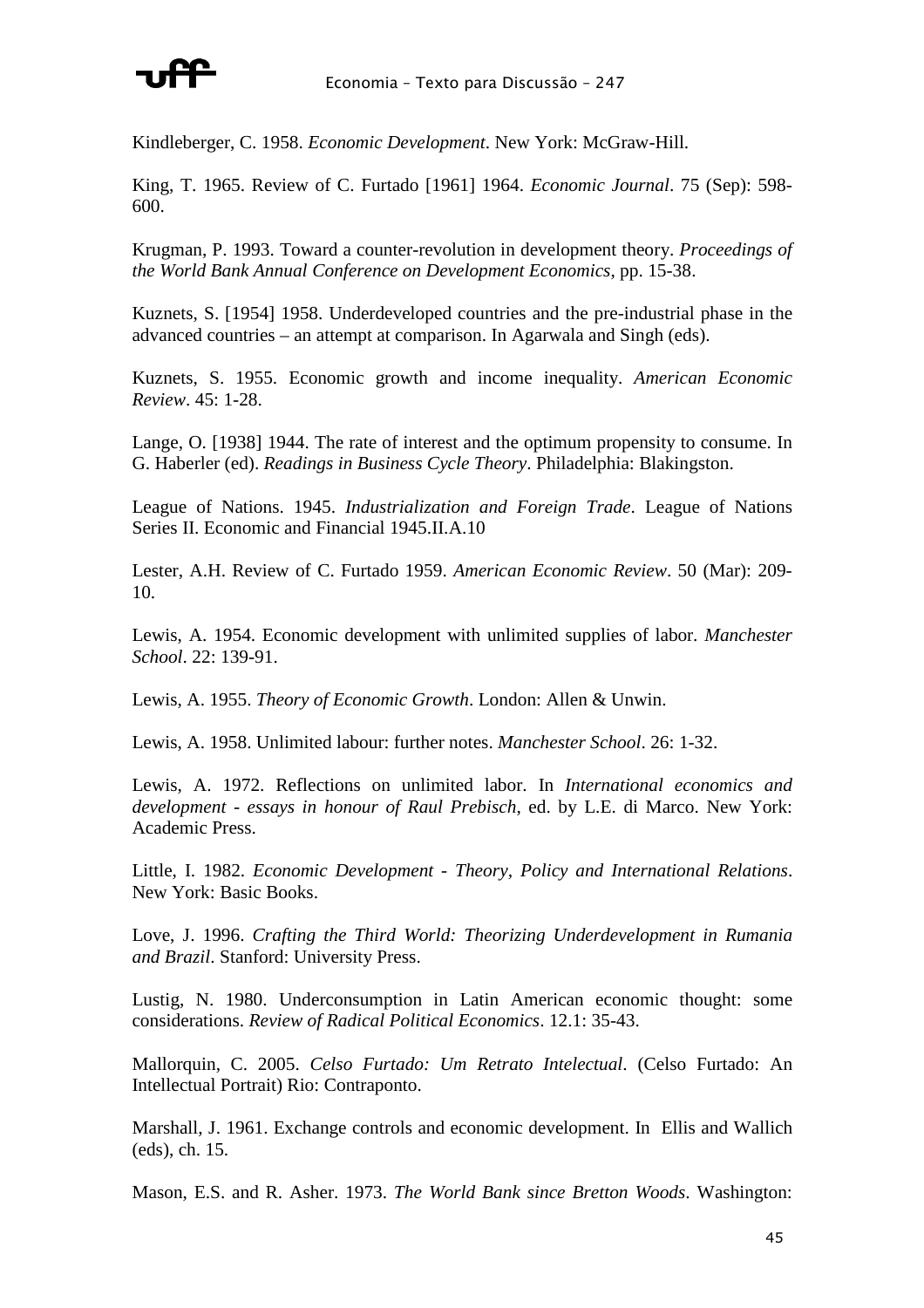

The Brookings Institution.

Meade, J. 1961. *A Neo-Classical Theory of Economic Growth*. London: Unwin.

Meier, G. (ed) 1987. *Pioneers in Development - Second Series*. New York: Oxford University Press for the World Bank.

Meier, G. 2005. *Biography of a subject – an evolution of development economics*. Oxford: University Press.

Meier, G. and D. Seers (eds). 1984. *Pioneers in Development*. New York: Oxford University Press for the World Bank.

Montecinos, V. 1996. Economists in political and policy elites in Latin America. In A.W. Coats (ed).

Moore, F.T. 1960. The World Bank and its Missions. *The Review of Economics and Statistics*. 42.1: 81-93.

Mueller, H.G. 1963. Review of Furtado 1961a. *American Economic Review*. 53 (Jun): 484-86.

Myint, H. 1958. The "classical theory" of international trade and the underdeveloped countries. *Economic Journal*. 68 (Jun): 317-37.

Myint, H. 1965. Economic theory and underdeveloped countries. *Journal of Political Economy*. 73 (Oct): 477-91.

North, D. 1961. *The economic growth of the United States, 1790-1860*. Englewood Cliffs: Prentice-Hall.

Nurkse, R. 1951a. Problemas de formação de capital em paises subdesenvolvidos. (Problems of Capital Formation in Underdeveloped Countries) *Revista Brasileira de Economia*. 5.4: 7-187.

Nurkse, R. 1951b. Report on Visiting Professorship in Brazil. September 12, 1951. Ragnar Nurkse Papers, Box 12, Folder 5. Public Policy Papers, Department of Rare Books and Special Collections, Princeton University Library.

Nurkse, R. 1953a. *Problems of Capital Formation in Underdeveloped Countries*. Oxford: Blackwell.

Nurkse, R. 1953b. Notas sobre o trabalho do Sr. Furtado relativo a 'Formação de capitais e desenvolvimento economico'. (Notes on Mr. Furtado's article about 'Capital Formation and Economic Development') *Revista Brasileira de Economia*. 7: 67-78.

Ohlin, G. 1959. Balanced economic growth in history. *American Economic Review*. 49: 338-53.

Polak, J.J. 1996. The contributions of the International Monetary Fund. In A.W. Coats (ed).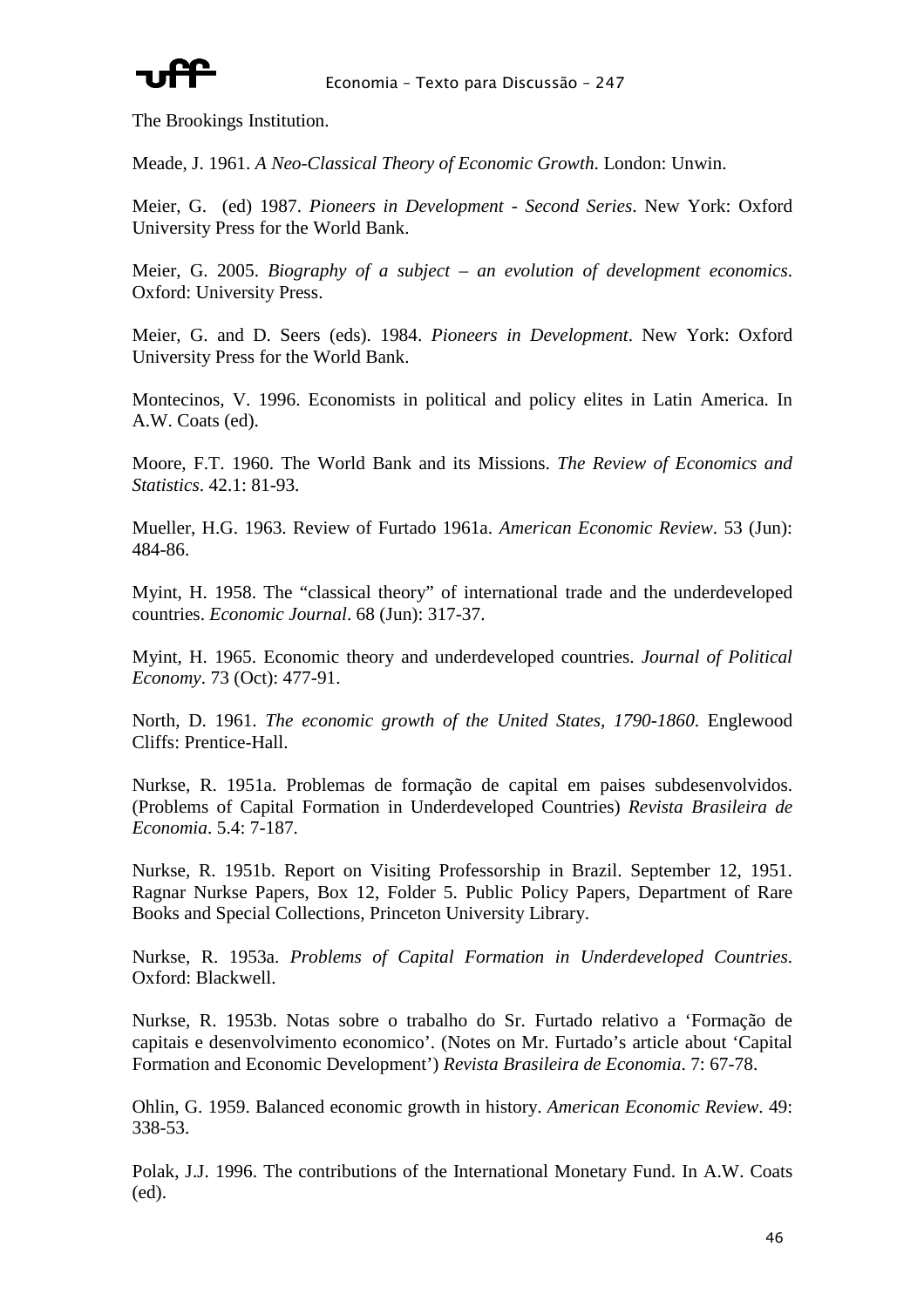

Pollock, D., D. Kerner and J. Love. 2001. Raúl Prebisch on ECLA's achievements and deficiencies: an unpublished interview. *CEPAl Review*. # 75: 9-22.

Prebisch, R. 1949. O desenvolvimento economico da America Latina e alguns de seus principais problemas. (The economic development of Latin America and some of its main problems) *Revista Brasileira de Economia*. 3.3: 47-100.

Rosenstein-Rodan, P. [1943] 1958. Problems of industrialization of Eastern and Southeastern Europe. In Agarwala and Singh (eds), pp. 245-255.

Rosenstein-Rodan, P. 1961. Notes on the theory of the "big push". In H. Ellis and H. C. Wallich (eds), pp. 57-67.

Rostow, W. 1952. *The Process of Economic Growth*. New York: Norton.

Rostow, W. 1960. *The Stages of Economic Growth*. Cambridge: University Press.

Salter, W. 1960. *Productivity and Technical Change*. Cambridge: University Press.

Singer, H. W. [1952] 1958. The mechanics of economic development. In Agarwala and Singh (eds), pp. 381-99.

Singer, H. W. [1953] 1964. Obstacles to economic development. In Singer (1964), chapter 6.

Singer, H.W. [1961] 1964. Recent trends in economic thought on underdeveloped countries. In Singer (1964), chapter 1.

Singer, H.W. 1964. *International development: growth and change*. New York: McGraw-Hill.

Singer, H.W. 1987. Terms of trade and economic development. In *The New Palgrave – A Dictionary of Economics*, vol. 4: 626-28, ed. by J. Eatwell, M. Milgate and P. Newman. London: Macmillan.

Solow, R.M. 1960. Investment and technical progress. In *Mathematical methods in the social sciences, 1959*, ed. by K. Arrow, S. Karlin and P. Suppes. Stanford: University Press.

Spengler, J.J. 1954. IBRD Mission Economic Growth Theory. *American Economic Review*. 44.2: 583-99.

Stern, N. and F. Ferreira. 1997. The World Bank as "Intellectual Actor". In D. Kapur, J. Lewis and R Webb (eds). *The World Bank – Its First Half Century*. Washington: Brookings Institution Press.

Svennilson, I. 1954. *Growth and stagnation in the European economy*. Geneva: United Nations Economic Commission for Europe.

Swan, T. 1956. Economic Growth and Capital Accumulation. *Economic Record*. 32: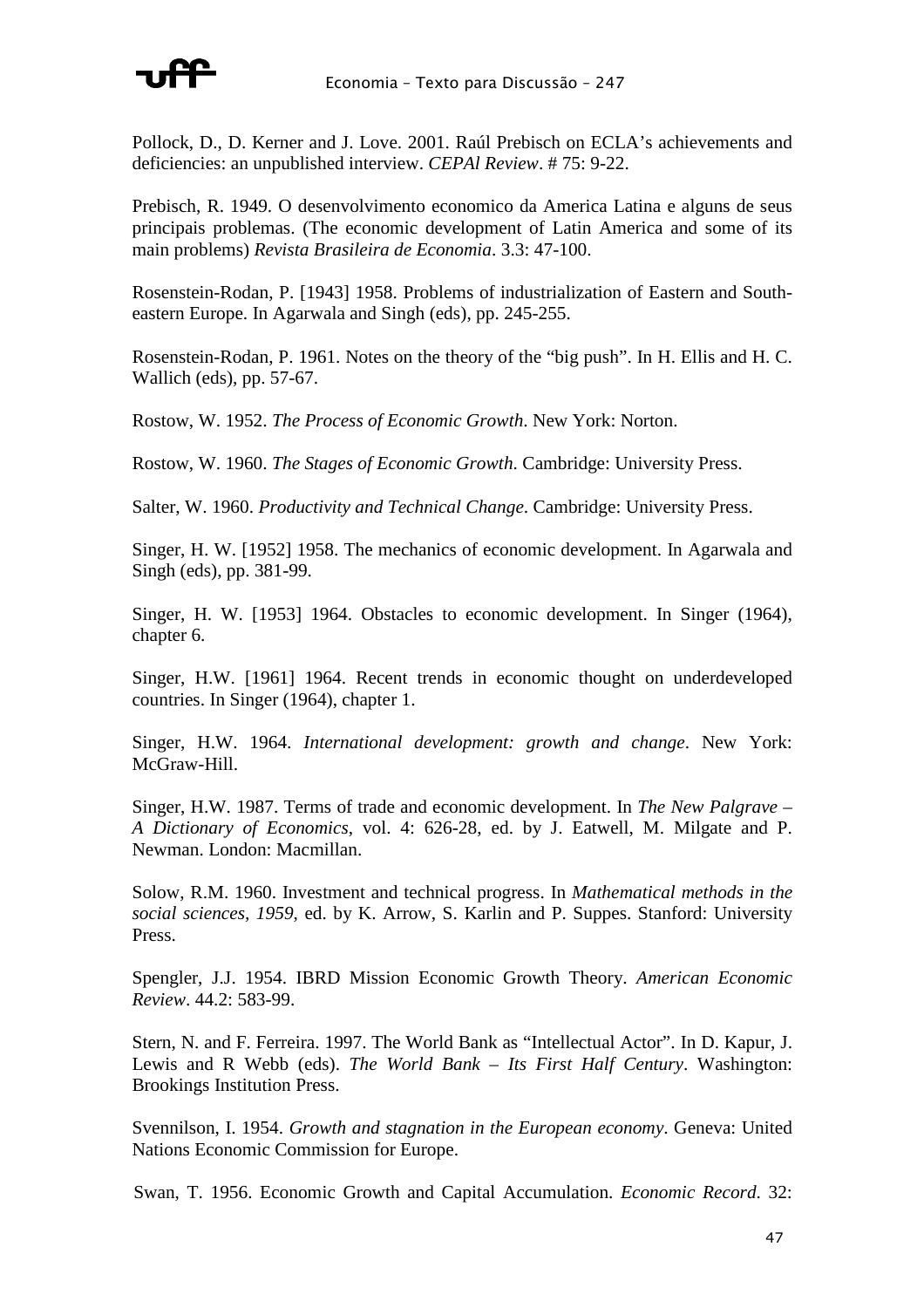

334-61.

Szmrecsanyi, T. 2005. The contributions of Celso Furtado (1920-2004) to development economics. *European Journal of the History of Economic Thought*. 12.4: 691-702.

Taylor, L. and P. Arida. 1988. Long-run income distribution and growth. In H. Chenery and T. Srinivasan (eds). *Handbook of Development Economics*, vol. I. Amsterdam: Elsevier.

Taylor, L. and E. Bacha. 1976. The unequalizing spiral: a first growth model for Belindia. *Quarterly Journal of Economics*. 90.2: 197-218.

Tignor, R. 2006. *W. Arthur Lewis and the Birth of Development Economics*. Princeton: University Press.

Todaro, M. [1977] 1981. *Economic development in the third world*, 2nd. ed. New York: Longman.

Toye, J. and R. Toye. 2003. The origins and interpretation of the Prebisch-Singer thesis. *History of Political Economy*. 35.3: 437-67.

Toye, J. and R. Toye. 2004. *The UN and Global Political Economy – Trade, Finance, and Development*. Bloomington: Indiana University Press.

United Nations. 1949. Relações de troca entre paises subdesenvolvidos e paises industrializados [Terms of trade between underdeveloped and industrialized countries]. *Revista Brasileira de Economia*. 3: 17-45.

United Nations. 1951. *Measures for the Economic Development of Underdeveloped Countries*. New York: UN DEA.

Viner, J. 1951. Seis conferencias do Professor Jacob Viner [Six lectures by Professor Jacob Viner]. *Revista Brasileira de Economia*. 5: 11-225.

Viner, J. 1953. *International Trade and Economic Development (Lectures delivered at the National University of Brazil)*. Oxford: Clarendon Press.

Wallich, H.C. 1958. Some notes towards a theory of derived development. In Agarwala and Singh (eds), pp. 189-204.

Watkins, M. 1963. A staple theory of economic growth. *Canadian Journal of Economics and Political Science*. 29: 141-58.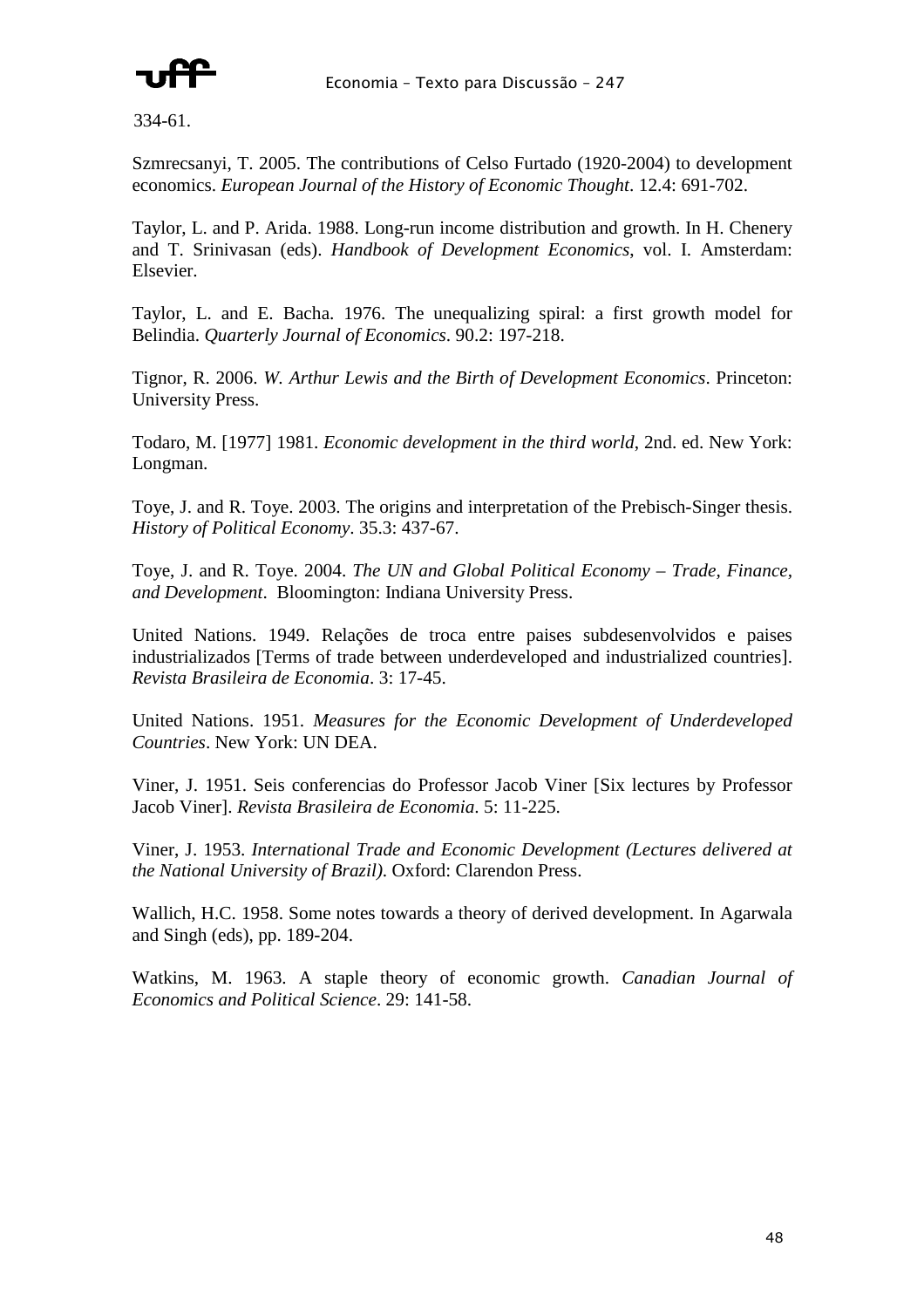

### **Lista de Textos para Discussão da Faculdade de Economia da Universidade Federal Fluminense:**

A partir do número 169 os textos estão disponíveis online (http://www.uff.br/econ/) , no formato PDF.

| <b>TD 117</b> | Deflação, depressão e recuperação econômica: uma abordagem keynesiana.                         |
|---------------|------------------------------------------------------------------------------------------------|
|               | João Sicsú & Helder Ferreira de Mendonça                                                       |
| <b>TD 118</b> | Possibilidades de análise da conjuntura mundial<br>Theotônio dos Santos                        |
| <b>TD 119</b> | Globalização e mundialização do capital: o estágio atual do capitalismo contemporâneo          |
|               | nas visões de Chesnais e Minsky                                                                |
|               | Victor Hugo Klagsbrunn                                                                         |
| <b>TD 120</b> | O Mercado como Teoria da Sociedade: o radicalismo filosófico de Adam Smith<br>Angela Ganem     |
| <b>TD 121</b> | Hayek's Social Philosophy: the evolutionary versus the evolutionist                            |
|               | célia de Andrade Lessa Kertenetzky                                                             |
| <b>TD 122</b> | Legitimate inequalities: towards a complex-egalitarianism                                      |
|               | Célia de Andrade Lessa Kertenetzky                                                             |
| <b>TD 123</b> | Déficit Fiscal no Brasil: uma análise do seu comportamento no período Pós-Real                 |
|               | Helder Ferreira de Mendonça                                                                    |
| <b>TD 124</b> | A Defesa do mercado no Brasil: o pensamento apologético de Roberto Campos                      |
|               | Angela Ganem                                                                                   |
| <b>TD 125</b> | Eficiência, objetivo e coordenação da política macroeconômica no período 1974-79<br>João Sicsú |
| <b>TD 126</b> | A Utilização de mercados de licenças de emissão para o controle do efeito estufa e os          |
|               | custos de transação                                                                            |
|               | Maria Bernadete Sarmiento Gutierrez & Mário Jorge Cardoso de Mendonça                          |
| <b>TD 127</b> | Reforma agrária e globalização da economia: o caso do Brasil<br>Carlos E. Guanziroli           |
| <b>TD 128</b> | Matemática e aplicações                                                                        |
|               | Renata R.Del-Vecchio & Rosa Maria Nader D. Rodrigues                                           |
| <b>TD 129</b> | O Conceito de normalidade econômica Marshalliano e o discricionarismo monetário de<br>Keynes   |
|               | João Sicsú                                                                                     |
| <b>TD 130</b> | Qual o valor do Auto-Interesse?                                                                |
|               | Célia de Andrade Lessa Kertenetzky                                                             |
| <b>TD 131</b> | A Teoria da Independência do Banco Central: uma interpretação crítica                          |
|               | Helder Ferreira de Mendonça                                                                    |
| <b>TD 132</b> | Dilema da Sociedade Salarial: realismo ou ceticismo instrumental                               |
|               | Mário Duayer                                                                                   |
| <b>TD 133</b> | O Desemprego no Feminino<br>Hildete Pereira de Melo                                            |
|               |                                                                                                |
| <b>TD 134</b> | A Teoria e o Método do Espelho da História<br>Angela Ganem                                     |
|               | A Mensuração da Independência do Banco do Brasil                                               |
| <b>TD 135</b> | Helder Ferreira de Mendonça                                                                    |
|               | Economia e Filosofia: tensão e solução na obra de Adam Smith                                   |
| <b>TD 136</b> | Angela Ganem                                                                                   |
| <b>TD 137</b> | Inveja Igualitária                                                                             |
|               | Célia de Andrade Lessa Kerstenetzky                                                            |
| <b>TD 138</b> | Dedutivismo e "Teoria Econômica"                                                               |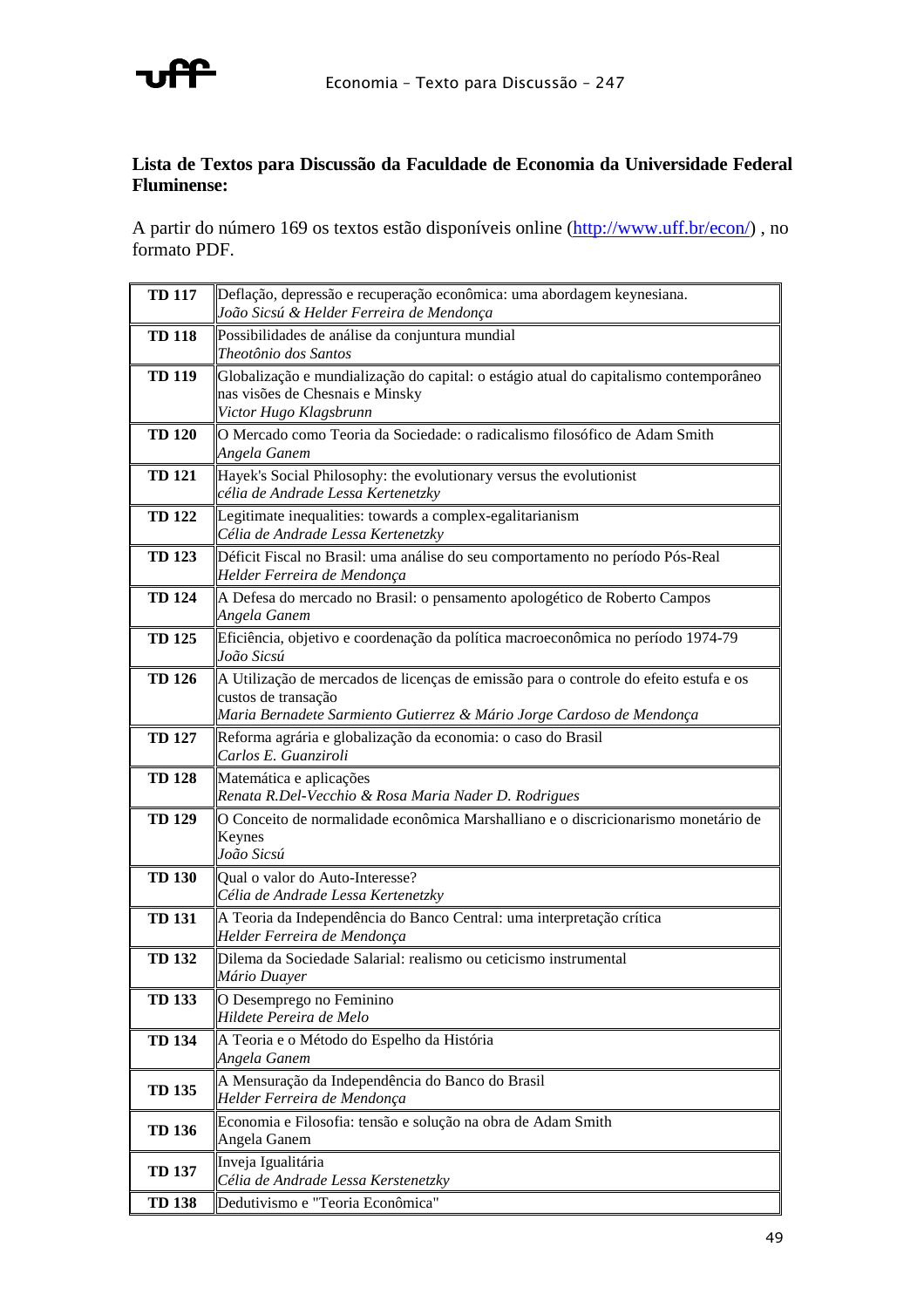

|               | André Guimarães Augusto                                                                                                                                                                                      |
|---------------|--------------------------------------------------------------------------------------------------------------------------------------------------------------------------------------------------------------|
| <b>TD 139</b> | A Economia Política da Privatização<br><b>Ruth Helena Dweck</b>                                                                                                                                              |
| <b>TD 140</b> | O Trabalho Feminino no Mundo Rural<br>Hildete Pereira de Melo                                                                                                                                                |
| <b>TD 141</b> | Marx, Sraffa e a "Nova" Solução para o problema da Transformação<br>Marcelo José Braga Nonnenberg                                                                                                            |
| <b>TD 142</b> | Credible Monetary Policy: A Post Keynesian Approach<br>João Sicsú                                                                                                                                            |
| <b>TD 143</b> | Série de Pagamentos Lineares Convergentes: uma abordagem didática<br>Antônio da Costa Dantas Neto                                                                                                            |
| <b>TD 144</b> | Metas de Inflação: Uma análise preliminar para o caso brasileiro<br>Helder Ferreira de Mendonça                                                                                                              |
| <b>TD 145</b> | Teoria e Evidências do Regime de Metas Inflacionárias: Algumas observações críticas<br>preliminares<br>João Sicsú                                                                                            |
| <b>TD 146</b> | Regimes Monetários e a Busca da Estabilidade de Preços: O uso de metas para a taxa de<br>câmbio, agrgados monetários e inflação<br>Helder Ferreira de Mendonça                                               |
| <b>TD 147</b> | As Atividades de P&D e o Sistema Financeiro: o papel de uma Agência Especial de<br>Seguros de empréstimos no Brasil<br>João Sicsú & Eduardo da Motta Albuquerque                                             |
| <b>TD 148</b> | Equilíbrio em Contratos Indexados: uma abordagem didática<br>Antônio da Costa Dantas Neto                                                                                                                    |
| <b>TD 149</b> | Adam Smith e a Questão Distributiva: Uma breve resenha da literatura<br>Rodrigo Mendes Gandra                                                                                                                |
| <b>TD 150</b> | Restrição Externa, Padrões de Especialização e Crescimento Econômico<br>Luiz Daniel Willcox de Souza                                                                                                         |
| <b>TD 151</b> | Do Choque Hetrodoxo à Moeda Indexada: concepções teóricas para se eliminar alta<br>inflação crônica brasileira.<br>Rodrigo Mendes Gandra                                                                     |
| <b>TD 152</b> | A Inconsistência Temporal, o Viés Inflacionário e a Tese da Independência do Banco<br>$C$ entral<br>André de Melo Modenesi                                                                                   |
| <b>TD 153</b> | Breve História do Juro: Uma abordagem dissertativa Instrumental de Finanças<br>Antônio da Costa Dantas Neto                                                                                                  |
| <b>TD 154</b> | O Dinheiro e as Formas Monetárias<br>André Guimarães Augusto                                                                                                                                                 |
| <b>TD 155</b> | A Teoria da credibilidade da política monetária: desdobramento do debate regras versus<br>discrição<br>Helder Ferreira de Mendonça                                                                           |
| <b>TD 156</b> | Accumulation Regimes, Macroeconomic Structure and Capacity Utilization: a<br>reconsideration of the relation between income distribution and economic growth in post<br>keynesian models<br>José Luís Oreiro |
| <b>TD 157</b> | O Seguro Desemprego é ainda uma Boa Idéia: o caso brasileiro<br>Hildete Pereira de Melo & Lena Lavinas                                                                                                       |
| <b>TD 158</b> | A teoria do Capital Humano, as Teorias da Segmentação e a Literatura Institucionalista:<br>proposições de políticas públicas e implicações sobre a distribuição de renda<br>Leonardo M. Muls                 |
| <b>TD 159</b> | Bolhas Racionais, Ciclo de Preços de Ativos e Racionalidade Limitada: uma avaliação<br>crítica dos modelos neoclássicos de bolhas especulativas<br>José Luís Oreiro                                          |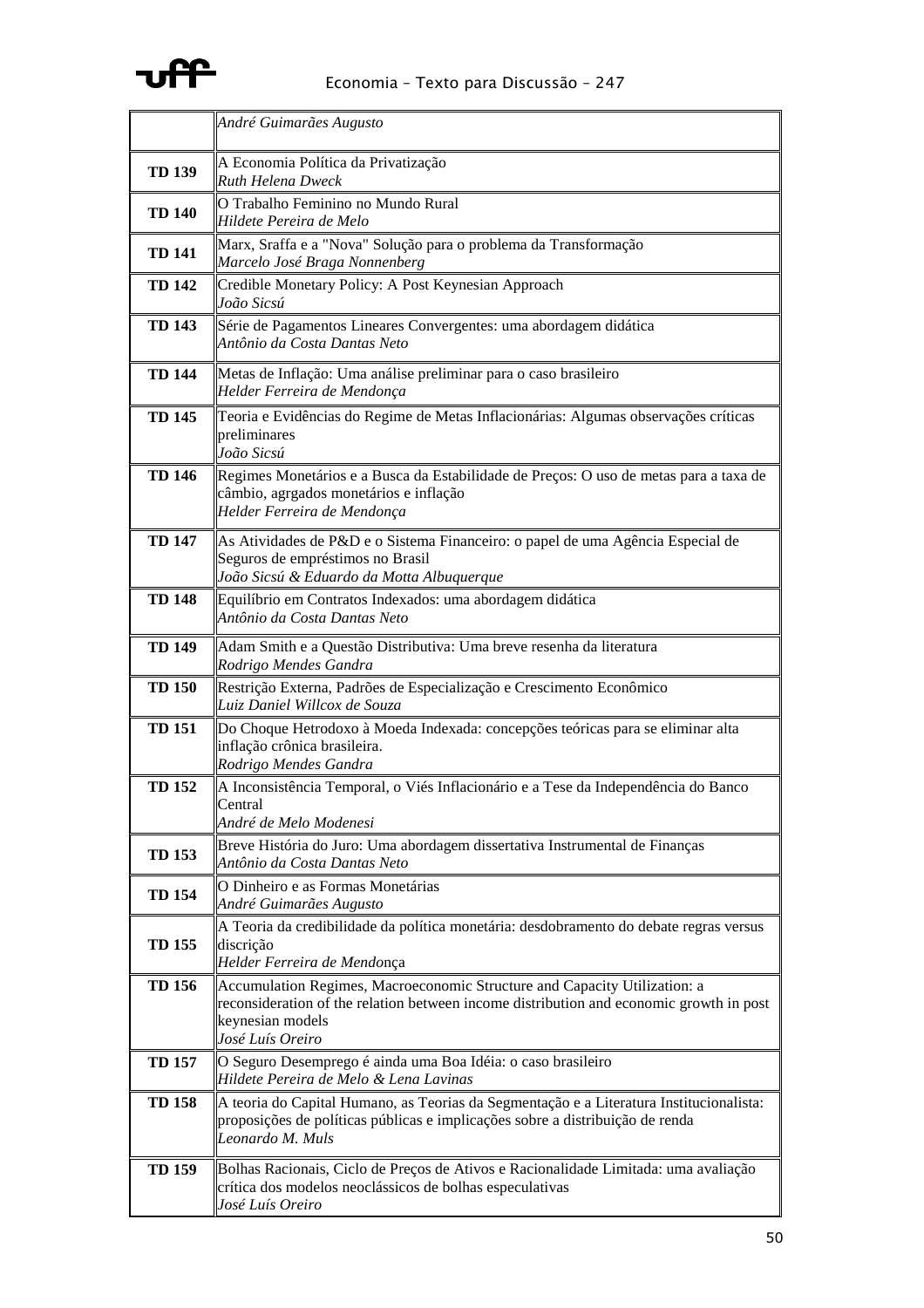

| <b>TD 160</b> | A Independência do Banco Central e Coordenação de Políticas<br>Hélder Ferreira de Mendonça                                                                                                                                           |
|---------------|--------------------------------------------------------------------------------------------------------------------------------------------------------------------------------------------------------------------------------------|
| <b>TD 161</b> | O Federalismo Norte-Americano: a "Era Reagan" e suas consequências<br><b>Ruth Helena Dweck</b>                                                                                                                                       |
| <b>TD 162</b> | Moeda Única: teoria e reflexão para o caso do Mercosul<br>Helder Ferreira de Mendonça & Anabel da Silva                                                                                                                              |
| <b>TD 163</b> | Plano Real: da âncora monetária à âncora cambial<br>André de Melo Modenesi                                                                                                                                                           |
| <b>TD 164</b> | Micronegócios Urbanos Numa Perspectiva de Gênero<br>Hildete Pereira de Melo & Alberto Di Sabbato                                                                                                                                     |
| <b>TD 165</b> | Acumulação de Capital, Utilização da Capacidade Produtiva e Inflação: Uma análise a<br>partir de um modelo pós-keynesiano não-linear<br>José Luís Oreiro & Victor Leonardo de Araújo                                                 |
| <b>TD 166</b> | Testing for Adverse Selection in the Brazilian Health Plan Market<br>Alexey T.S. Wanick & Marcelo Resende                                                                                                                            |
| <b>TD 167</b> | Teoria fiscal da determinação do nível de preços: uma resenha<br>Helder Ferreira de Mendonça                                                                                                                                         |
| <b>TD 168</b> | Faculdade da Economia da UFF – 60 anos de história<br>Hildete Pereira de Melo                                                                                                                                                        |
| <b>TD 169</b> | Linha de pobreza: um olhar feminino<br>Hildete Pereira de Mello                                                                                                                                                                      |
| <b>TD 170</b> | Interactive Individualism: an essay on Hayek's methodological individualism<br>Celia Lessa Kerstenetzky                                                                                                                              |
| <b>TD 171</b> | Globalização tecnológica das EMN: efeitos sobre a especialização e convergência de<br>países catch-up na América Latina<br>Ana Urraca Ruiz                                                                                           |
| <b>TD 172</b> | O PROER no centro de reestruturação bancária brasileira dos anos noventa<br>Carlos Augusto Vidotto                                                                                                                                   |
| <b>TD 173</b> | Metodologia para a recuperação do PIB trimestral utilizando modelos univariados e<br>multivariados em espaço de estado com valores omissos, benchmarking, variáveis<br>explicativas e heterocedasticidade<br>Luiz Fernando Cerqueira |
| <b>TD 174</b> | Estoque e Produtividade de Capital Fixo - Brasil, 1940-2004<br>Lucilene Morandi                                                                                                                                                      |
| <b>TD 175</b> | Desigualdade intra-grupos educacionais e crescimento:um tema emergente<br>Ana Czeresnia Costa e Celia Lessa Kerstenetzky                                                                                                             |
| <b>TD 176</b> | Intra-industry trade with emergent countries: What we can learn from Spanish data?<br>Juliette M. Baleix e Ana I. Moro-Egido                                                                                                         |
| <b>TD 177</b> | Os afazeres domésticos contam<br>Hildete Pereira de Melo, Claudio Monteiro Considera e Alberto Di Sabatto                                                                                                                            |
| <b>TD 178</b> | Uma breve história da defesa da concorrência<br>Claudio Monteiro Considera                                                                                                                                                           |
| <b>TD 179</b> | Em Direção as Metas de Desenvolvimento do Milênio: uma análise regional<br>Rosane Mendonça                                                                                                                                           |
| <b>TD 180</b> | Políticas Sociais: focalização ou universalização?<br>Celia Lessa Kerstenetzky                                                                                                                                                       |
| <b>TD 181</b> | A Importância de Evidências Econômicas para a Investigação de Cartéis - A Experiência<br><b>Brasileira</b><br>Claudio Monteiro Considera e Gustavo F. de Seixas Duarte                                                               |
| <b>TD 182</b> | Federalismo Fiscal - Experiências Distintas: Estados Unidos e Brasil<br>Ruth Helena Dweck                                                                                                                                            |
| <b>TD 183</b> | Uma avaliação dos custos e benefícios da educação pré-escolar no Brasil<br>Ricardo Barros e Rosane Mendonça                                                                                                                          |
| <b>TD 184</b> | Progresso e pobreza na Economia Política Clássica<br>Celia Lessa Kerstenetzky                                                                                                                                                        |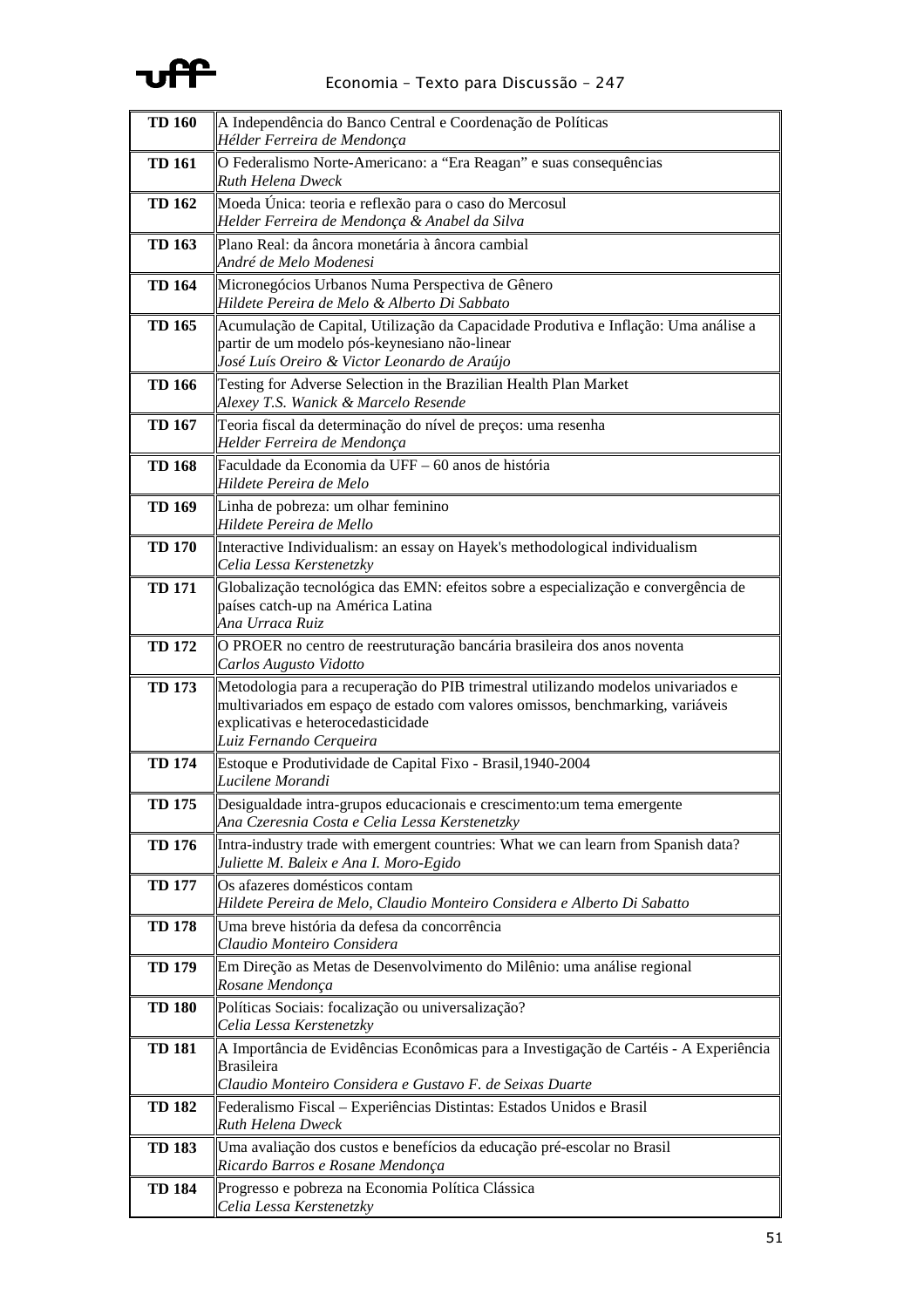

| <b>TD 185</b> | Padrões de consumo, energia e meio ambiente<br>Claude Cohen                                                                                                                                                      |
|---------------|------------------------------------------------------------------------------------------------------------------------------------------------------------------------------------------------------------------|
| <b>TD 186</b> | Agronegócio no Brasil: perspectivas e limitações                                                                                                                                                                 |
|               | Carlos Enrique Guanziroli                                                                                                                                                                                        |
| <b>TD 187</b> | The Monetary Transmission Mechanism in Brazil: Evidence from a VAR Analysis<br>Viviane Luporini                                                                                                                  |
| <b>TD 188</b> | Experiências de desenvolvimento territorial rural no Brasil<br>Carlos Enrique Guanziroli                                                                                                                         |
| <b>TD 189</b> | Conceitos de sustentabilidade fiscal<br>Viviane Luporini                                                                                                                                                         |
| <b>TD 190</b> | Regulation school and contemporary heterodoxies<br>André Guimarães Augusto                                                                                                                                       |
| TD 191        | Micro and macro relations in a monetary production economy<br>Carmem Feijó                                                                                                                                       |
| <b>TD 192</b> | Education and equality: a post-Rawlsian note<br>Celia Lessa Kesrtenetsky                                                                                                                                         |
| <b>TD 193</b> | Potential growth and structural changes: An analysis of the European case<br>Mario Amendola, Bernhard Böhm, Jean-Luc Gaffard, Lionel Nesta, Lionello F. Punzo,<br>Francesco Saraceno                             |
| <b>TD 194</b> | Uma análise das principais causas da queda recente na desigualdade de renda brasileira<br>Ricardo Barros, Mirela de Carvalho, Samuel Franco e Rosane Mendonça                                                    |
| <b>TD 195</b> | Fiscal federalism as a political instrument - distinct experiences: United States of<br>America and Brazil<br><b>Ruth Helena Dweck</b>                                                                           |
| <b>TD 196</b> | Atividade Monetária entre 1964 e o Início de 1986<br>Luiz Fernando Cerqueira                                                                                                                                     |
| <b>TD 197</b> | Expectativas, Déficit, Senhoriagem e Inflação<br>Luiz Fernando Cerqueira                                                                                                                                         |
| <b>TD 198</b> | La inversión directa de España en Brasil y América Latina<br>Ángeles Sánchez Díez                                                                                                                                |
| <b>TD 199</b> | Exogeneity of Money Supply in Brazil from 1966 to 1985: Full Version<br>Luiz Fernando Cerqueira                                                                                                                  |
| <b>TD 200</b> | Dinâmica da Inflação no Brasil, 1960-2005.<br>Luiz Fernando Cerqueira                                                                                                                                            |
| <b>TD 201</b> | Demanda por Moeda, Senhoriagem e Megainflação.<br>Luiz Fernando Cerqueira                                                                                                                                        |
| <b>TD 202</b> | Metodologia para a periodização endógena da taxa de inflação no Brasil e aproximação<br>de seus modelos ARIMA, 1960 a 2005.<br>Luiz Fernando Cerqueira                                                           |
| <b>TD 203</b> | La libertà di scelta nella sfera produttiva: l'impresa capitalistica e l'impresa autogestita.<br>Ernesto Screpanti                                                                                               |
| <b>TD 204</b> | Notas Sobre a Produtividade Industrial<br>Carmem Aparecida Feijó e Paulo Gonzaga M. de Carvalho                                                                                                                  |
| <b>TD 205</b> | Influência dos Processos Interativos no Desempenho Inovativo de Empresas Inseridas em<br>Aglomerações Produtivas Intensivas em Conhecimento<br>Fabio Stallivieri, Marcelo Matos e Gustavo José Guimarães e Souza |
| <b>TD 206</b> | Da Estruturação ao Equilíbrio Fiscal: uma análise das finanças públicas estaduais no<br>governo FHC<br>Ana Paula Mawad e Viviane Luporini                                                                        |
| <b>TD 207</b> | Desenvolvimento Financeiro e Desigualdade de Renda: evidências para o caso brasileiro<br>Camille Bendahan Bemerguy e Viviane Luporini                                                                            |
| <b>TD 208</b> | Instabilidade Internacional e Hegemonia: notas sobre a evolução do Sistema Monetário<br>Internacional<br>Mario Rubens de Mello Neto e Victor Leonardo de Araújo                                                  |
| <b>TD 209</b> | Apontamentos para uma Teoria da Corrupção: uma visão a partir da Sociologia                                                                                                                                      |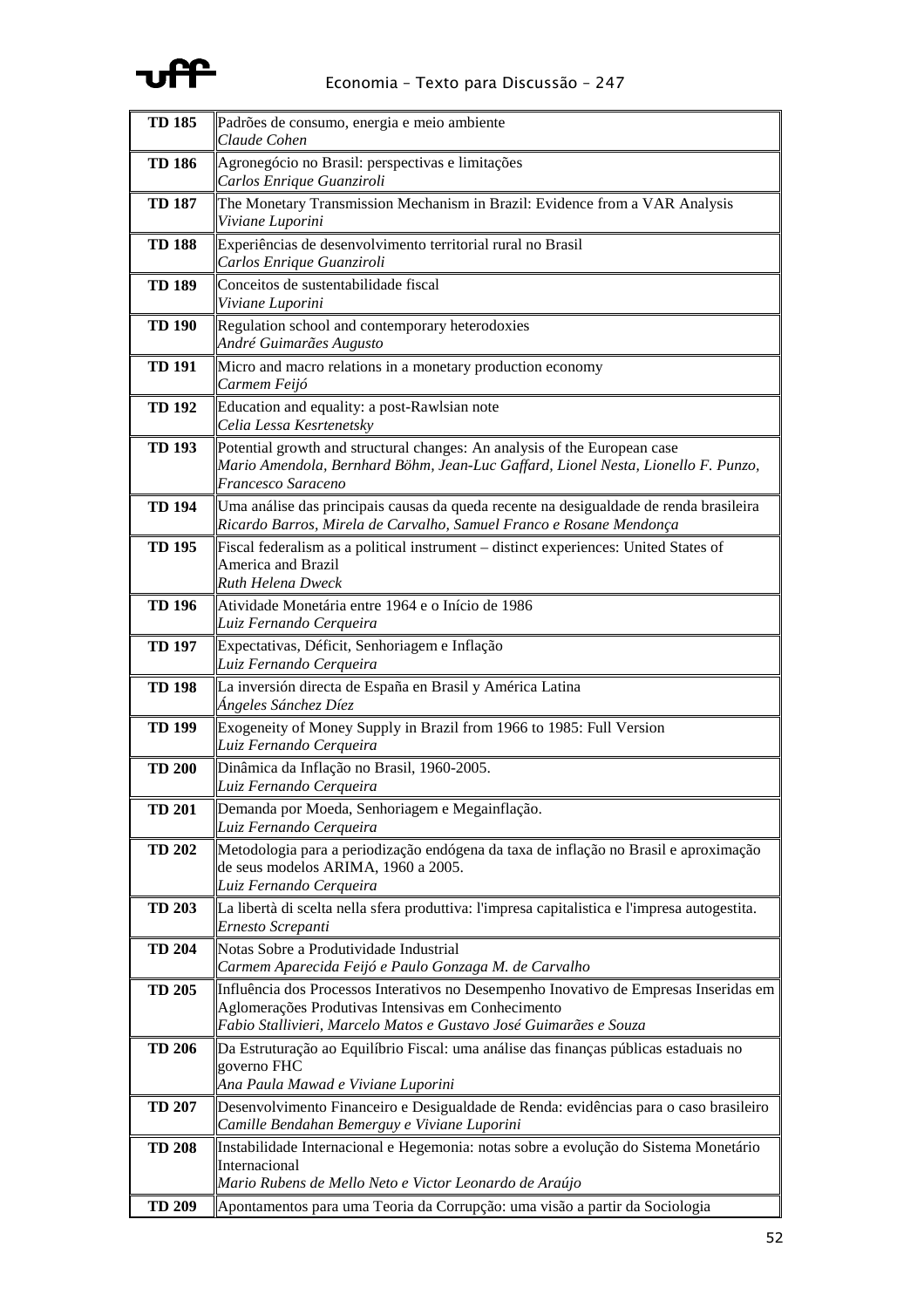

|               | Econômica                                                                                                                                                                                                                   |
|---------------|-----------------------------------------------------------------------------------------------------------------------------------------------------------------------------------------------------------------------------|
|               | Ralph Miguel Zerkowski                                                                                                                                                                                                      |
| <b>TD 210</b> | Filosofia da ciência e metodologia econômica: do positivismo lógico ao realismo crítico<br>Carolina Miranda Cavalcante                                                                                                      |
| <b>TD 211</b> | Imigrantes portugueses no Brasil a partir dos recenseamentos populacionais do século<br>XX: um estudo exploratório<br>Hildete Pereira de Melo e Teresa Cristina Novaes Marques                                              |
| <b>TD 212</b> | Conteúdo de trabalho feminino no comércio exterior brasileiro<br>Marta dos Reis Castilho                                                                                                                                    |
| <b>TD 213</b> | Regulação ou Cooptação? A Ação do Ministério da Agricultura e Pecuária (MAPA)<br>através das Câmaras Setoriais e Temáticas da Agricultura entre 2002 e 2006<br>Carlos E. Guanziroli, Marco B. Ortega e Carlos Américo Basco |
| <b>TD 214</b> | Reputação e Transparência da Autoridade Monetária e Comportamento da Firma<br>Bancária<br><b>Gabriel Caldas Montes</b>                                                                                                      |
| <b>TD 215</b> | Trabalho reprodutivo no Brasil: quem faz?<br>Hildete Pereira de Melo e Marta dos Reis Castilho                                                                                                                              |
| <b>TD 216</b> | Metodologia de estimação do PIB trimestral utilizando procedimentos de cointegração e<br>filtros de Kalman<br>Luis Fernando Cerqueira                                                                                       |
| <b>TD 217</b> | An Approach for Testing Money Supply Exogeneity in Brazil Mixing Kalman Filter and<br>Cointegration Procedures<br>Luis Fernando Cerqueira                                                                                   |
| <b>TD 218</b> | Avaliação do Impacto da Alfabetização de Adultos sobre o Desenvolvimento Humano:<br>Uma análise com dados secundários<br>João Pedro Azevedo, Gabriel Ulyssea, Rosane Mendonça e Samuel Franco                               |
| <b>TD 219</b> | Impacto da Discriminação e segmentação do mercado de trabalho e desigualdade de<br>renda no Brasil<br>Ricardo Barros, Samuel Franco e Rosane Mendonça                                                                       |
| <b>TD 220</b> | A recente queda na desigualdade de renda e o acelerado progresso educacional brasileiro<br>na última década<br>Ricardo Barros, Samuel Franco e Rosane Mendonça                                                              |
| <b>TD 221</b> | Efeitos da saúde na idade de entrada à escola<br>Danielle Carusi Machado                                                                                                                                                    |
| <b>TD 222</b> | O papel do instituto da patente no desempenho da indústria farmacêutica<br>Samuel de Abreu Pessôa, Claudio Monteiro Considera e Mário Ramos Ribeiro                                                                         |
| <b>TD 223</b> | Pobreza como privação de liberdade: o caso da favela do Vidigal no Rio de Janeiro<br>Larissa Santos e Celia Lessa Kerstenetzky                                                                                              |
| <b>TD 224</b> | Confusões em torno da noção de público: o caso da educação superior (provida por quem,<br>para quem?)<br>Ricardo Barros et al.                                                                                              |
| <b>TD 225</b> | Gastos públicos: investimentos em infra-estrutura no período pós-privatização<br>Artur Faria dos Reis                                                                                                                       |
| <b>TD 226</b> | Legislação trabalhista agrícola e pobreza no Brasil: uma abordagem de custos de<br>transação<br>Gervásio Castro de Rezende e Ana Cecília Kreter                                                                             |
| <b>TD 227</b> | Estimation of Brazilian Quartely GDP with cointegration methods and benchmarking<br>processes by state space model<br>Luiz Fernando Cerqueira                                                                               |
| <b>TD 228</b> | Dinâmica da Inflação no Brasil, 1960-2005 - uma sinopse<br>Luiz Fernando Cerqueira                                                                                                                                          |
| <b>TD 229</b> | Moeda, Inércia, Conflito, o Fisco e a Inflação: Teoria e Retórica dos Economistas da<br>PUC-RJ<br>Carlos Pinkusfeld Bastos e Mario Rubens de Mello Neto                                                                     |